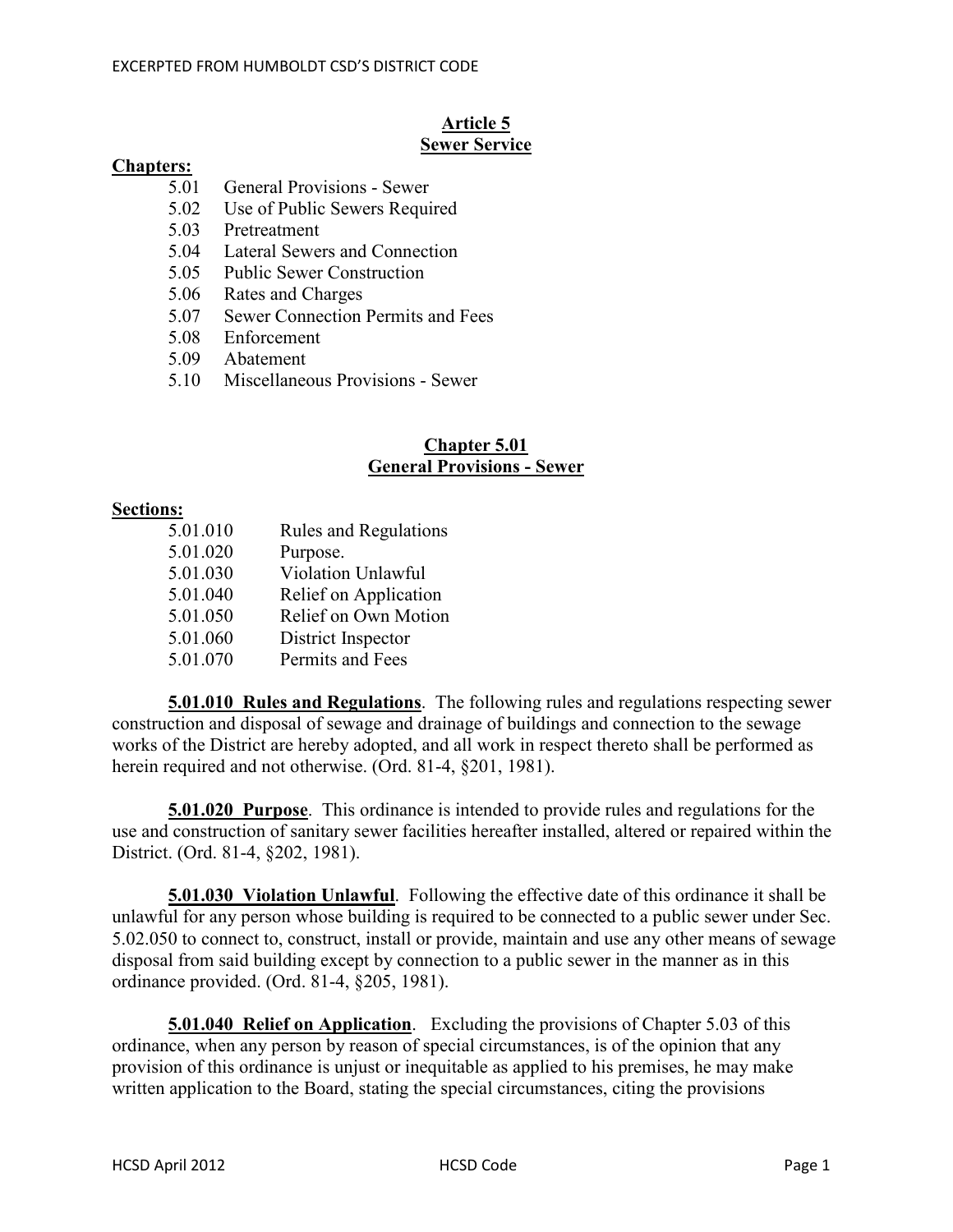complained of, and requesting suspension or modification of that provision as applied to his premises.

 If such application is approved, the Board may, by resolution, suspend or modify the provision complained of, as applied to a particular premises, to be effective as of the date of the application and continuing during the period of special circumstances. (Ord. 81-4, §206, 1981).

**5.01.050 Relief on Own Motion**. Excluding the provisions of Chapter 5.03 of this ordinance, the Board may, on its own motion, find that by reason of special circumstances any provision of this regulation and ordinance should be suspended or modified as applied to a particular premise and may, by resolution, order such suspension or modification for such period of such special circumstances, or any part thereof. (Ord. 81-4, §207, 1981).

**5.01.060 District Inspector**. The Manager or Engineer shall employ some fit and qualified person or persons to perform the duties of inspecting the installation, connection, maintenance and use of all lateral sewers, public sewers, and facilities in connection therewith in said District, to be known as the District Inspector. (Ord. 81-4, §208, 1981).

**5.01.070 Permits and Fees**. No main sewer, lateral sewer, or other sewerage facility shall be installed, altered or repaired within the District until a permit for the work has been obtained from the District and all applicable fees paid. (Ord. 81-4, §209, 1981).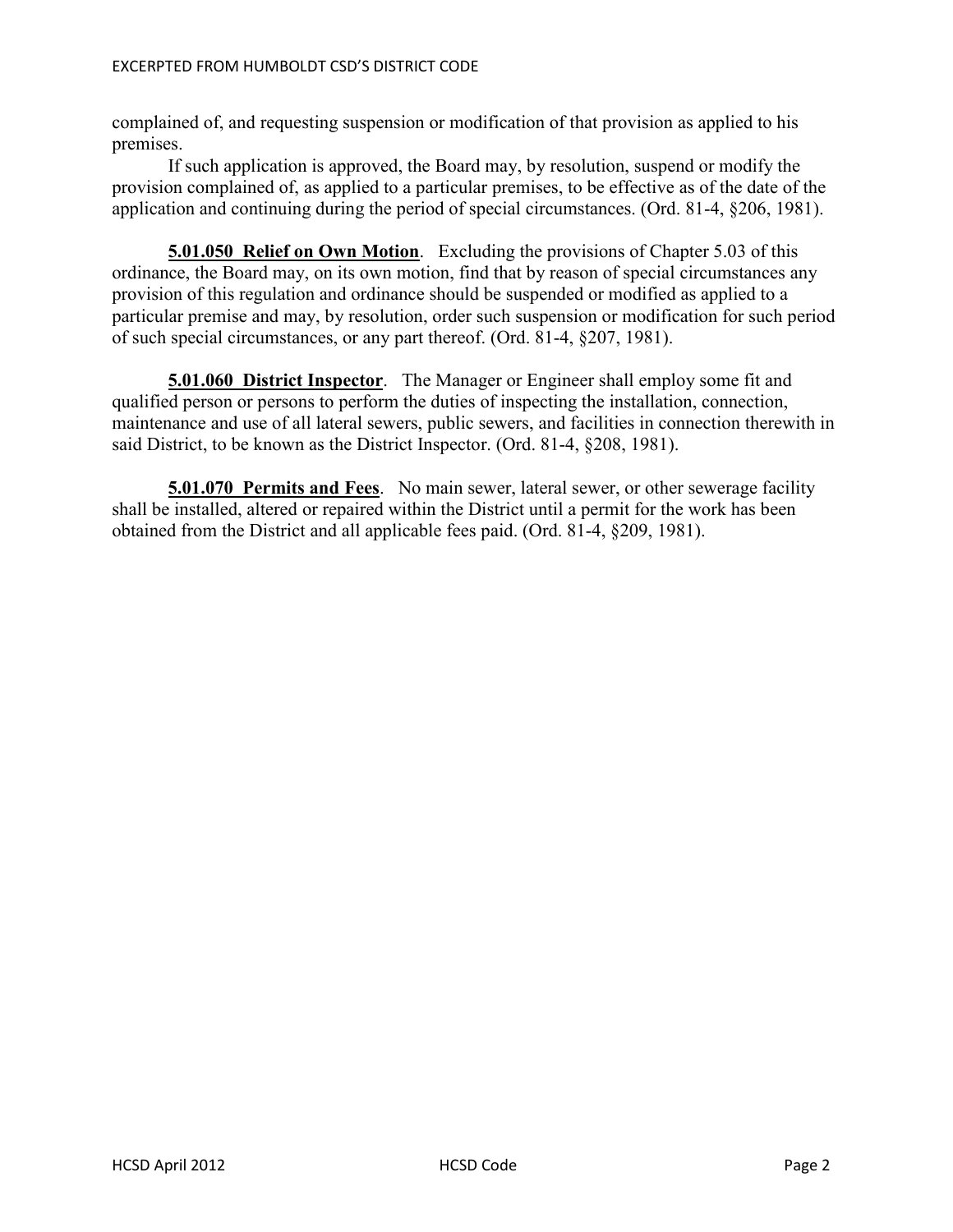# **Chapter 5.02 Use of Public Sewers Required**

# **Sections**:

| 5.02.010 | Disposal of Wastes.                      |
|----------|------------------------------------------|
| 5.02.020 | <b>Treatment of Waste Required</b>       |
| 5.02.030 | Unlawful Disposal.                       |
| 5.02.040 | Occupancy Prohibited                     |
| 5.02.050 | Sewer-Required                           |
| 5.02.060 | <b>Abandoned Sewage Disposal Systems</b> |

**5.02.010 Disposal of Wastes**. It shall be unlawful for any person to place, deposit, or permit to be deposited in an unsanitary manner upon public or private property within the District or in any area under the jurisdiction of said District, any human or animal excrement, garbage, or other objectionable waste. (Ord. 81-4, §301, 1981).

**5.02.020 Treatment of Waste Required**. It shall be unlawful to discharge to any stream or watercourse any sewage, industrial wastes, or other polluted waters, except where suitable treatment has been provided in accordance with the provisions of this ordinance. (Ord. 81-4, §302, 1981).

**5.02.030 Unlawful Disposal**. Except as herein provided, it shall be unlawful to construct or maintain any privy, privy vault, septic tank, cesspool, seepage pit or other facility intended or used for the disposal of sewage. (Ord. 81-4, §303, 1981).

**5.02.040 Occupancy Prohibited**. No building, industrial facility or other structure shall be occupied until the owner of the premises has complied with all rules and regulations of District. (Ord. 81-4, §304, 1981).

**5.02.050 Sewer Required**. The owner of any building situated within the District and abutting on any street in which there is now located or may in the future be located a public sewer of the District, is hereby required at his expense to connect said building directly with the proper public sewer in accordance with the provisions of this ordinance, within ninety (90) days after date of official notice to do so, provided that said public sewer is within three hundred (300) feet of the nearest point of the property line and the building is within one thousand (1,000) feet of the public sewer. (Ord. 81-4, §305, 1981).

**5.02.060 Abandoned Sewage Disposal Systems**. Where a sewage disposal system is abandoned consequent to connecting with the public sewer, the applicant making the connection shall fill the abandoned septic tank as required by the County Health Officer within thirty (30) days from the time of connecting with the public sewer. Every abandoned building sewer or part thereof shall be plugged or capped in an approved manner within five (5) feet of the property line. (Ord. 81-4, §306, 1981).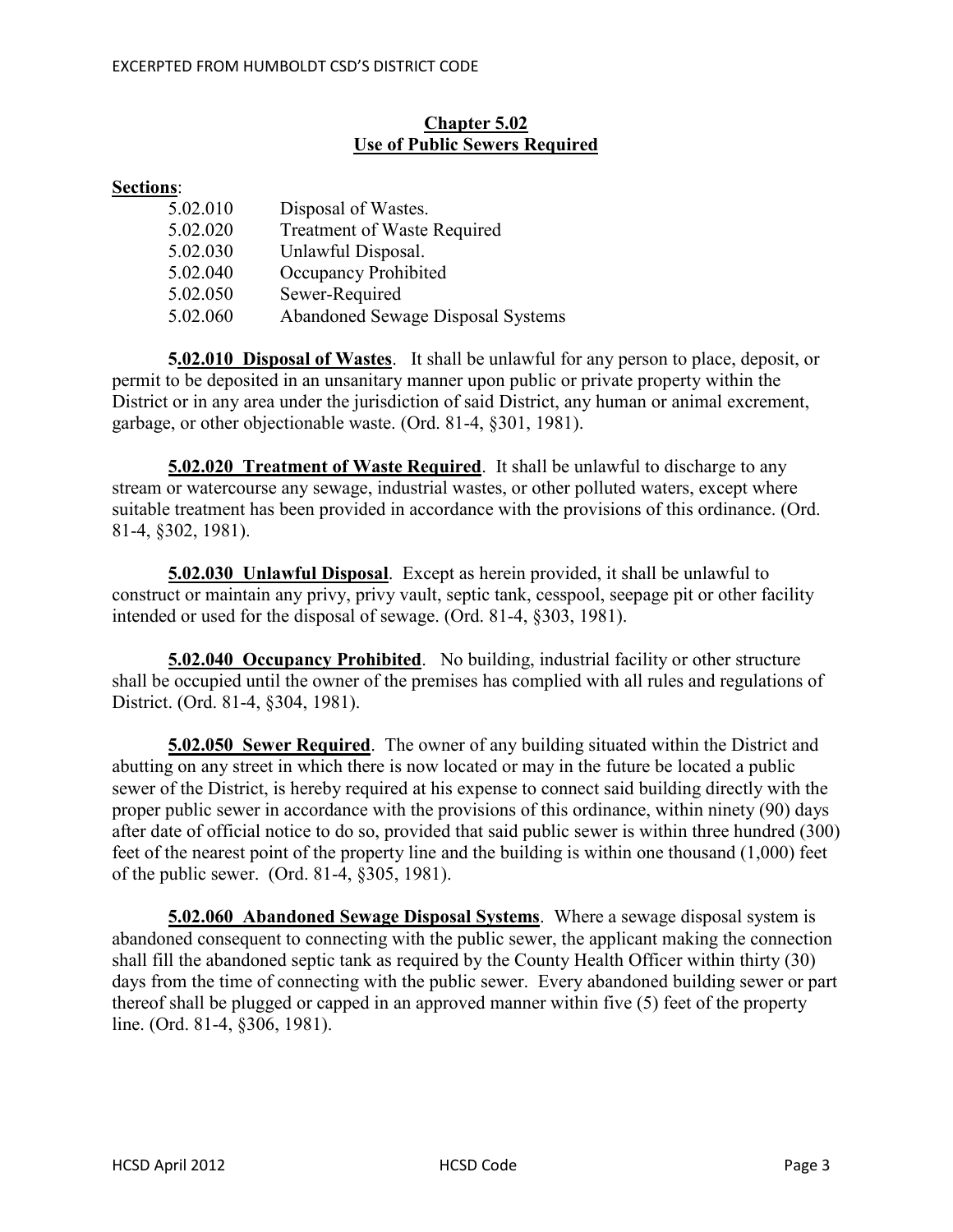# **Chapter 5.03 Pretreatment**

#### **Sections:**

#### **General Provisions**

- 5.03.010 Purpose and policy
- 5.03.020 Definitions.
- 5.03.030 Abbreviations
- 5.03.040 Vandalism
- 5.03.050 Confidential information
- 5.03.060 Conflicting provisions
- 5.03.070 Severability
- 5.03.080 Prohibited discharge standards
- 5.03.090 Federal Categorical Pretreatment Standards
- 5.03.100 Specific pollutant limitations (Local Limits)
- 5.03.110 District's right of revision
- 5.03.115 Special Agreement
- 5.03.120 Dilution

# **Pretreatment of Wastewaters**<br>5.03.130 Pretreatment faciliti

- Pretreatment facilities
- 5.03.140 Additional pretreatment measures
- 5.03.150 Tenant responsibility
- 5.03.160 Accidental discharge/slug control plans
- 5.03.170 Wastewater survey
- 5.03.180 Wastewater discharge permit requirements
- 5.03.190 Wastewater discharge permit application
- 5.03.200 Wastewater discharge permit decisions
- 5.03.210 Duration of permit; reissuance
- 5.03.220 Permit contents
- 5.03.230 Appeals
- 5.03.240 Permit modification
- 5.03.250 Transfer of permit
- 5.03.260 Revocation of permit

# **Reporting Requirements**<br>5.03.270 Baseline monit

- Baseline monitoring reports
- 5.03.280 Compliance schedule progress report
- 5.03.290 Report on compliance with Categorical Pretreatment Standard deadline
- 5.03.300 Periodic compliance reports
- 5.03.310 Reports of changed conditions
- 5.03.320 Reports of potential problems
- 5.03.330 Reports from nonsignificant industrial users
- 5.03.340 Notice of violation; repeat sampling and reporting
- 5.03.350 Notification of the discharge of hazardous waste
- 5.03.360 Analytical requirements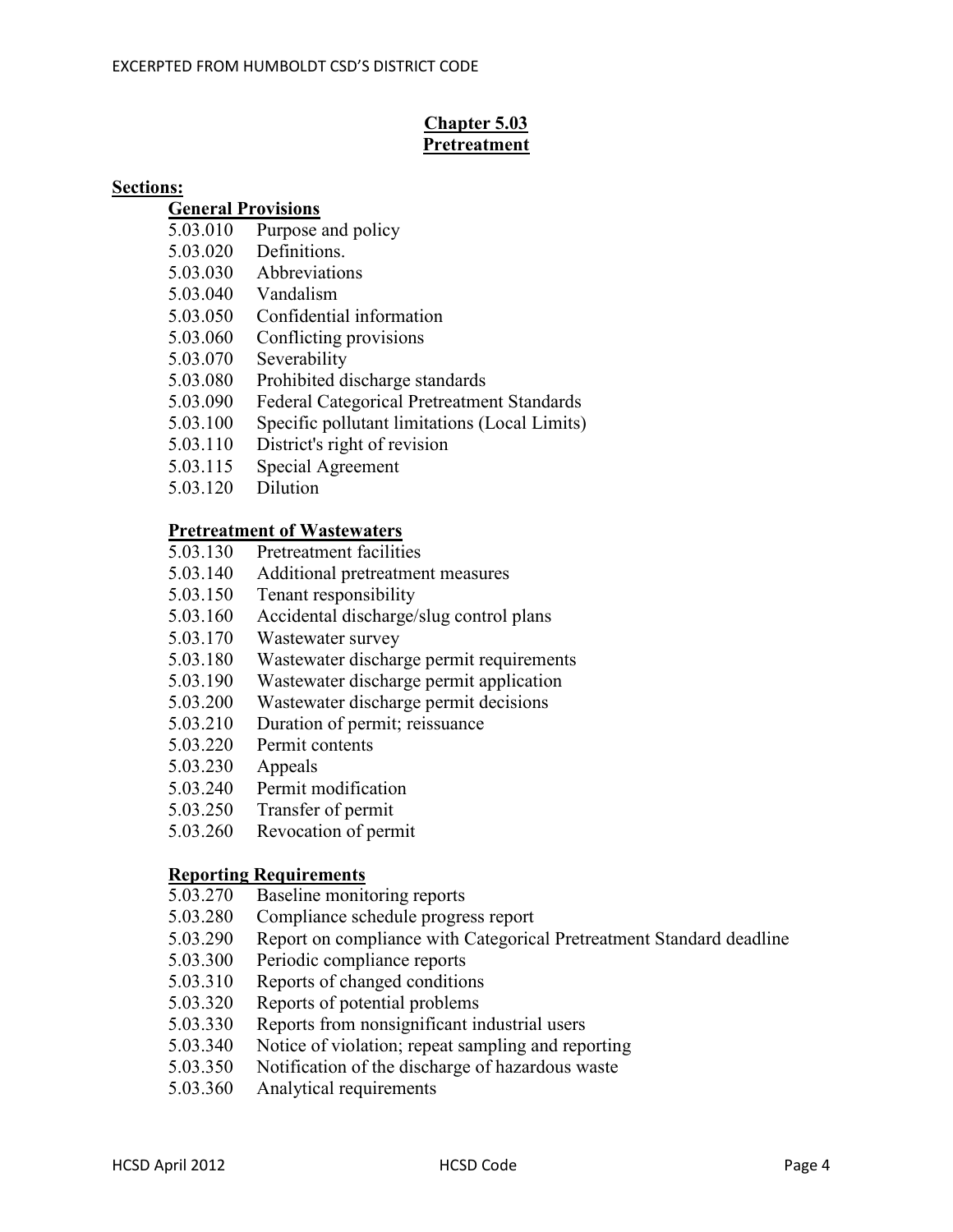| 5.03.370<br>Sample collection; determination of noncompliance |
|---------------------------------------------------------------|
|---------------------------------------------------------------|

#### **Administration and Enforcement**

| 5.03.380 | Record keeping                                               |
|----------|--------------------------------------------------------------|
| 5.03.390 | Duties of General Manager                                    |
| 5.03.400 | Compliance monitoring                                        |
| 5.03.410 | Publication of industrial users in significant noncompliance |
| 5.03.420 | Administrative enforcement remedies                          |
| 5.03.430 | Judicial enforcement remedies                                |
| 5.03.440 | Supplemental enforcement action                              |
| 5.03.450 | Remedies nonexclusive                                        |
| 5.03.460 | Affirmative defenses to discharge violations                 |
| 5.03.999 | Penalty                                                      |

#### **General Provisions**

#### **5.03.010 Purpose and Policy.**

 (A) Purpose. This chapter sets forth uniform requirements for users of the wastewater collection and Publicly Owned Treatment Works (POTW) for the District. This chapter shall apply to all persons using the POTW. It provides for the setting of user charges and fees for the equitable distribution of costs to all users. Revenues derived from the application of the provisions of this chapter shall be used to defray the Districts cost of operating and maintaining an adequate wastewater collection system, to provide for the treatment of said wastewater, and to provide sufficient funds for capital outlay, bond service costs, capital improvements depreciation and pretreatment. This chapter also enables the District to comply with all applicable state and federal laws including the Clean Water Act (33 USC 1251 et seq.) and the General Pretreatment Regulations (40 CFR Part 403).

(B) Objectives. The objectives of this chapter are:

 (1) To prevent the introduction of pollutants into the POTW that will interfere with the operation of the POTW;

 (2) To prevent the introduction of pollutants into the POTW which may pass through the POTW, inadequately treated, into receiving waters or otherwise be incompatible with the POTW;

 (3) To ensure that the quality of the wastewater is maintained at a level which allows its use and disposal in compliance with applicable statutes and regulations;

 (4) To protect District personnel who may be affected by wastewater and sludge in the course of their employment and to protect the general public;

 (5) To improve the opportunity to recycle and reclaim wastewater and sludge from the POTW;

(6) To enable the District to comply with all federal or state laws to which it is subject.

**5.03.020 Definitions**. For the purpose of this chapter, the following definitions shall apply unless the context clearly indicates or requires a different meaning.

ACT or THE ACT. The Federal Water Pollution Control Act, also known as the Clean Water Act, as amended, 33 USC 1251 et seq.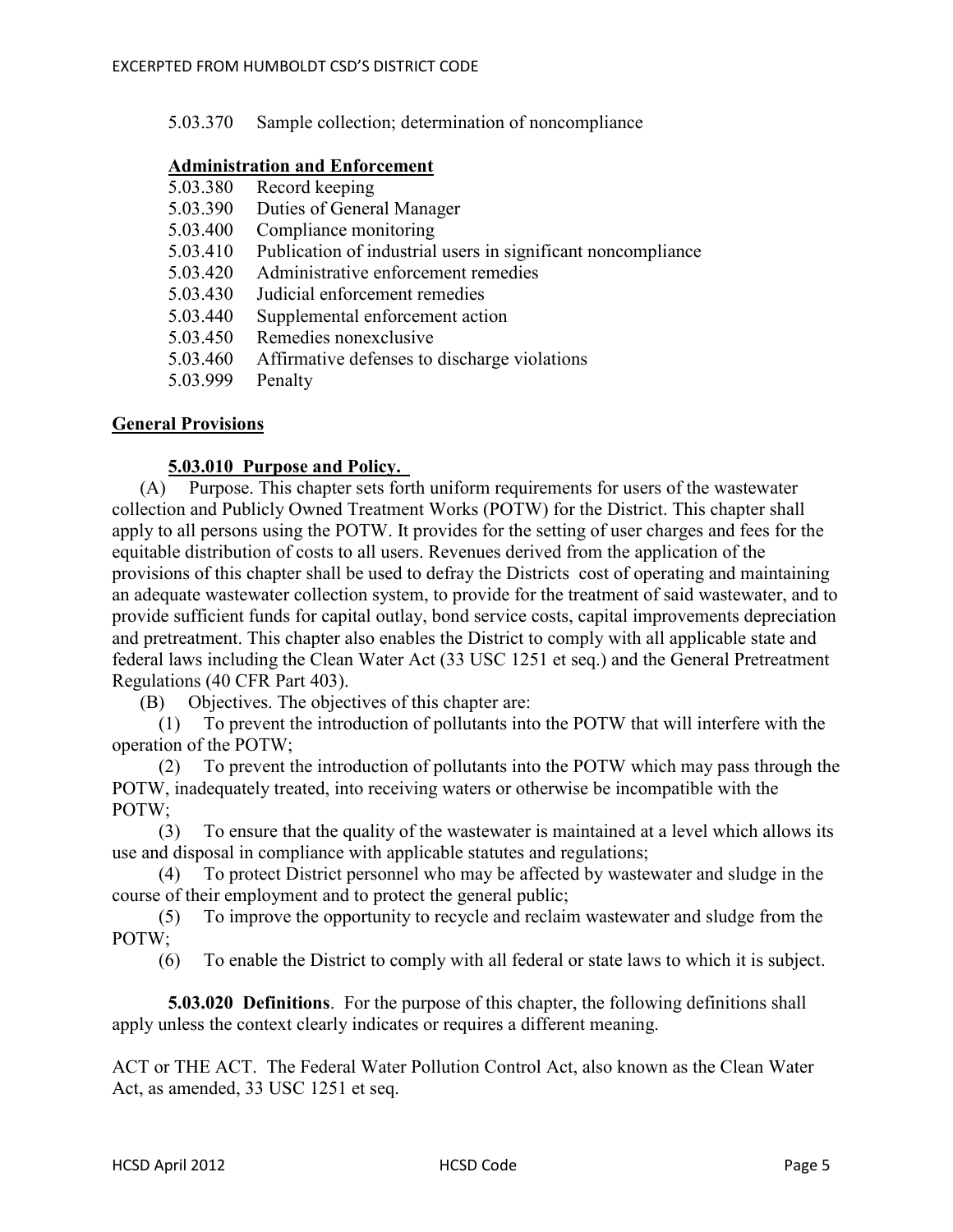# AUTHORIZED REPRESENTATIVE OF THE INDUSTRIAL USER.

 (A) If the industrial user is a corporation, AUTHORIZED REPRESENTATIVE shall mean:

 (1) The president, secretary, treasurer, or a vice-president of the corporation in charge of a principal business function, or any other person who performs similar policy or decision making functions for the corporation;

 (2) The manager of one or more manufacturing, production, or operation facilities provided the manager is authorized to make management decisions that govern the operation of the regulated facility including having the explicit or implicit duty of making major capital investment recommendations, and initiate and direct other comprehensive measures to assure long-term environmental compliance with environmental laws and regulations; can ensure that the necessary systems are established or actions taken to gather complete and accurate information for individual wastewater discharge permit or general permit requirements; and where authority to sign documents has been assigned or delegated to the manager in accordance with corporate procedures.

 (B) If the industrial user is a partnership, or sole proprietorship, an AUTHORIZED REPRESENTATIVE shall mean a general partner or proprietor, respectively;

 (C) If the industrial user is a federal, state or local governmental facility, an AUTHORIZED REPRESENTATIVE shall mean a director or highest official appointed or designated to oversee the operation and performance of the activities of the government facility;

 (D) The individuals described in subsections (1) through (3) of this definition may designate another AUTHORIZED REPRESENTATIVE if the authorization is in writing, the authorization specifies the individual or position responsible for the overall operation of the facility from which the discharge originates or having overall responsibility for environmental matters for the company, and the written authorization is submitted to the District.

BEST MANAGEMENT PRACTICES (BMP). Schedules of activities, prohibitions of practices, maintenance procedures, and other management practices to implement the prohibitions listed in sections 5.03.080 (A) and (B) of this chapter. BMPs also include treatment requirements, operating procedures, and practices to control plant site runoff, spillage or leaks, sludge or waste disposal, or drainage from raw materials storage.

BIOCHEMICAL OXYGEN DEMAND (BOD). The quantity of oxygen utilized in the biochemical oxidation of organic matter under standard laboratory procedure, five-day 20° centigrade expressed in terms of mass and concentration milligrams per liter (mg/l).

BOARD. The Board of Directors of the Humboldt Community Services District

BUILDING SEWER OR LATERAL. A sewer conveying wastewater from the premises of a user to the POTW.

BYPASS. The intentional diversion of wastestreams from any portion of an industrial user's treatment facility

CATEGORICAL PRETREATMENT STANDARD or CATEGORICAL STANDARD. Any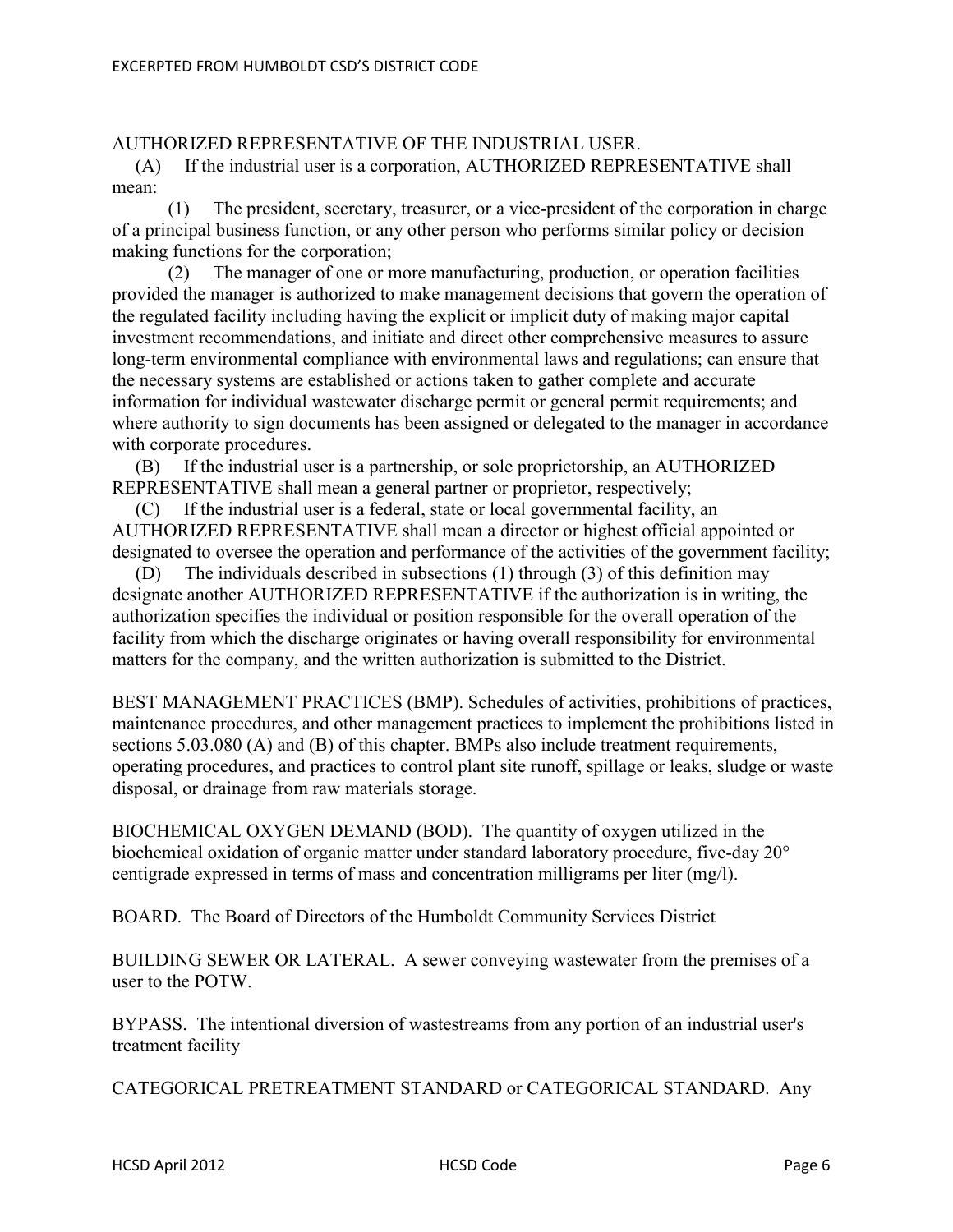regulation containing pollutant discharge limits promulgated by the U.S. EPA in accordance with Sections 307 (b) and (c) of the Act (33 USC 1317) which apply to a specific category of industrial users and which appear in 40 CFR Chapter I, Subchapter N, Parts 405-471.

COLOR. The optical density at the visual wave length of maximum absorption, relative to distilled water. One hundred percent transmittance is equivalent to zero (0.0) optical density.

COMPOSITE SAMPLE. The sample resulting from the combination of individual wastewater samples taken at selected intervals based on an increment of either flow or time.

DISTRICT. The Humboldt Community Services District or HCSD.

ENVIRONMENTAL PROTECTION AGENCY (EPA). The U.S. Environmental Protection Agency or, where appropriate, the term may also be used as a designation for the Regional Water Quality Control Board or other duly authorized official of said agency.

EXISTING SOURCE. Any source of discharge, the construction or operation of which commenced prior to the publication of proposed categorical pretreatment standards which will be applicable to such source if the standard is thereafter promulgated in accordance with Section 307 of the Act.

GENERAL MANAGER or MANAGER. The General Manager duly appointed by the Governing Board of the Humboldt Community Services District or his duly authorized representative who is charged with certain duties and responsibilities by this article.

GRAB SAMPLE. A sample which is taken from a waste stream on a one-time basis without regard to the flow in the wastestream and without consideration of time.

GREASE INTERCEPTOR. A plumbing appurtenance or appliance that intercepts fats, oil and grease from a wastewater discharge.

INDIRECT DISCHARGE or DISCHARGE. The introduction of source regulated under Section 307 (b), (c) or (d) of the Act.

INDUSTRIAL USER or USER. (IU) A source of Indirect Discharge. Indirect Discharge or Discharge means the introduction of pollutants into a POTW from any non-domestic source regulated under section 307(b), (c) or (d) of the Act.

INSTANTANEOUS MAXIMUM ALLOWABLE DISCHARGE LIMIT. The maximum concentration (or loading) of a pollutant allowed to be discharged at any time, determined from the analysis of any discrete or composited sample collected, independent of the industrial flow rate and the duration of the sampling event.

INTERFERENCE. A discharge which alone or in conjunction with a discharge or discharges from other sources: inhibits or disrupts the POTW, its treatment processes, or operations or its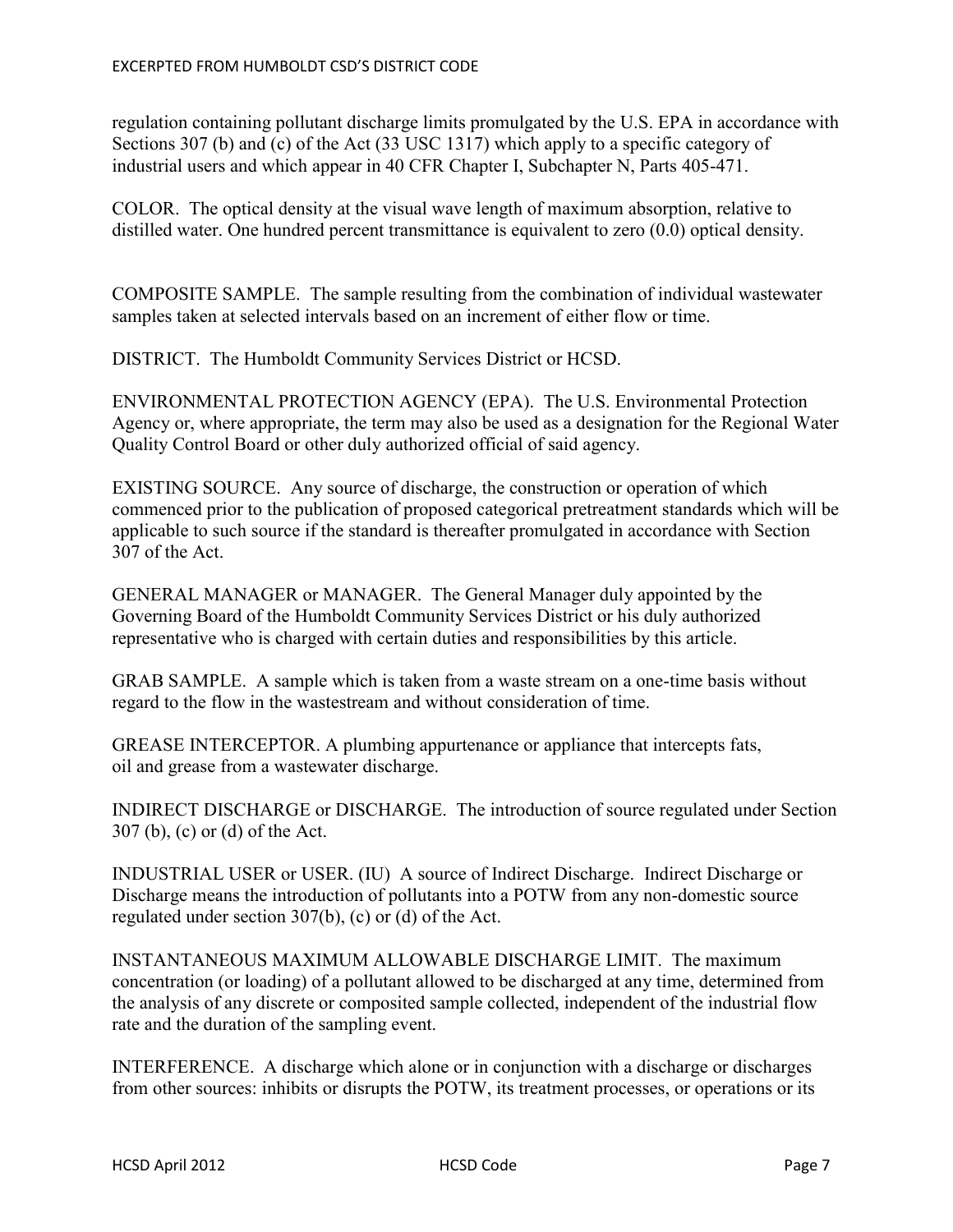sludge processes, use, or disposal; and therefore is a cause of a violation of the City of Eureka's NPDES permit or of the prevention of sewage sludge use or disposal in compliance with any of the following statutory/regulatory provisions or permits issued thereunder (or more stringent state or local regulations): Section 405 of the Clean Water Act; the Solid Waste Disposal Act (SWDA), including Title II commonly referred to as the Resource Conservation and Recovery Act (RCRA); any state regulations contained in any state sludge management plan prepared pursuant to Subtitle D of the SWDA; the Clean Air Act; the Toxic Substances Control Act; and the Marine Protection, Research and Sanctuaries Act. Interference to the sanitary sewer system includes blockage that can cause sanitary sewer overflows.

MEDICAL WASTE. Isolation wastes, infectious agents, human blood and blood byproducts, pathological wastes, sharps, body parts, fomites, etiologic agents, contaminated bedding, surgical wastes, potentially contaminated laboratory wastes and dialysis wastes.

#### NEW SOURCE.

 (A) Any building, structure, facility, or installation from which there is (or may be) a discharge of pollutants, the construction of which commenced after the publication of proposed Pretreatment Standards under section 307(c) of the Act which be applicable to such source if such Standards are thereafter promulgated in accordance with that section, provided that:

 (1) The building, structure, facility, or installation is constructed at a site at which no other source is located; or

 (2) The building, structure, facility, or installation totally replaces the process or production equipment that causes the discharge of pollutants at an Existing Source; or

 (3) The production or wastewater generating processes of the building, structure, facility, or installation are substantially independent of an Existing Source at the same site. In determining whether these are substantially independent, factors such as the extent to which the new facility is integrated with the existing plant, and the extent to which the new facility is engaged in the same general type of activity as the Existing Source, should be considered.

 (B) Construction on a site at which an Existing Source is located results in a modification rather than a New Source if the construction does not create a new building, structure, facility, or installation meeting the criteria of Section (A)(2) or (3) above but otherwise alters, replaces, or adds to existing process or production equipment.

 (C) Construction of a New Source as defined under this paragraph has commenced if the owner or operator has:

(1) Begun, or caused to begin, as part of a continuous onsite construction program

(a) any placement, assembly, or installation of facilities or equipment; or

 (b) significant site preparation work including clearing, excavation, or removal of existing buildings, structures, or facilities which is necessary for the placement, assembly, or installation of new source facilities or equipment; or

 (2) Entered into a binding contractual obligation for the purchase of facilities or equipment which are intended to be used in its operation within a reasonable time. Options to purchase or contracts which can be terminated or modified without substantial loss, and contracts for feasibility, engineering, and design studies do not constitute a contractual obligation under this paragraph.

NONCONTACT COOLING WATER. Water used for cooling which does not come into direct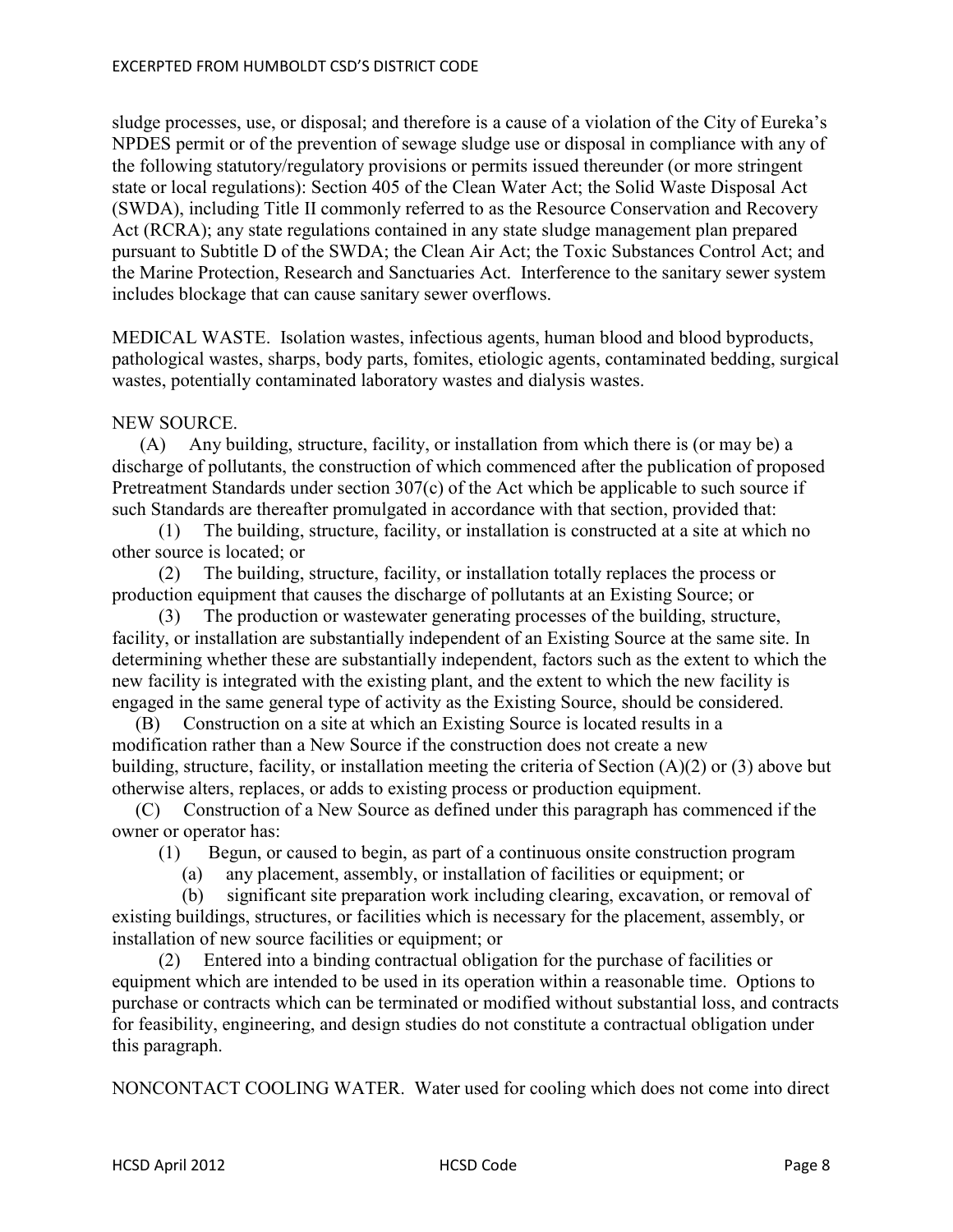contact with any raw material, intermediate product, waste product, or finished product.

NUISANCE. Anything which is injurious to health or is indecent or offensive to the senses or an obstruction to the free use of property so as to interfere with the comfort or enjoyment of life or property or which affects at the same time an entire community or neighborhood or any considerable number of persons although the extent of the annoyance or damage inflicted upon individuals may be unequal.

PASS THROUGH. A discharge which exits the POTW into waters of the U.S. in quantities or concentrations which, alone or in conjunction with a discharge or discharges from other sources, is a cause of a violation of any requirement of the City of Eureka's NPDES permit (including an increase in the magnitude or duration of a violation).

PERSON. Any individual, his heirs, executor, administrators, or assigns and shall include partnership, co-partnership, firm, company, corporation, association, joint stock company, trust, estate, governmental entity, or any other legal entity, or their legal representatives, agents or assigns. This definition includes all federal, state, or local governmental entities.

pH. A measure of the acidity or alkalinity of a substance, expressed in standard units.

POLLUTANT. Any dredged spoil, solid waste, incinerator residue, sewage, garbage, sewage sludge, munitions, medical wastes, chemical wastes, industrial wastes, biological materials, radioactive materials, heat, wrecked or discharged equipment, rock, sand, cellar dirt, agricultural and industrial wastes, and the characteristics of the wastewater (i.e., pH, temperature, TSS, turbidity, color, BOD, Chemical Oxygen Demand (COD), toxicity, odor).

PREMISES. A parcel of real estate, including any improvements thereon, which is determined by the District to be a single user for the purpose of receiving, using and paying for services.

PRETREATMENT. The reduction of the amount of pollutants, the elimination of pollutants, or the alteration of the nature of pollutant properties in wastewater prior to or in lieu of introducing such pollutants into the POTW. This reduction or alteration can be obtained by physical, chemical or biological processes, by process changes, or by other means, except by diluting the concentration of the pollutants unless allowed by an applicable pretreatment standard.

PRETREATMENT REQUIREMENTS. Any substantive or procedural requirement related to pretreatment imposed on an industrial user, other than a pretreatment standard.

PRETREATMENT STANDARDS or STANDARDS. Prohibitive discharge standards, categorical pretreatment standards, and local limits.

PROHIBITED DISCHARGE STANDARDS or PROHIBITED DISCHARGES. Absolute prohibitions against the discharge of certain substances; these prohibitions appear in 5.03.080 of this chapter.

PUBLICLY OWNED TREATMENT WORKS or POTW. Any devices or storage, treatment,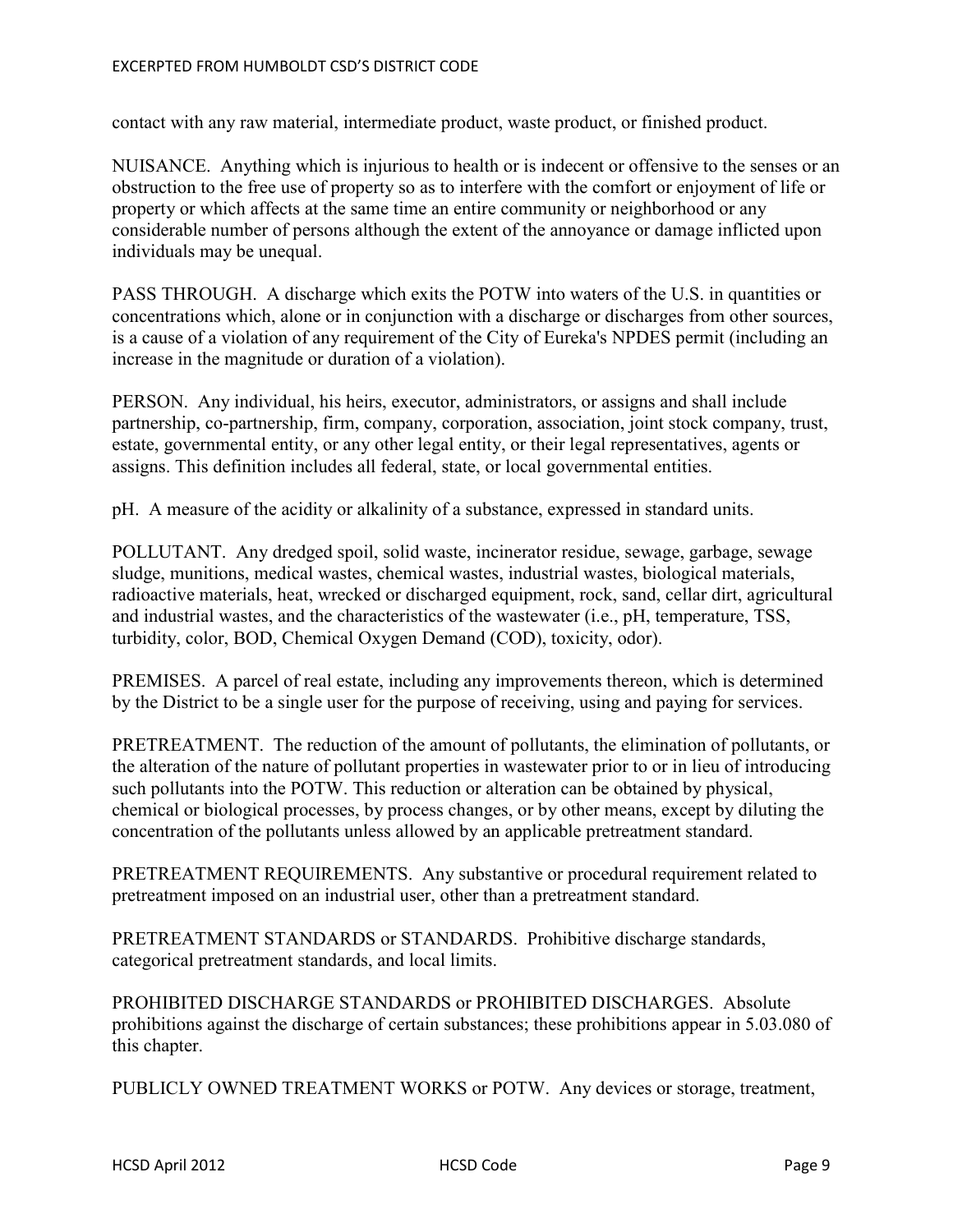recycling or reclamation of sewage or industrial wastes and any conveyances which convey wastewater to a treatment plant. Also, the District's jurisdiction over the industrial users and responsibility for the operation and maintenance of it's treatment works. Building sewers connecting building drains to the POTW are not public sewers although they may be partially located in a public right-of-way or easement.

SEPTIC TANK WASTES. Any sewage from holding tanks such as vessels, chemical toilets, campers, trailers, and septic tanks.

SEWAGE. Human excrement and gray water (household showers, dishwashing operations, and the like).

SIGNIFICANT INDUSTRIAL USER. Applies to industrial users subject to categorical pretreatment standards; any other industrial user that discharges an average of 25,000 gpd or more of process wastewater, contributes a process wastestream which makes up 5% or more of the average dry weather hydraulic or organic capacity of the City of Eureka's treatment plant or, is designated as significant by the District on the basis that the industrial user has a reasonable potential for adversely affecting the POTW's operation or for violating any pretreatment standard or requirement.

SLUG LOAD. Any discharge at a flow rate or concentration which could cause a violation of the prohibited discharge standards in 5.03.080 of this ordinance or any discharge of a nonroutine, episodic nature, including but not limited to, an accidental spill or a non-customary batch discharge.

STANDARD INDUSTRIAL CLASSIFICATION (SIC) CODE. A classification pursuant to the "Standard Industrial Classification Manual" issued by the U.S. Office of Management and Budget.

STORMWATER. Any flow occurring during or following any form of natural precipitation including snowmelt.

SUSPENDED SOLIDS. The total suspended matter that floats on the surface of, or is suspended in water, wastewater, or other liquid, and which is removable by laboratory filtering.

TOXIC POLLUTANT. One of 126 pollutants, or combination by the EPA under the provision of Section 307 (33 USC 1317) of this Act.

TREATMENT PLANT EFFLUENT. Any discharge of treated wastewater from the POTW into waters of the state.

UPSET. An exceptional incident in which there is unintentional and temporary non-compliance with categorical pretreatment standards because of factors beyond the reasonable control of the industrial user.

WASTEWATER. Liquid and water-carried industrial wastes, and sewage from residential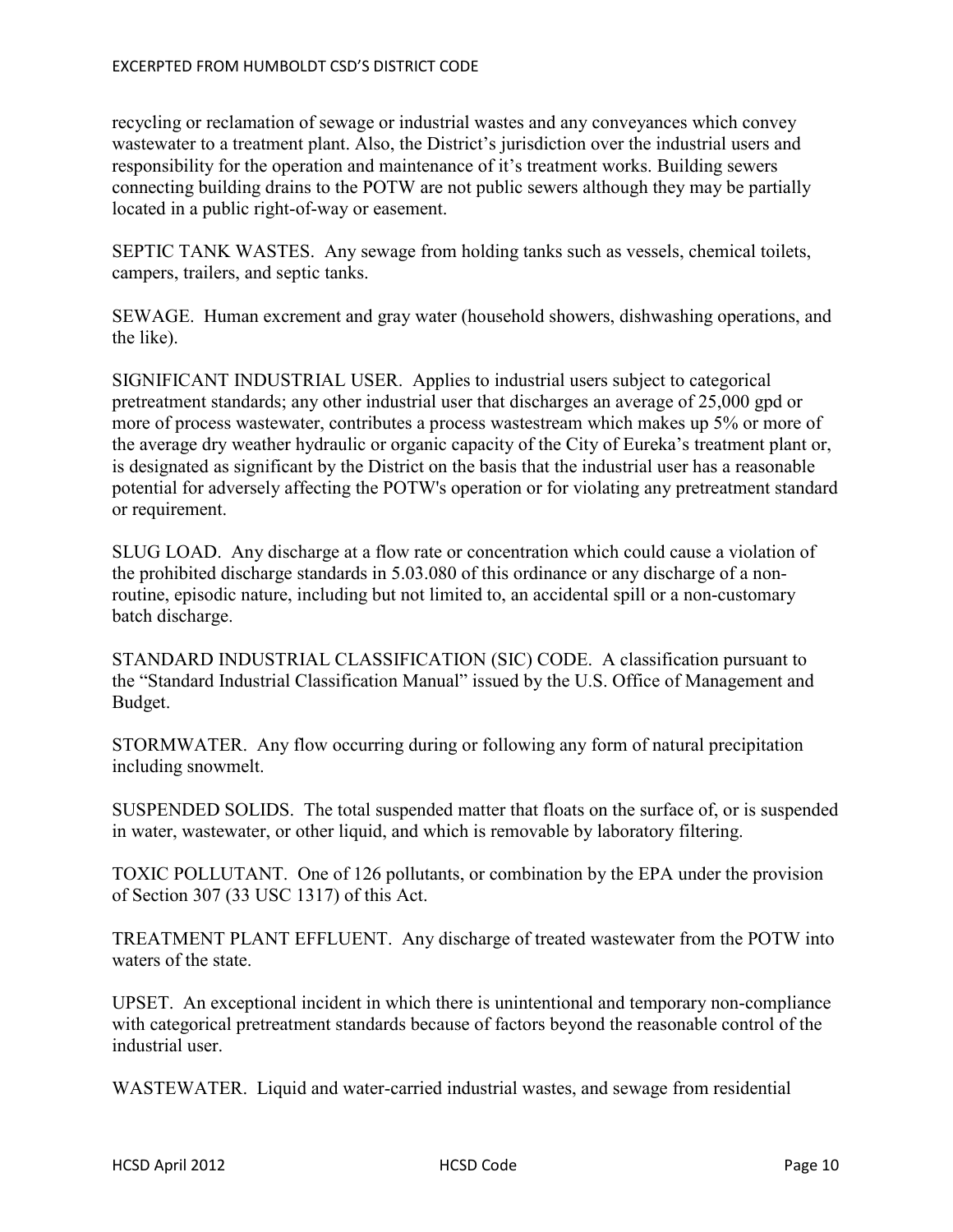dwellings, commercial buildings, industrial and manufacturing facilities, and institutions, whether treated or untreated, which are contributed to the POTW.

WASTEWATER TREATMENT PLANT or TREATMENT PLANT. The portion of the POTW designed to provide treatment of sewage and industrial waste.

#### **5.03.030 Abbreviations**.

The following abbreviations shall have the designated meanings:

| <b>BOD</b>   | - Biochemical Oxygen Demand                       |
|--------------|---------------------------------------------------|
| <b>CFR</b>   | - Code of Federal Regulations                     |
| <b>COD</b>   | - Chemical Oxygen Demand                          |
| <b>EPA</b>   | - U.S. Environmental Protection Agency            |
| gpd          | - Gallons per day                                 |
| IU           | - Industrial User                                 |
|              | - liter                                           |
| mg           | - milligrams                                      |
| mg/l         | - milligrams per liter                            |
| <b>NPDES</b> | - National Pollutant Discharge Elimination System |
| O&M          | - Operation and Maintenance                       |
| <b>POTW</b>  | - Publicly Owned Treatment Works                  |
| <b>RCRA</b>  | - Resource Cost and Recovery Act                  |
| <b>SIC</b>   | - Standard Industrial Classifications             |
| <b>SWDA</b>  | - Solid Waste Disposal Act (42 USC 6901, et seq.) |
| <b>TSS</b>   | - Total Suspended Solids                          |
| <b>USC</b>   | - United States Code                              |
|              |                                                   |

**5.03.040 Vandalism**. No person shall maliciously, willfully, or negligently break, damage, destroy, uncover, deface, tamper with, or prevent access to any structure, appurtenance, or equipment or other part of the POTW. Any person found in violation of this requirement shall be subject to the enforcement actions set out in this chapter.

**5.03.050 Confidential Information**. Information and data on an industrial user obtained from reports, surveys, wastewater discharge permit applications, wastewater discharge permits, and monitoring programs, and from District inspection and sampling activities, shall be available to the public unless the industrial user specifically requests and is able to demonstrate to the satisfaction of the District, that the release of such information would divulge information, processes, or methods of production entitled to protection as trade secrets under applicable state law. When requested and demonstrated by the industrial user furnishing a report that such information should be held confidential, the portions of a report which might disclose trade secrets or secret processes shall not be made available for inspection by the public, but shall be made available immediately upon request to governmental agencies for uses related to the NPDES program or pretreatment program, and in enforcement proceedings involving the person furnishing the report. Wastewater constituents and characteristics will not be recognized as confidential information and will be available to the public without restriction.

## **5.03.060 Conflicting Provisions**.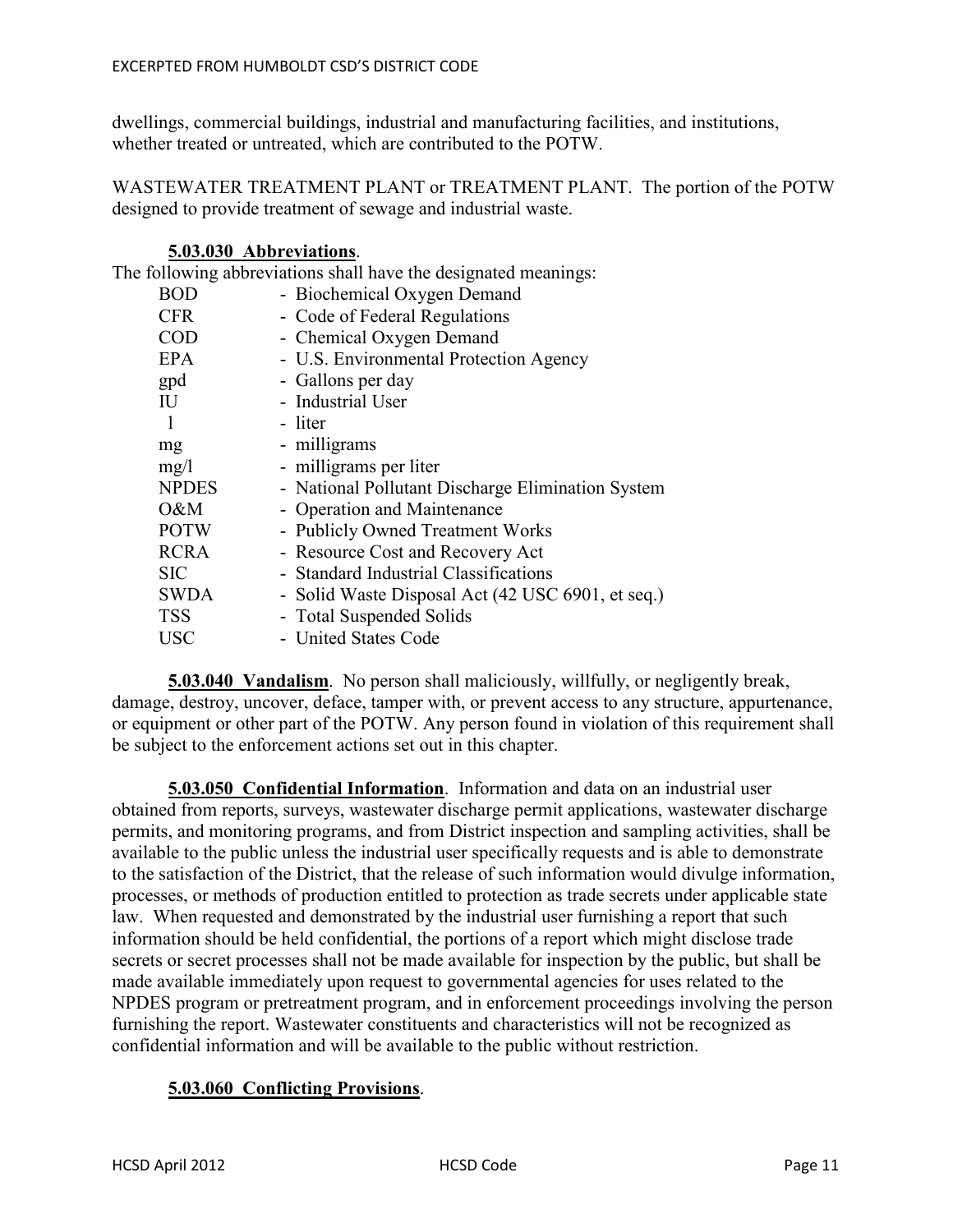(A) All other ordinances and parts of other ordinances inconsistent or conflicting with any part of this chapter are hereby repealed to the extent of the inconsistency or conflict.

 (B) In the event any provision of this chapter conflicts or is otherwise inconsistent with the latest edition of the Uniform Plumbing Code which has been or may be adopted by this code, the provisions of this chapter shall prevail.

**5.03.070 Severability.** If any provision of this chapter is invalidated by any court of competent jurisdiction, the remaining provisions shall not be affected and shall continue in full force and effect.

## **5.03.080 Prohibited Discharge Standards**.

 (A) No person shall discharge any substances directly into a manhole or other opening in the POTW other than through an approved building sewer unless, upon a written application by the user and the payment of the applicable user charges and fees, the District issues a permit for such direct discharges.

 (B) No person shall introduce or cause to be introduced into the POTW, directly or indirectly, any pollutant or wastewater which causes pass through or interference. These general prohibitions apply to all users of the POTW whether or not they are subject to categorical pretreatment standards or any other national, state, or local pretreatment standards or requirement. Furthermore, no person may contribute the following substances to the POTW:

 (1) Pollutants which create a fire or explosion hazard in the POTW, including, but not limited to, wastestreams with a closed-cup flashpoint of less than 140° F (60° C) using the test methods specified in 40 CFR 261.21.

 (2) Any wastewater having a pH less than 5.0 or more than 12.5, or otherwise causing corrosive structural damage to the POTW or equipment, or endangering District personnel.

 (3) Solid or viscous substances in amounts which will cause obstruction of the flow in the POTW resulting in interference or cause a sewage overflow, but in no case solids greater than one-inch or 25.4 millimeters in any dimension.

 (4) Any wastewater containing pollutants, including oxygen demanding pollutants (BOD, and the like), released in a discharge at a flow rate and/or pollutant concentration which, either singly or by interaction with other pollutants, will cause interference with either the POTW, or any wastewater treatment or sludge process; or which will constitute a hazard to humans or animals.

 (5) Any wastewater having a temperature greater than 150° F (65.5° C), or which will inhibit biological activity in the City of Eureka's treatment plant resulting in interference, but in no case wastewater which causes the temperature at the introduction into the City of Eureka's treatment plant to exceed  $104^{\circ}$  F (40 $^{\circ}$  C).

 (6) Petroleum oil, non-biodegradable cutting oil, or products of mineral oil origin, in amounts that will cause interference or pass through.

 (7) Any pollutants which result in the presence of toxic gases, vapors or fumes within the POTW in a quantity that may cause worker health and safety problems.

 (8) Any noxious or malodorous liquids, gases, solids, or other wastewater which, either singly or by interaction with other wastes, are sufficient to create a public nuisance, a hazard to life, or to prevent entry into the sewers for maintenance and repair.

Any wastewater which imparts color which cannot be removed by the treatment process, such as, but not limited to, dye wastes and vegetable tanning solutions, which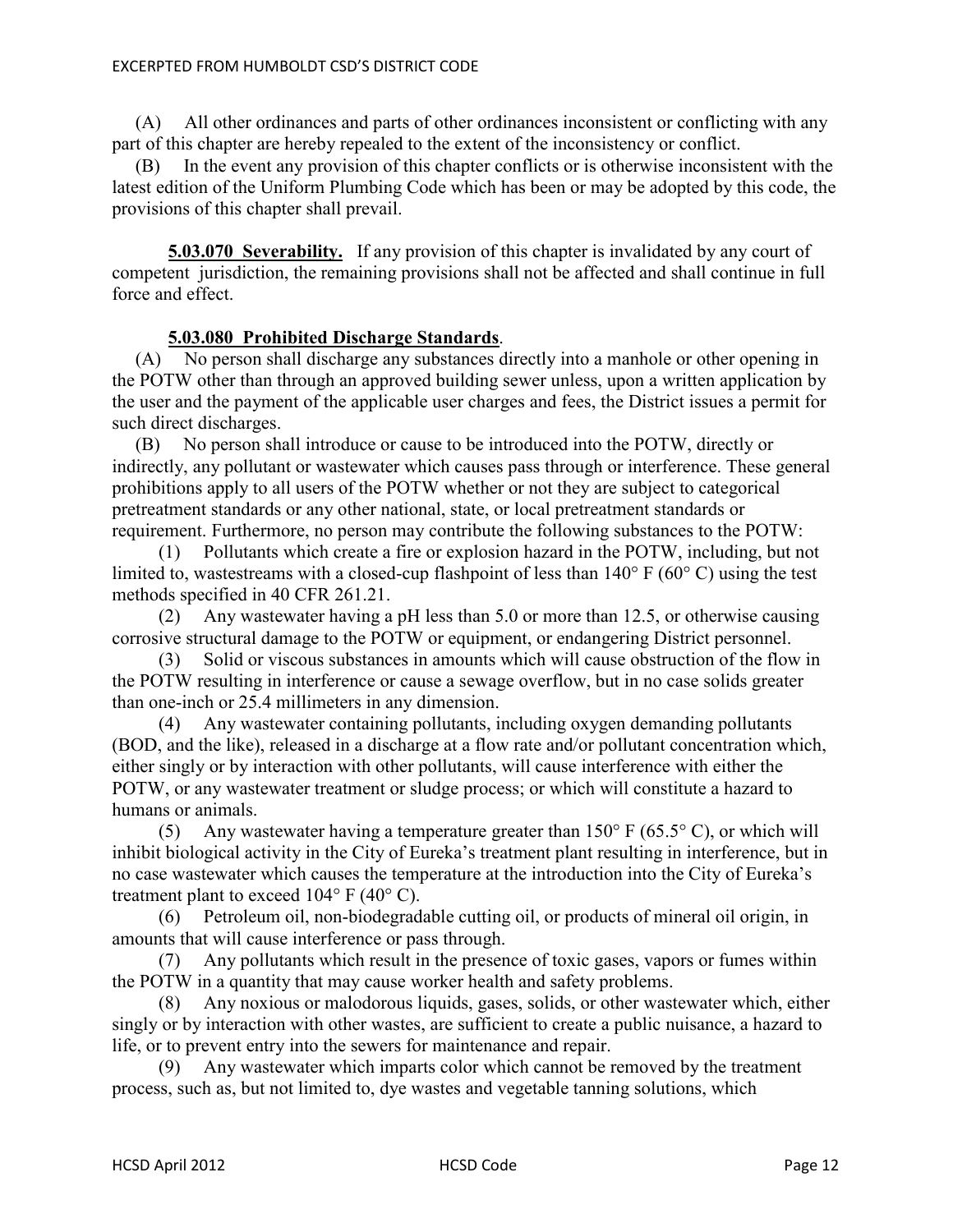consequently imparts color to the City of Eureka's treatment plant 's effluent thereby violating the City of Eureka's NPDES permit. Color (in combination with turbidity) shall not cause the City of Eureka's treatment plant effluent to reduce the depth of the compensation point for photosynthetic activity by more than 10% from the seasonably established norm for aquatic life.

 (10) Any wastewater containing any radioactive wastes or isotopes, except as specifically approved in writing by the General Manager, in compliance with applicable state or federal regulations.

 (11) Stormwater, surface water, ground water, artisan well water, roof runoff, subsurface drainage, swimming pool drainage, condensate, deionized water, noncontact cooling water, and unpolluted industrial wastewater, unless specifically authorized in writing by the District Manager.

 (12) Any sludges, screenings, or other residues from the pretreatment of industrial wastes.

 (13) Any medical wastes, except as specifically authorized in writing by the District Manager in a wastewater discharge permit.

 (14) Any wastewater causing the City of Eureka treatment plant's effluent to fail a toxicity test.

 (15) Any wastes containing detergents, surface active agents, or other substances which may cause excessive foaming in the POTW.

 (16) Any discharge of fats, oils, or greases of animal or vegetable origin is limited to 100 mg/l.

(17) Any discharge of petroleum/mineral oil products is limited to 25 mg/l.

(18) Any trucked or hauled pollutants.

 (C) Wastes prohibited by this section shall not be processed or stored in such a manner that they could be discharged to the POTW. All floor drains located in process or materials storage areas must discharge to the industrial user's pretreatment facility, if required by this Article, before connecting with the POTW, or be permanently sealed.

**5.03.090 Federal Categorical Pretreatment Standards**. The National Categorical Pretreatment Standards found at 40 CFR Chapter I, Subchapter N, Parts 405-471 are hereby incorporated.

## **5.03.100 Specific Pollutant Limitations (Local Limits)**.

 (A) The General Manager is authorized to establish Local Limits pursuant to 40 CFR 403.5(c). The following pollutant limits are established to protect against pass through and interference. The local limits below are to be applied as instantaneous maximum allowable discharge limits. No person shall discharge wastewater containing in excess of the following:

| $0.113$ mg/l<br>$0.119$ mg/l<br>$0.044$ mg/l<br>$0.023$ mg/l<br>$0.692$ mg/l<br>$0.796$ mg/l | arsenic<br>benzene<br>cadmium<br>chloroform<br>copper<br>cyanide |
|----------------------------------------------------------------------------------------------|------------------------------------------------------------------|
|                                                                                              |                                                                  |
| $0.009$ mg/l                                                                                 | 1,1 dichloroethane                                               |
| $0.062$ mg/l                                                                                 | 1,2 dichlorobenzene                                              |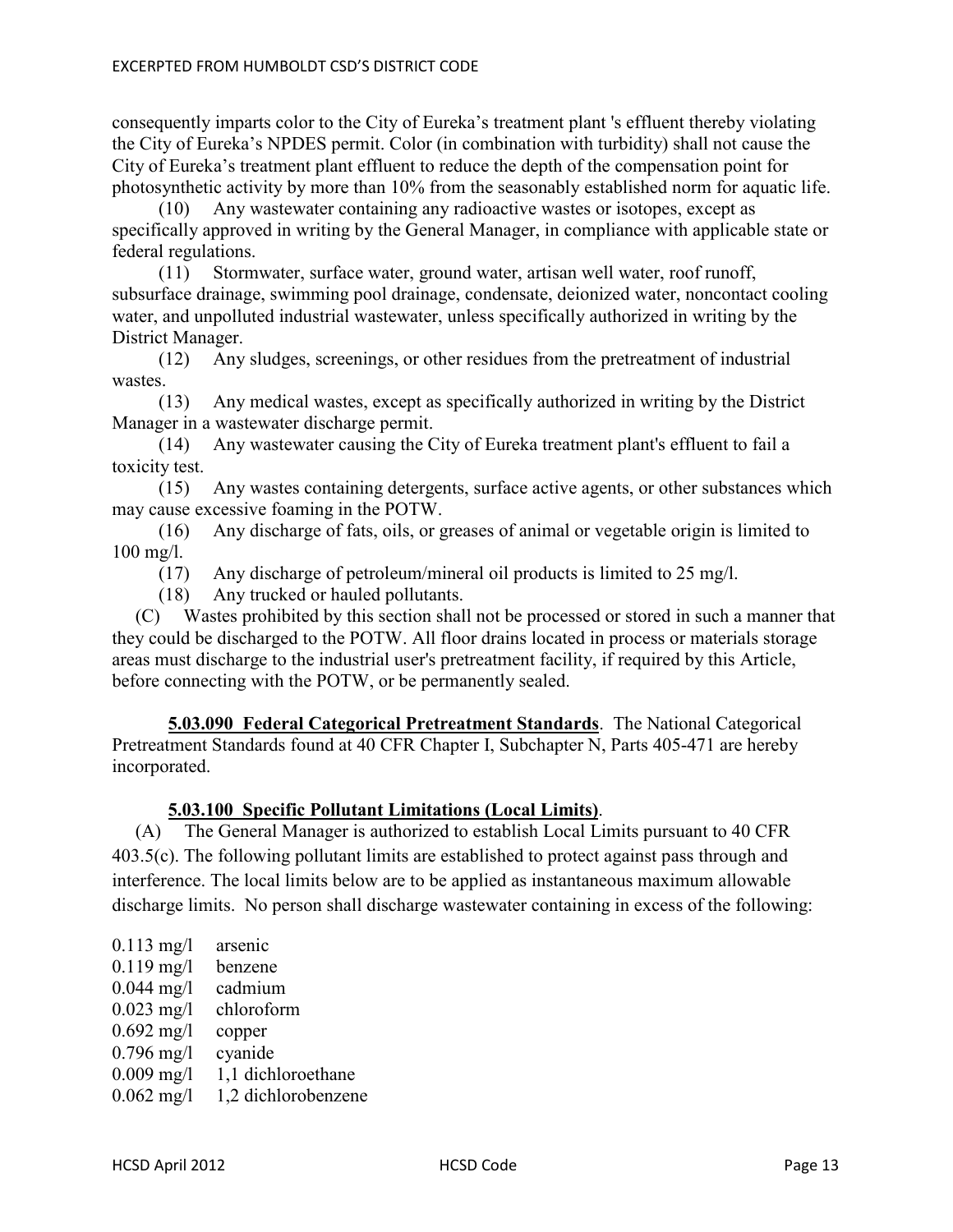| $0.021 \text{ mg}/1$ | 1,3 dichlorobenzene                                                    |
|----------------------|------------------------------------------------------------------------|
| $0.081$ mg/l         | 1,4 dichlorobenzene                                                    |
| $0.070 \text{ mg/l}$ | ethylbenzene                                                           |
| $3.915 \text{ mg/l}$ | lead                                                                   |
| $0.009$ mg/l         | mercury                                                                |
| $0.049$ mg/l         | methylene chloride                                                     |
| $0.574 \text{ mg}/1$ | nickel                                                                 |
| $0.146$ mg/l         | silver                                                                 |
| $0.376 \text{ mg/l}$ | toluene                                                                |
| $1.438 \text{ mg}/1$ | total chromium                                                         |
| $0.392 \text{ mg}/1$ | total phenols                                                          |
| $0.520 \text{ mg}/1$ | total xylenes (total xylenes is defined as the sum of ortho, para, and |
|                      | meta xylenes)                                                          |
| $0.678 \text{ mg}$ / | zinc                                                                   |

 (B) Concentrations apply at the point where the waste is discharged to the POTW. All concentrations for metallic substances are for "total" metal, unless indicated otherwise. At his discretion, the General Manager may impose mass limitations in addition to or in place of the concentration based limitations above. In compliance with the

 (C) The General Manager may develop Best Management Practices (BMP), by ordinance or in individual wastewater discharge permits, to implement Local Limits and the requirements of sections 5.03.080 of this chapter.

 **5.03.110 Districts Right's of Revision**. The District reserves the right to establish, by ordinance or in wastewater discharge permits, more stringent standards or requirements on discharges to the POTW if deemed necessary to comply with the objectives and/or the general and specific prohibitions established in this article.

**5.03.115 Special Agreement**. The District reserves the right to enter into special written agreements with industrial users setting out special terms under which they may discharge to the POTW. In no case will a special agreement waive compliance with a pretreatment standard or requirement. However, the industrial user may request a net gross adjustment to a categorical standard in accordance with 40 CFR 403.15. They may also request a variance from the categorical pretreatment standard from EPA. Such a request will be approved only if the industrial user can prove that factors relating to its discharge are fundamentally different from the factors considered by EPA when establishing that pretreatment standard. An industrial user requesting a fundamentally different factor variance must comply with the procedural and substantive provisions in 40 CFR 403.13.

**5.03.120 Dilution**. No industrial user or wastewater hauler shall ever increase the use of process water, or in any way attempt to dilute a discharge, as a partial or complete substitute for adequate treatment to achieve compliance with a discharge limitation, unless expressly authorized by an applicable pretreatment standard or requirement. The General Manager may impose mass limitations on industrial users which are using dilution to meet applicable pretreatment standards or requirements, or in other cases when the imposition of mass limitations is appropriate.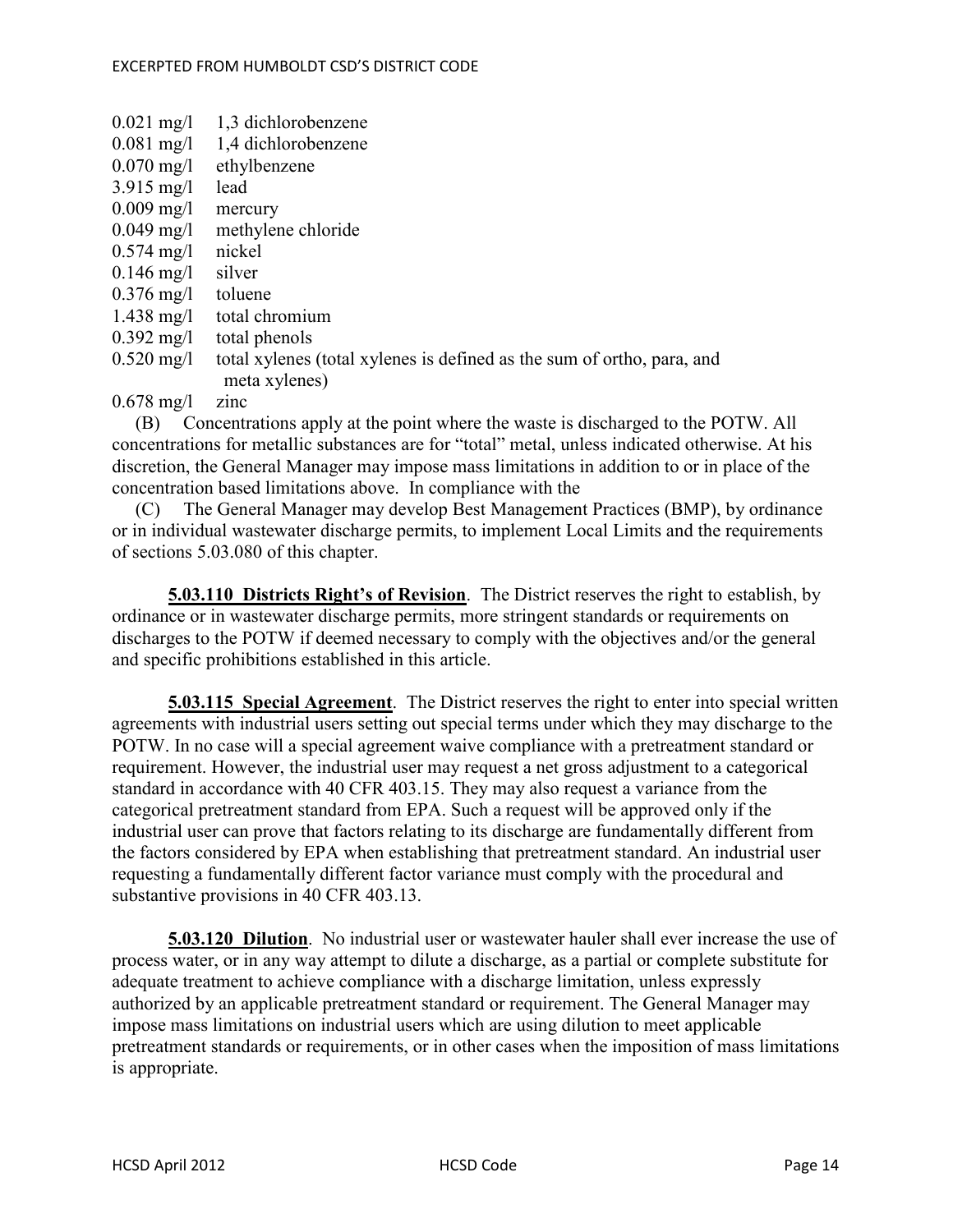# **Pretreatment of Wastewaters**

**5.03.130 Pretreatment Facilities**. Industrial users shall provide necessary wastewater treatment as required to comply with this chapter and shall achieve compliance with all categorical pretreatment standards, local limits and the prohibitions set out in this chapter within the time limitations specified by the EPA, the State, or the General Manager, whichever is more stringent. Any facilities required to pretreat wastewater to a level acceptable to the District shall be provided, operated, and maintained at the industrial user's expense. Detailed plans showing the pretreatment facilities and operating procedure shall be submitted to the District for review, and must be approved by the District before construction of the facility. The review of such plans and operating procedures will in no way relieve the industrial user from the responsibility of modifying the facility as necessary to produce an acceptable discharge to the District under the provisions of this article.

# **5.03.140 Additional Pretreatment Measures**.

 (A) Whenever deemed necessary, the General Manager may require industrial users to restrict their discharge during peak flow periods, designate that certain wastewater be discharged only into specific sewers, relocate and/or consolidate points of discharge, separate sewage waste streams from industrial wastestreams, and such other conditions as may be necessary to protect the POTW and determine the industrial user's compliance with the requirements of this chapter.

Each person discharging into the POTW greater than 100,000 gallons per day shall install and maintain, on his property and at his expense, a suitable storage and flow control facility to insure equalization of flow over a 24-hour period.

 (C) Grease, oil and sand interceptors shall be provided when, in the opinion of the General Manager, they are necessary for the proper handling of wastewater containing excessive amounts of grease and oil, or sand; except that such interceptors shall not be required for residential users. All interception units shall be of type and capacity approved by the General Manager and shall be so located to be easily accessible for cleaning and inspection. Such interceptors shall be inspected, cleaned, and repaired regularly, as needed, by the owner at his sole expense.

 (D) Industrial users with the potential to discharge flammable substances may be required to install and maintain an approved combustible gas detection meter.

 (E) At no time shall any reading on a properly calibrated combustible gas detector at the point of discharge into the POTW, or at any point in the POTW, be more than 20% of the lower explosive limit (LEL) of the meter.

**5.03.150 Tenant Responsibility**. Where an owner of property lets premises to any other person as a tenant, if either the owner or the tenant is an industrial user, either or both may be held responsible for compliance with the provisions of this article. This provision is enforceable against the owner, the tenant, or both, without regard to any contractual arrangements as between the owner and tenant.

**50.03.160 Accidental Discharge/Slug Control Plans**. The General Manager may require any industrial user to develop and implement an accidental discharge/slug control plan.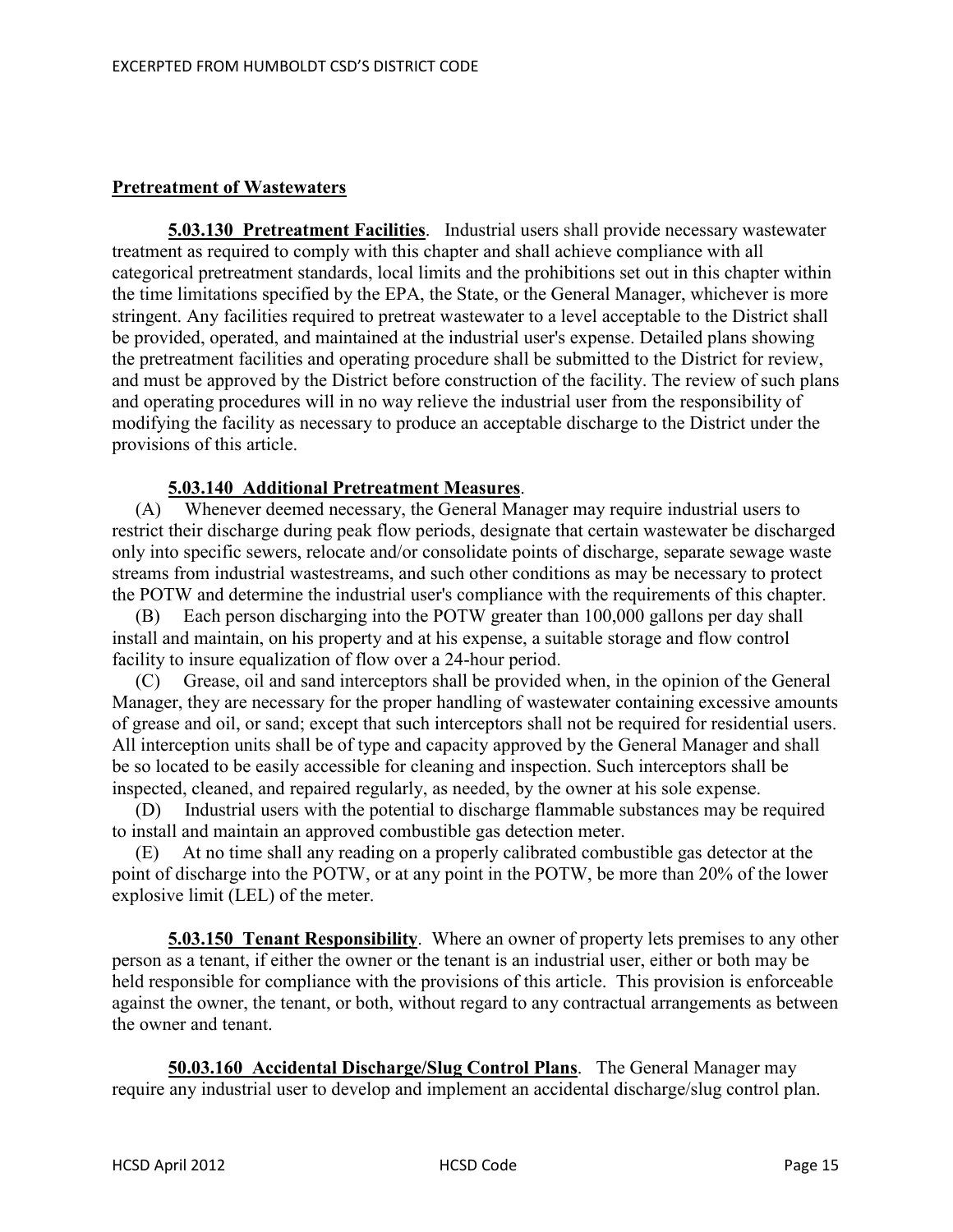At least once every two years the General Manager shall evaluate whether each significant industrial user needs such a plan. Any industrial user required to develop and implement an accidental discharge/slug control plan shall submit a plan which provides, at a minimum, the following:

(A) Description of discharge practices including non-routine batch discharges.

(B) Description of stored chemicals.

 (C) Procedures for immediately notifying the District of any accidental or slug discharge, as required by Section 5.03.320 of this chapter. Such notification must also be given for any discharge which would violate any of the prohibited discharges in Section 5.03.080 of this chapter or exceed any of the local limits.

 (D) Procedures to prevent adverse impact from any accidental or slug discharge. Such procedures include, but are not limited to, inspection and maintenance of storage areas, handling and transfer of materials, loading and unloading operations, control of plant site run-off, worker training, building of containment structures or equipment, measures for containing toxic organic pollutants (including solvents), and/or measures and equipment for emergency response.

 (E) Procedures for immediately notifying the District of any changes affecting the potential for a slug discharge.

 **5.03.170 Wastewater Survey**. When requested by the General Manager, all industrial users must submit information on the nature and characteristics of their wastewater by completing a wastewater survey prior to commencing their discharge. The General Manager is authorized to prepare a form for this purpose and may periodically require industrial users to update the survey. Failure to complete this survey shall be considered a violation of this chapter.

## **5.03.180 Wastewater Discharge Permit Requirements.**

(A) Requirement.

 (1) It shall be unlawful for any significant industrial user to discharge wastewater into the District's POTW without first obtaining a wastewater discharge permit. Any violation of the terms and conditions of a wastewater discharge permit shall be deemed a violation of this article and subjects the wastewater discharge permittee to the enforcement actions set out in this article. Obtaining a wastewater discharge permit does not relieve a permittee of its obligation to comply with all federal and state pretreatment standards or requirements or with any other requirements of federal, state, and local law.

 (2) The General Manager may require other industrial users, including liquid waste haulers, to obtain wastewater discharge permits as necessary to carry out the purposes of this chapter.

 (B) Existing connections. Any significant industrial user which discharges industrial waste into the District's POTW prior to the effective date of this article and who wishes to continue such discharges in the future, shall, within 45 days after said date, apply to the District for a wastewater discharge permit in accordance with 5.03.190 of this chapter, and shall not cause or allow discharges to the POTW to continue after 90 days of the effective date of this chapter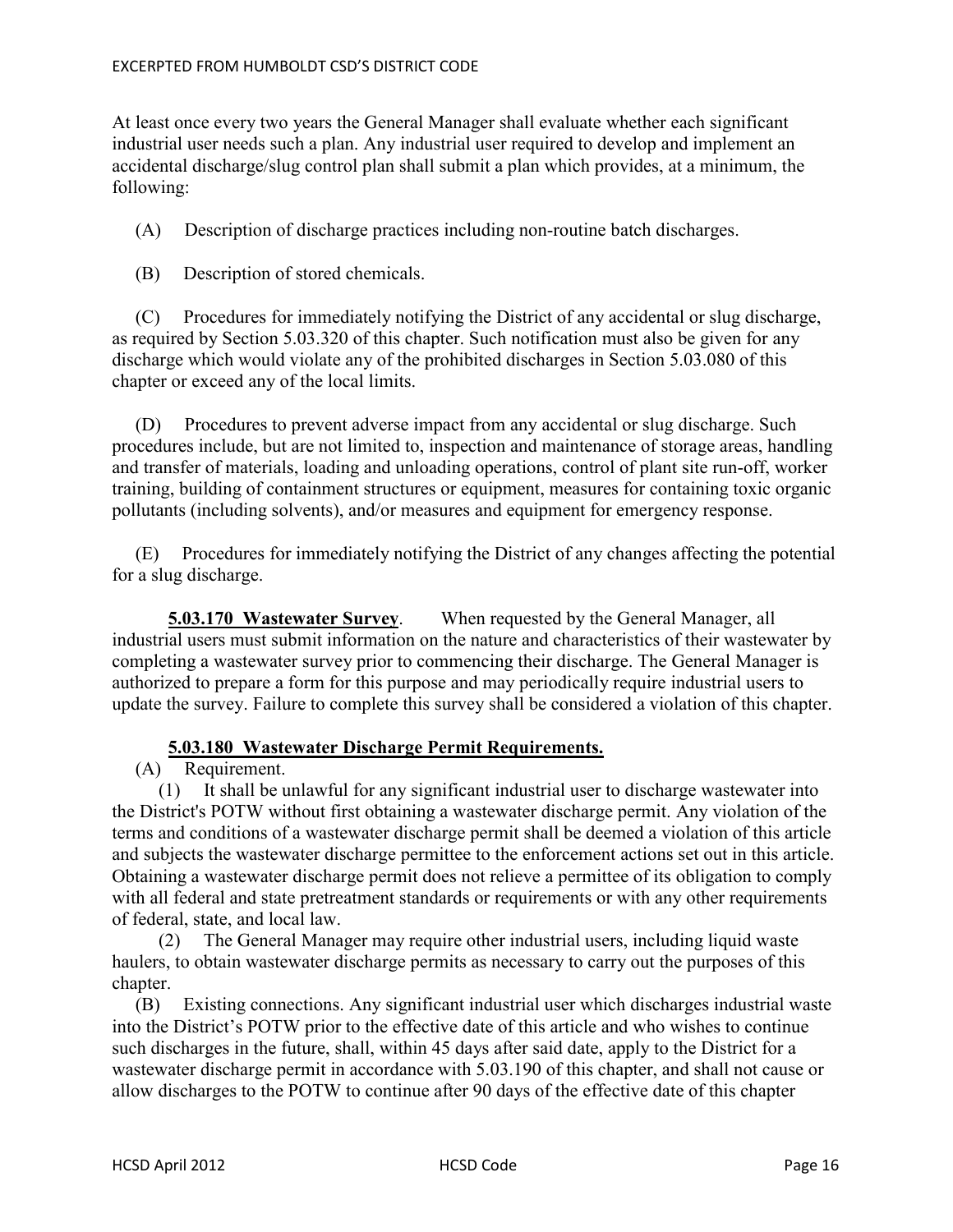except in accordance with a wastewater discharge permit issued by the District.

 (C) New connections. Any significant industrial user proposing to begin or recommence discharging industrial wastes into the District's POTW must obtain a wastewater discharge permit prior to discharging. An application for this wastewater discharge permit must be filed at least 45 days prior to the date upon which any discharge will begin.

 (D) Extra jurisdictional industrial users. The District may enter into an agreement with the neighboring jurisdiction in which the significant industrial user is located to provide for the implementation and enforcement of pretreatment program requirements against said industrial user.

# **5.03.190 Wastewater Discharge Permit Application**.

 (A) Contents. All industrial users required to have a wastewater discharge permit must submit a completed wastewater discharge permit application. The General Manager shall approve a form to be used as a permit application. Incomplete or inaccurate applications will not be processed and will be returned to the industrial user for revision.

 (B) Application signatories and certification. All wastewater discharge permit applications and industrial user reports must contain the following certification statement and be signed by an authorized representative of the industrial user.

> I certify under penalty of law that this document and all attachments were prepared under my direction or supervision in accordance with a system designed to assure that qualified personnel properly gather and evaluate the information submitted. Based on my inquiry of the person or persons who manage the system, or those persons directly responsible for gathering the information, the information submitted is to the best of my knowledge and belief, true, accurate, and complete. I am aware that there are significant penalties for submitting false information, including the possibility of fine and imprisonment for knowing violations.

 (C) Misleading, incomplete or false information. Any application submitted with information that is at any time determined to be materially misleading, incomplete or false may result in termination of the permit, disconnection of service, penalties under this chapter, as well as any other remedies provided by law.

**5.03.200 Wastewater Discharge Permit Decisions**. The General Manager will evaluate the data furnished by the industrial user and may require additional information. Within 45 days of receipt of a complete wastewater discharge permit application, the General Manager will determine whether or not to issue a wastewater discharge permit. If no determination is made within this time period, the application will be deemed denied. The General Manager may deny any application for a wastewater discharge permit.

## **5.03.210 Duration of Permit; Reissuance.**

 (A) Wastewater discharge permits shall be issued for a specified time period, not to exceed five years, at the discretion of the General Manager. Each wastewater discharge permit will indicate a specific date upon which it will expire.

(B) A permitted industrial user shall apply for wastewater discharge permit reissuance by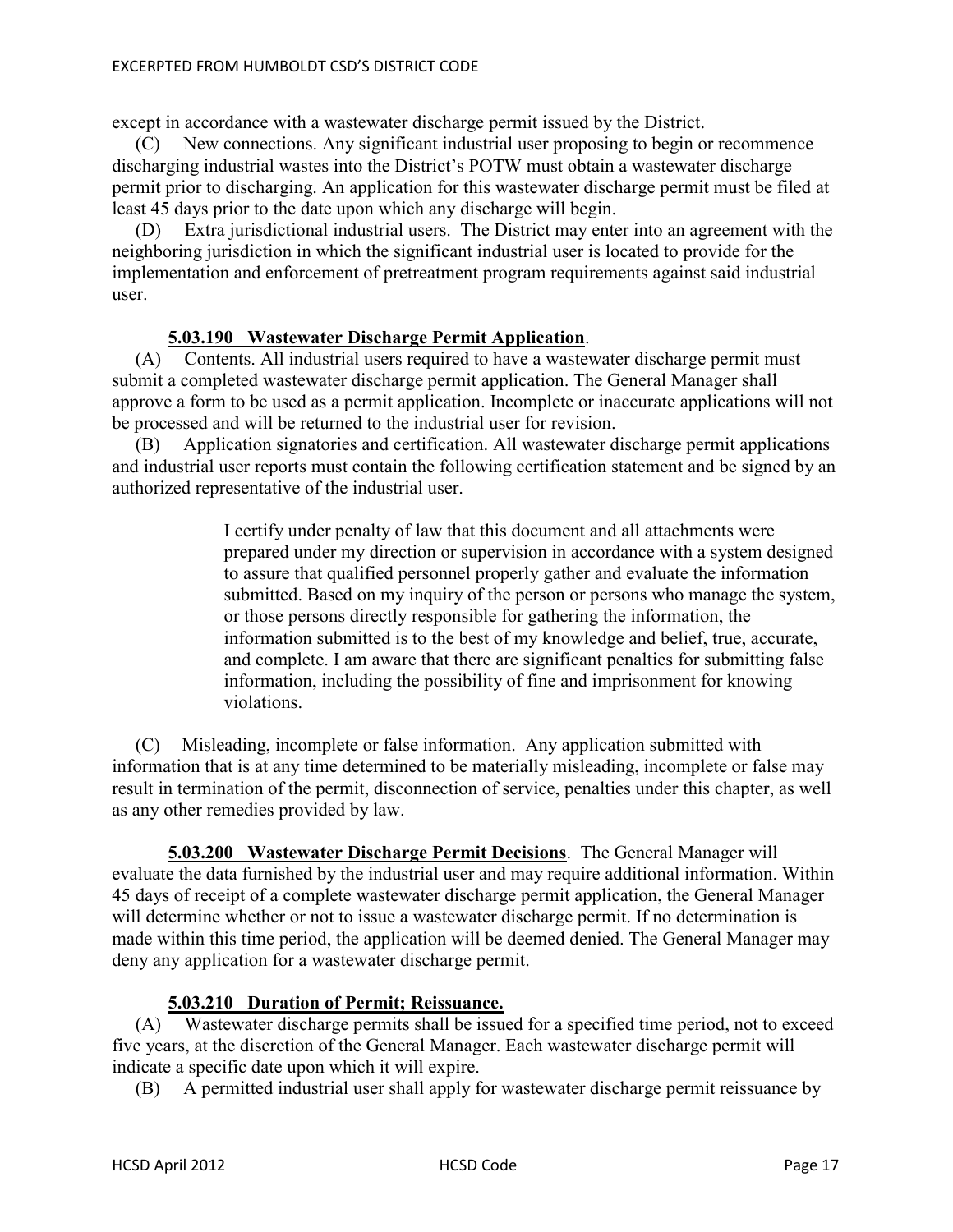submitting a complete wastewater discharge permit application in accordance with 5.03.190 of this chapter a minimum of 45 days prior to the expiration of the industrial user's existing wastewater discharge permit.

**5.03.220 Permit Contents**. Wastewater discharge permits shall include such conditions as are reasonably deemed necessary by the General Manager to prevent pass through or interference, protect the quality of the water body receiving the City of Eureka's treatment plant's effluent, protect worker health and safety, facilitate sludge management and disposal, protect ambient air quality, and protect against damage to the POTW.

(A) Wastewater discharge permits shall contain the following conditions:

 (1) A statement that indicates wastewater discharge permit duration, which in no event shall exceed five years.

 (2) A statement that the wastewater discharge permit is nontransferable without prior notification and approval from the District, and provisions for furnishing the new owner or operator with a copy of the existing wastewater discharge permit.

 (3) Effluent limits applicable to the user including Best Management Practices based on applicable standards in federal, state, and local law.

 (4) Self-monitoring, sampling, reporting, notification, and recordkeeping requirements. These requirements shall include an identification of pollutants to be monitored, sampling location, sampling frequency, and sample type based on federal, state, or local law.

 (5) Statement of applicable civil, criminal, and administrative penalties for violation of pretreatment standards and requirements, and any applicable compliance schedule. Such schedule may not extend the time for compliance beyond that required by applicable federal, state, or local law.

(6) Requirements to control Slug Discharges, if determined by the District to be necessary.

(B) Wastewater discharge permits may contain, but need not be limited to the following:

 (1) Limits on the average and/or maximum rate of discharge or storage, time of discharge, and/or requirements for flow regulation and equalization.

 (2) Limits on instantaneous, daily and monthly average and/or maximum concentration, mass, or other measure of identified wastewater pollutants or properties.

 (3) Requirements for the installation of pretreatment technology, pollution control, or construction of appropriate containment devices, designed to reduce, eliminate, or prevent the introduction of pollutants into the treatment works.

 (4) Development and implementation of spill control plans or other special conditions including management practices necessary to adequately prevent accidental, unanticipated, or routine discharges.

 (5) Development and implementation of waste minimization plans to reduce the amount of pollutants discharged to the POTW.

 (6) The unit charge or schedule of industrial user charges and fees for the management of the wastewater discharged to the POTW.

 (7) Requirements for installation and maintenance of inspection and sampling facilities and equipment.

 (8) A statement that compliance with the wastewater discharge permit does not relieve the permittee of responsibility for compliance with all applicable federal and state pretreatment standards, including those which become effective during the term of the wastewater discharge permit.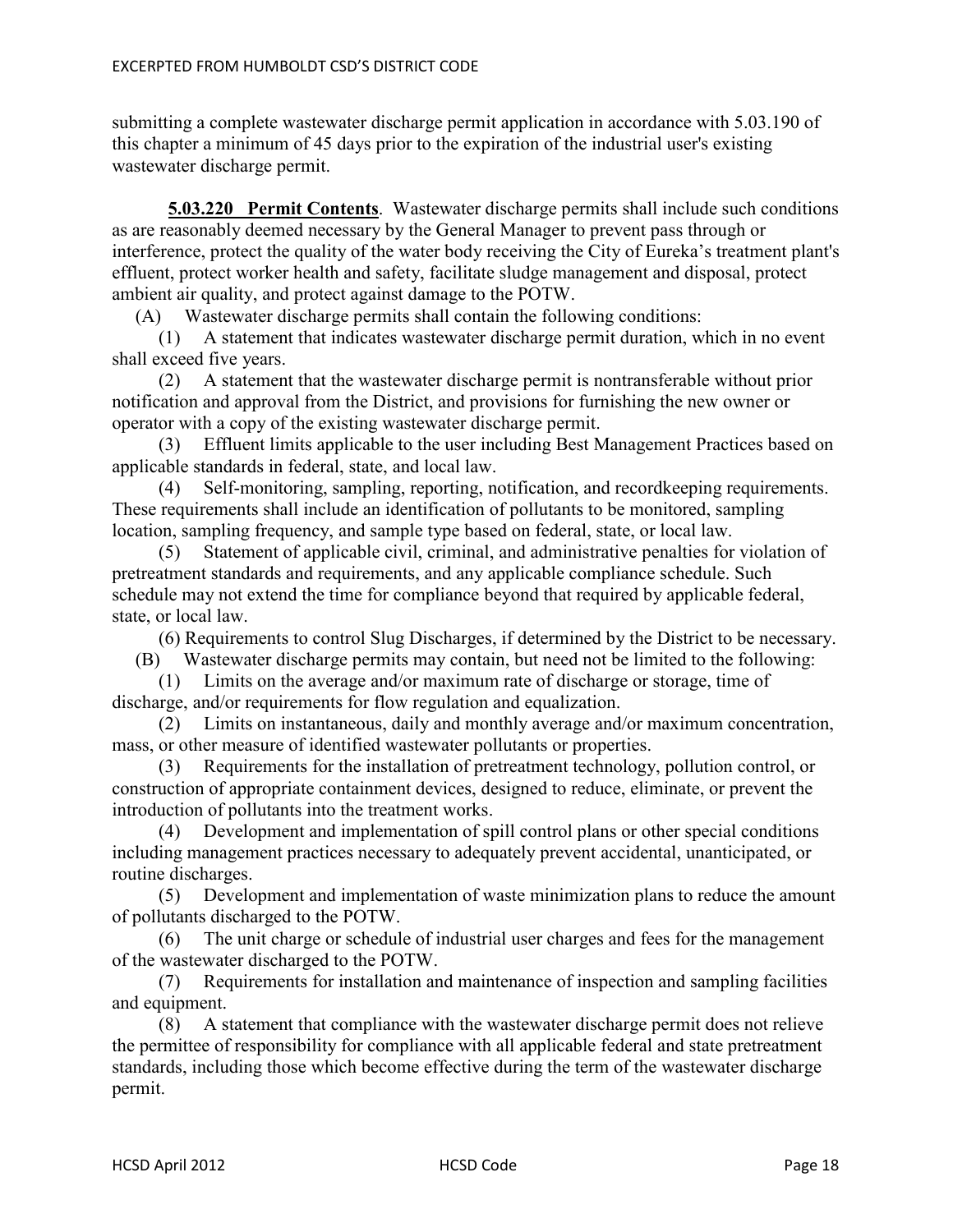(9) Other conditions as deemed appropriate by the General Manager to ensure compliance with this chapter, and state and federal laws, rules, and regulations.

**5.03.230 Appeals**. Any person, including the industrial user, may petition the District to reconsider the terms of a wastewater discharge permit within ten days of its issuance.

 (A) Failure to submit a timely petition for review shall be deemed to be a waiver of the administrative appeal.

 (B) In its petition, the appealing party must indicate the wastewater discharge permit provisions objected to, the reason for this objection, and the alternative condition, if any, it seeks to place in the wastewater discharge permit.

 (C) The effectiveness of the wastewater discharge permit shall not be stayed pending the appeal process.

 (D) If the District fails to act within 30 days, a request for reconsideration shall be deemed to be denied.

 (E) If the ruling made by the General Manager is unsatisfactory to the person requesting reconsideration, they may, within ten days after notification of such District action, file a written appeal to the Board. The written appeal shall be heard by the Board within 30 days after the date of filing. The Board shall make a final ruling on the appeal within ten days after the close of the meeting.

## **5.03.240 Permit Modification**

 (A) The General Manager may modify the wastewater discharge permit with good cause including, but limited to, the following:

 (1) To incorporate any new or revised federal, state, or local pretreatment standards or requirements:

 (2) To address significant alterations or additions to the industrial user's operation, processes, or wastewater volume or character since the time of wastewater discharge permit issuance;

 (3) To address change in the POTW that requires either a temporary or permanent reduction or elimination of the authorized discharge;

 (4) To address information indicating that permitted discharge poses a threat to the District's POTW, District personnel, or the receiving waters;

(5) For a violation of any terms or conditions of the wastewater discharge permit;

 (6) For misrepresentations or failure to fully disclose all relevant facts in the wastewater discharge permit application or in any required reporting;

 (7) To address revision of or a grant of variance from categorical pretreatment standards pursuant to 40 CFR 403.13;

(8) To correct typographical or other errors in the wastewater discharge permit;

 (9) To reflect a transfer of the facility ownership and/or operation to a new owner/operator.

 (B) The filing of a request by the permittee for a wastewater discharge permit modification does not stay any wastewater discharge permit condition.

## **5.03.250 Transfer of Permit**.

 (A) Wastewater discharge permits may be reassigned or transferred to a new owner and/or operator only if the permittee gives at least 30 days advance notice to the General Manager and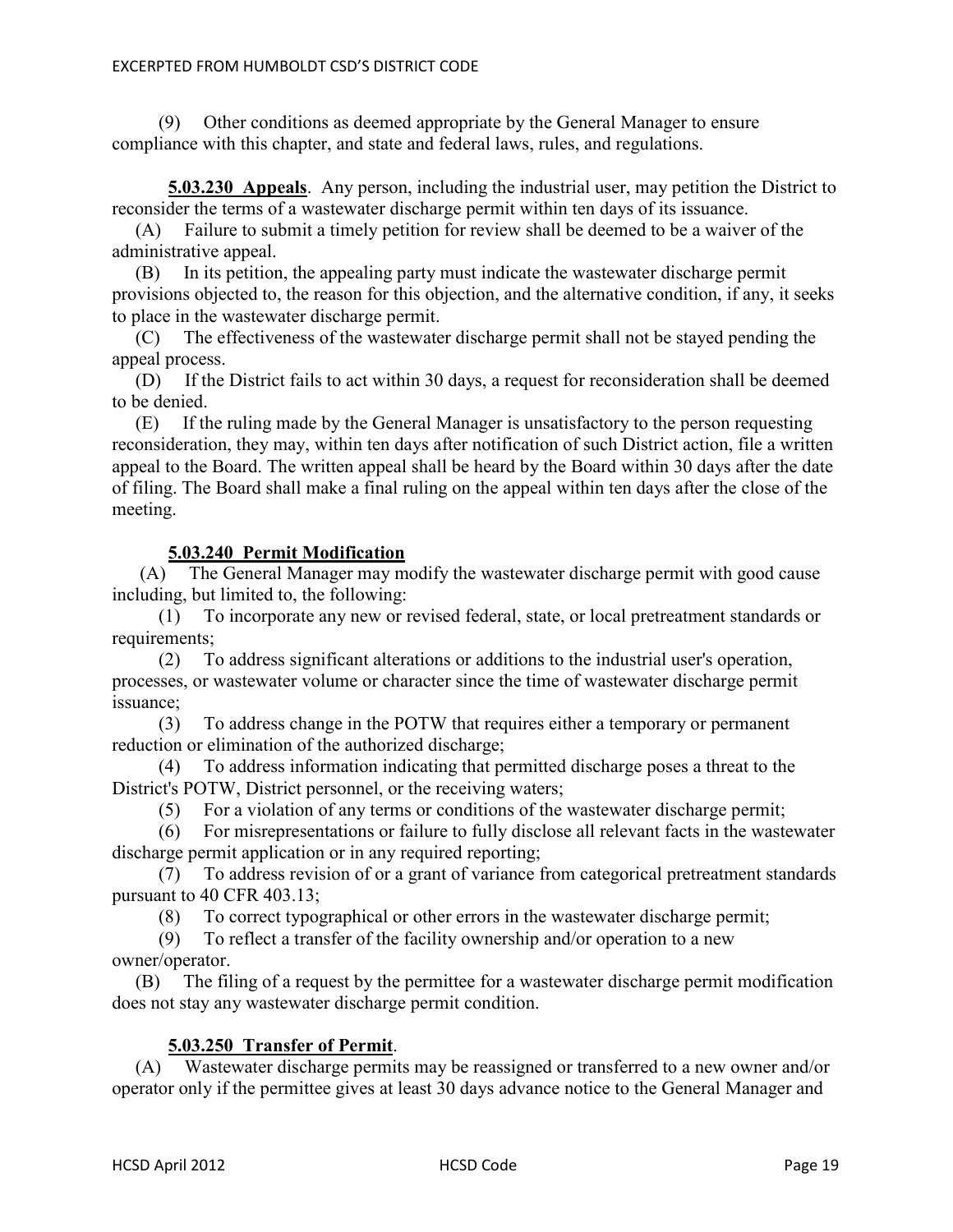the General Manager approves in writing to the wastewater discharge permit transfer. The notice to the General Manager must include a written certification by the new owner and/or operator which:

 (1) States that the new owner and/or operator has no immediate intent to change the facility's operations and processes.

(2) Identifies the specific date on which the transfer is to occur.

 (3) Acknowledges full responsibility for complying with the existing wastewater discharge permit.

 (B) Failure to provide advance notice of a transfer renders the wastewater discharge permit voidable on the date of facility transfer.

# **5.03.260 Revocation of Permit**.

(A) Wastewater discharge permits may be revoked for the following reasons:

 (1) Failure to notify the District of significant changes to the wastewater prior to the changed discharge;

 (2) Failure to provide notification to the District of changed condition pursuant to 5.03.310 of this chapter;

 (3) Misrepresentation or failure to fully disclose all relevant facts in the wastewater discharge permit application;

- (4) Falsifying self-monitoring reports;
- (5) Tampering with monitoring equipment;
- (6) Refusing to allow the District timely access to the facility premises and records;
- (7) Failure to meet effluent limitations;
- (8) Failure to pay fines;
- (9) Failure to pay sewer charges;
- (10) Failure to meet compliance schedules;

 (11) Failure to complete a wastewater survey or the wastewater discharge permit application;

(12) Failure to provide advance notice of the transfer of a permitted facility;

 (13) Violation of any pretreatment standard or requirement, or any terms of the wastewater discharge permit or the ordinance.

 (B) Wastewater discharge permits shall be voidable upon nonuse, cessation of operations, or transfer of business ownership. All wastewater discharge permits are void upon the issuance of a new wastewater discharge permit.

## **Reporting Requirements**

## **5.03.270 Baseline Monitoring Reports**.

 (A) Within either 180 days after the effective date of a categorical pretreatment standard, or the final administrative decision on a category determined under 40 CFR 403.6(a)(4), whichever is later, existing significant industrial users subject to such categorical pretreatment standards, and currently discharging to or scheduled to discharge to the POTW, shall be required to submit to the District a report which contains the information listed in division (B) of this section. At least 90 days prior to commencement of their discharge, new sources, and sources that become industrial users subsequent to the promulgation of an applicable categorical standard, shall be required to submit to the District a report which contains the information listed in division (B) of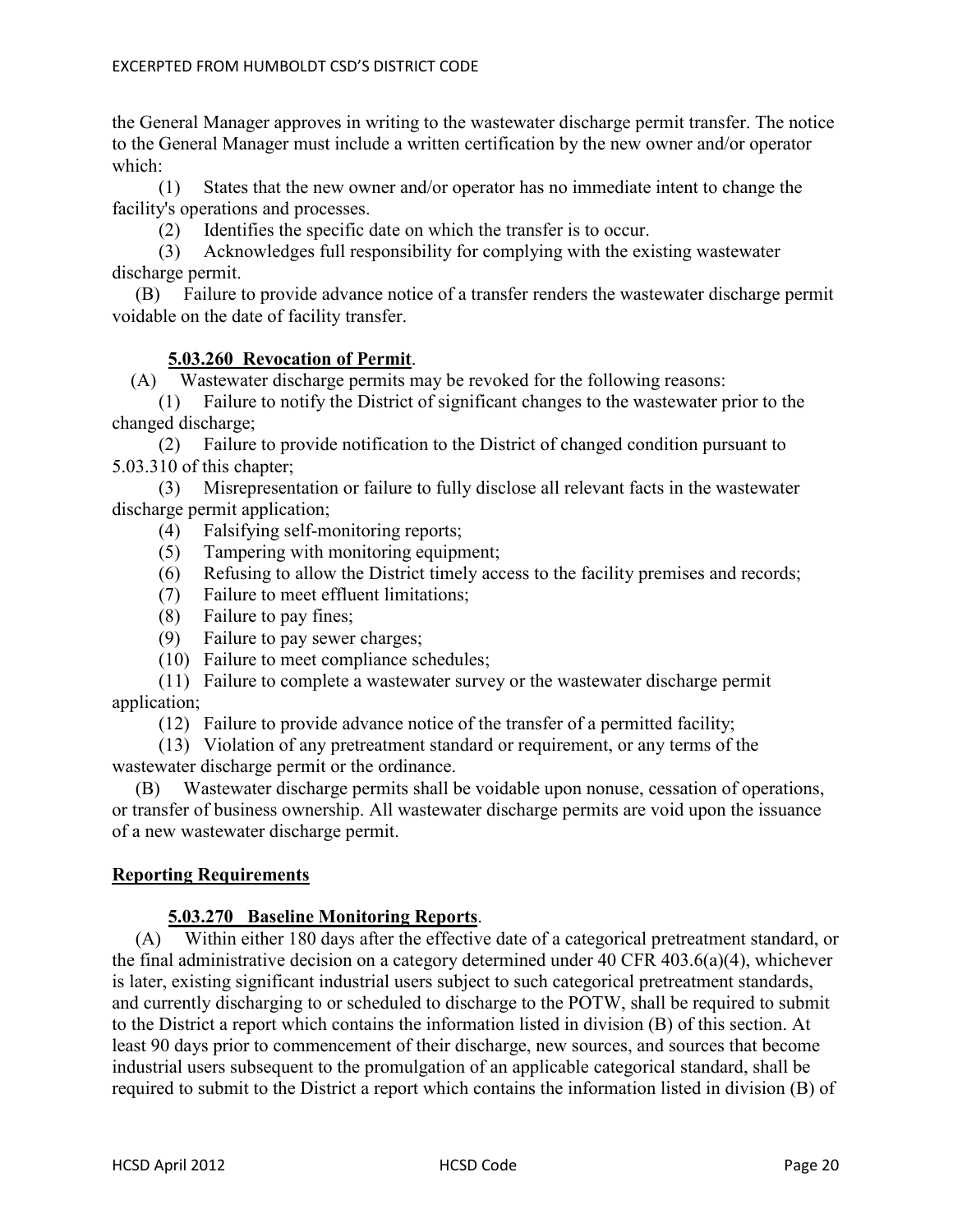this section. A new source shall also be required to report the method of pretreatment it intends to use to meet applicable pretreatment standards. A new source shall also give estimates of its anticipated flow and quantity of pollutants discharged.

(B) The industrial user shall submit the information required by this section including:

 (1) Identifying information. The name and address of the facility including the name of the operator and owners.

 (2) Wastewater discharge permits. A list of any environmental control wastewater discharge permits held by or for the facility.

 (3) Description of operations. A brief description of the nature, average rate of production, and standard industrial classifications of the operation(s) carried out by such industrial user. This description should include a schematic process diagram which indicates points of discharge to the POTW from the regulated processes.

 (4) Flow measurement. Information including the method and calibration of flow measuring equipment, showing the measured average daily and maximum daily flow, in gallons per hour, to the POTW from regulated process streams and other streams, as necessary, to allow use of the combined wastestream formula set out in 40 CFR 403.6(e).

(5) Measurement of pollutants.

 (a) Identify the categorical pretreatment standards applicable to each regulated process.

 (b) Submit the results of sampling and analysis identifying the nature and concentration (and/or mass, where required by the standard or by the District) of regulated pollutants in the discharge from each regulated process. Instantaneous, daily maximum and longterm average concentrations (or mass, where required) shall be reported. The sample shall be representative of daily operation and shall be analyzed in accordance with procedures set out in 5.03.360 of this chapter. In cases where compliance with a Best Management Practice or pollution prevention alternative is required, the User shall submit documentation as required by the General Manager.

 (c) Sampling and analysis must be performed in accordance with procedures set out in 5.03.360 and 5.03.370 of this chapter.

 (6) Certification. A statement reviewed by the industrial user's authorized representative and certified by a qualified professional, indicating whether pretreatment standards are being met on a consistent basis and, if not, whether additional operation and maintenance (O&M) and/or additional pretreatment is required to meet the pretreatment standards and requirement.

 (7) Compliance schedule. If additional pretreatment and/or O&M will be required to meet the pretreatment standards; the shortest schedule by which the industrial user will provide such additional pretreatment and/or O&M. The completion date in this schedule shall not be later than the compliance date established for the applicable pretreatment standard. A compliance schedule pursuant to this section must meet the requirements set out 5.03.280 of this chapter.

 (8) Signature and certification. All baseline monitoring reports must be signed and certified in accordance with 5.03.190(B) of this chapter, and signed by an authorized representative as defined by Section 5.03.020.

**5.03.280 Compliance Schedule Progress Report.** The following conditions shall apply to the schedule required by 5.03.270 (B) (7) of this chapter. The schedule shall contain progress increments in the form of dates for the commencement and completion of major events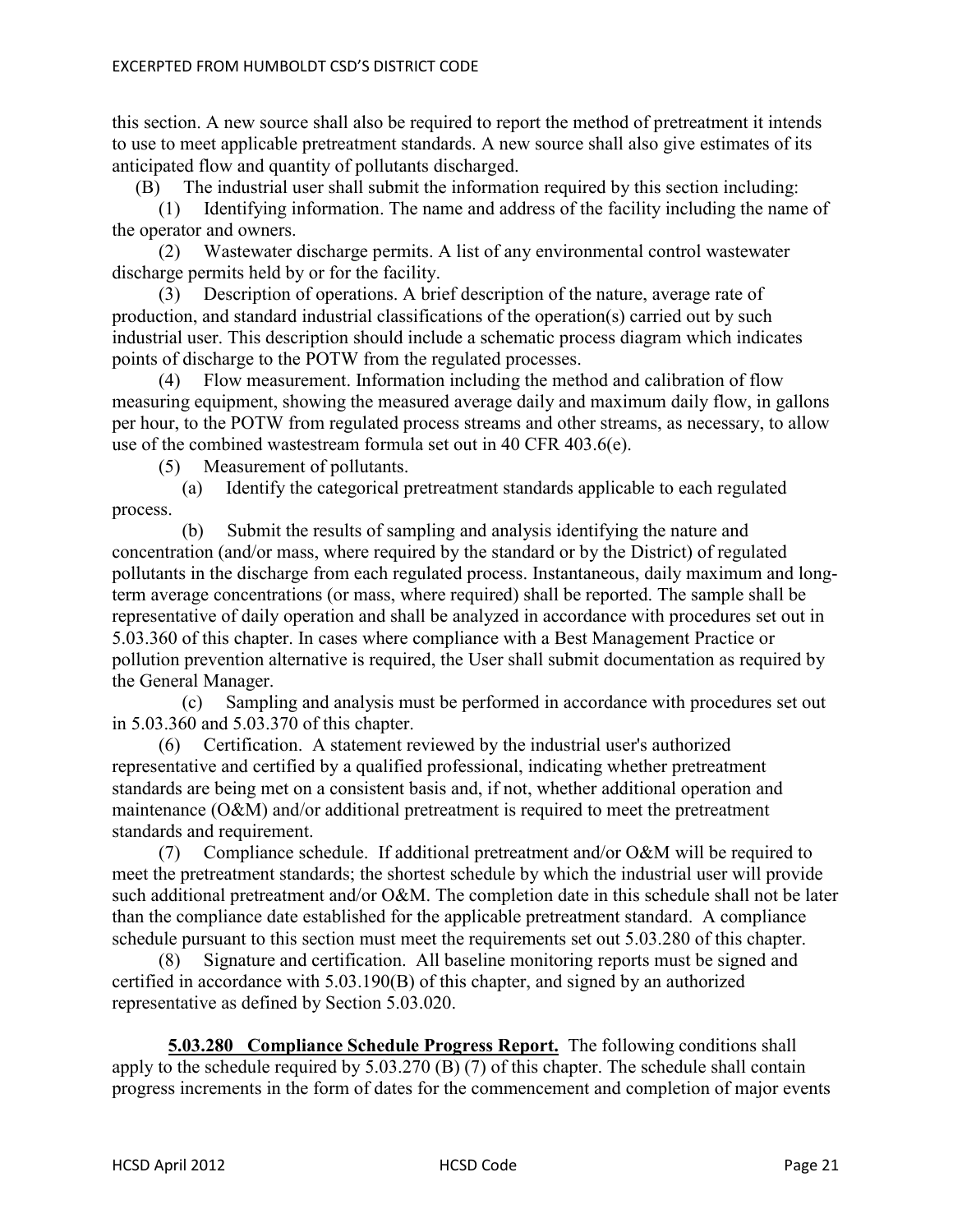leading to the construction and operation of additional pretreatment required for the user to meet the applicable pretreatment standards (such events include hiring an engineer, completing preliminary and final plans, executing contracts for major components, commencing and completing construction, beginning and conducting routine operation). No increment referred to above shall exceed nine months. The industrial user shall submit a progress report to the General Manager no later than 14 days following each date in the schedule and the final date of compliance. The report shall include at a minimum, whether or not it complied with the increment of progress, the reason for any delay, (and, if appropriate) the steps being taken by the industrial user to return to the established schedule. In no event shall more than nine months elapse between such progress reports to the General Manager.

#### **5.03.290 Report on Compliance with Categorical Pretreatment Standard Deadline.**

Within 90 days following the date for final compliance with applicable categorical pretreatment standards, or in the case of a new source following commencement of the introduction of wastewater into the POTW, any industrial user subject to such pretreatment standards and requirements shall submit to the District a report containing the information described in 5.03.270(B)(4) and (5) of this chapter. For industrial users subject to equivalent mass or concentration limits established in accordance with the procedures in 40 CFR 403.6(c), this report shall contain a reasonable measure of the industrial user's long-term production rate. For all other industrial users subject to categorical pretreatment standards expressed in terms of allowable pollutant discharge per unit of production (or other measure of operation), this report shall include the industrial user's actual production during the appropriate sampling period. All compliance reports must be signed and certified in accordance with 5.03.190 (B) of this chapter.

## **5.03.300 Periodic Compliance Reports**.

 (A) Any significant industrial user subject to a pretreatment standard shall, at a frequency determined by the General Manager, but in no case less than twice per year (in June and December), submit a report indicating the nature and concentration of pollutants in the discharge which are limited by such pretreatment standards and the measured or estimated average and maximum daily flows for the reporting period. In cases where the Pretreatment Standard requires compliance with a Best Management Practice (BMP) or pollution preventative alternative, the user must submit documentation required by the General Manager or the Pretreatment Standard necessary to determine the compliance status of the user. All periodic compliance reports must be signed and certified in accordance with 5.03.190(B) of this chapter.

 (B) All wastewater samples must be representative of the industrial user's discharge. Wastewater monitoring and flow measurement facilities shall be properly operated, kept clean, and maintained in good working order at all times. The failure of an industrial user to keep its monitoring facility in good working order shall not be grounds for the industrial user to claim that sample results are unrepresentative of its discharge.

 (C) If an industrial user subject to the reporting requirement in and of this section monitors any pollutant more frequently than required by the POTW, using the procedure prescribed in 5.03.370 of this chapter, the results of this monitoring shall be included in the report.

**5.03.310 Reports of Changed Conditions**. Each industrial user is required to notify the General Manager of any planned significant changes to the industrial user's operations or system which might alter the nature, quality or volume of its wastewater at least 45 days before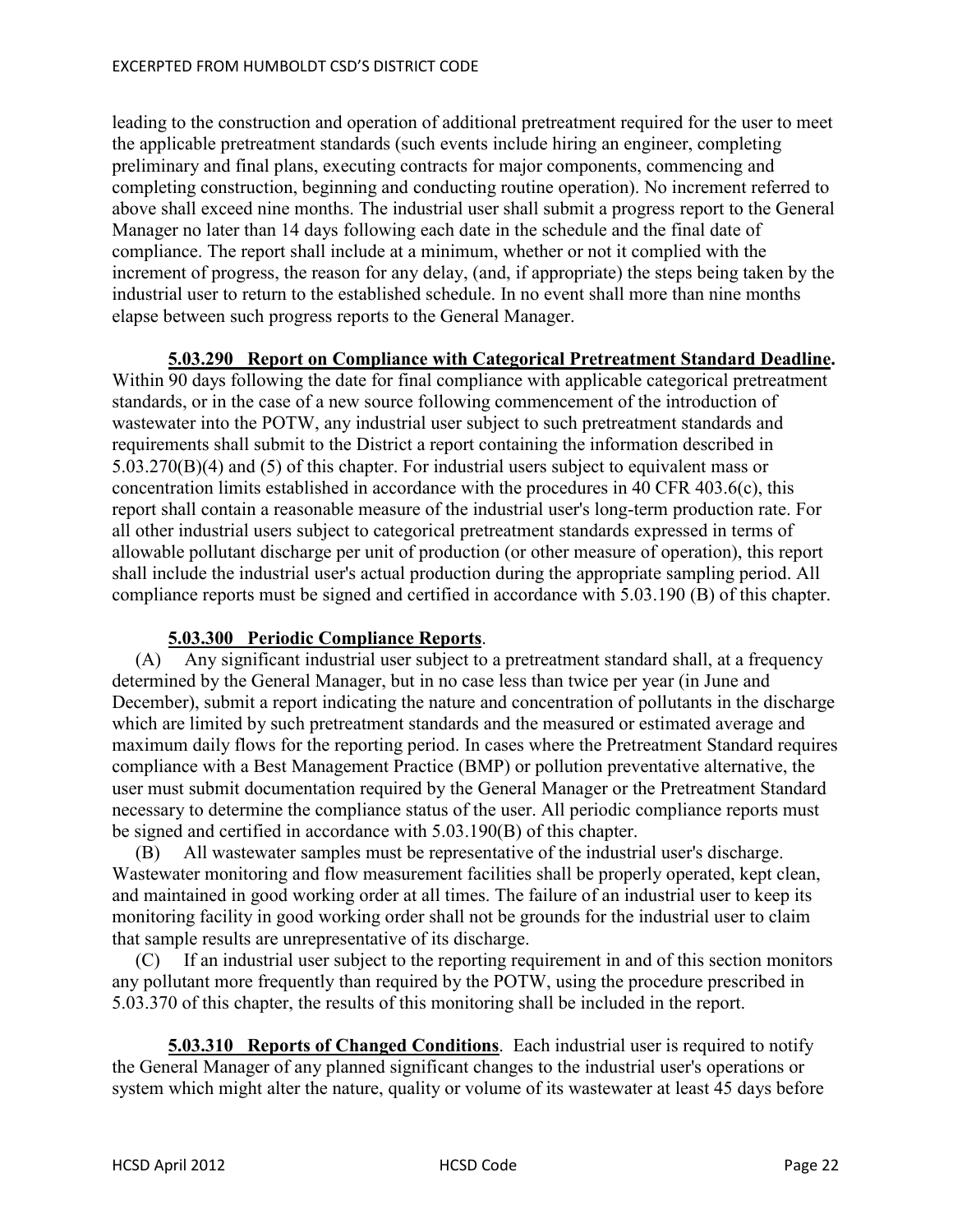the change.

 (A) The General Manager may require the industrial user to submit such information as may be deemed necessary to evaluate the changed condition, including the submission of a wastewater discharge permit application.

 (B) No industrial user shall implement the planned changed conditions until and unless the General Manager has responded to the industrial user's notice.

 (C) For purposes of this requirement, flow increases of 10% or greater, and the discharge of any previously unreported pollutants, shall be deemed significant.

# **5.03.320 Reports of Potential Problems**.

 $(A)$  In the case of any discharge including, but not limited to, accidental discharge of nonroutine, episodic nature, a non-customary batch discharge, or a slug load which may cause potential problems for the POTW (including a violation of the prohibited discharge standards of this chapter), it is the responsibility of the industrial user to immediately telephone and notify the District of the incident. This notification shall include the location of discharge, type of waste, concentration and volume, if known, and corrective action taken by the industrial user.

 (B) Within five days following such discharge, the industrial user shall, unless waived by the General Manager, submit a detailed written report describing the causes of the discharge and the measures to be taken by the industrial user to prevent similar future occurrences. Such notification shall not relieve the industrial user of any expense, loss, damage, or other liability which may be incurred as a result of damage to the POTW, natural resources, or any other damage to person or property; nor shall such notification relieve the industrial user of any fines, civil penalties, or other liability which may be imposed by this chapter.

 (C) Failure to notify the District of potential problem discharges shall be deemed a separate violation of this chapter.

 (D) A notice shall be permanently posted on the industrial user's bulletin board or other prominent place advising employees who to call in the event of a discharge described in division (A) of this section. Employers shall ensure that all employees, who may cause or suffer such a discharge to occur, are advised of the emergency notification procedure.

(E) Significant Industrial Users are required to notify the General Manager immediately of any changes that would affect the Users potential for a slug discharge.

**5.03.330 Reports from Nonsignificant Industrial Users**. All industrial users not subject to categorical pretreatment standards and not required to obtain a wastewater discharge permit shall provide appropriate reports to the District as the General Manager may require.

**5.03.340 Notice of Violation; Repeat Sampling and Reporting**. If sampling performed by an industrial user indicates a violation, the industrial user must notify the District within 24 hours of becoming aware of the violation. The industrial user shall also repeat the sampling and analysis and submit the results of the repeat analysis to the District within 30 days after becoming aware of the violation. The industrial user is not required to resample if the POTW performs monitoring at the industrial user's at least once a month, or if the POTW performs sampling between the industrial user's initial sampling and when the industrial user receives the results of this sampling.

## **5.03.350 Notification of the Discharge of Hazardous Waste**.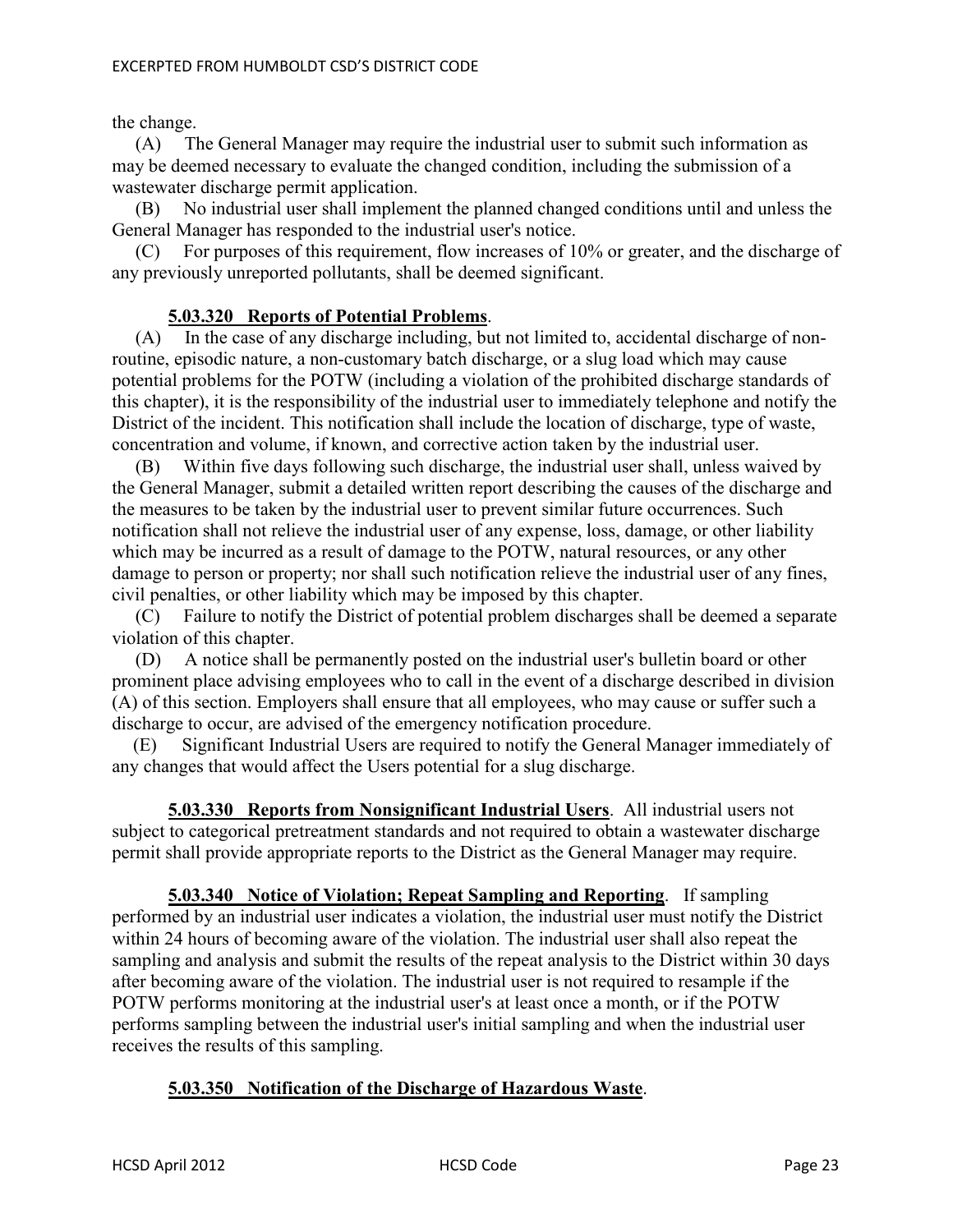#### EXCERPTED FROM HUMBOLDT CSD'S DISTRICT CODE

 (A) Any industrial user who commences the discharge of hazardous waste shall notify the POTW, the EPA Regional Waste Management Division Director, and state hazardous waste authorities in writing of any discharge into the POTW of a substance which, if otherwise disposed of, would be a hazardous waste under 40 CFR Part 261. Such notification must include the names of the hazardous waste as set forth in 40 CFR Part 261, the EPA hazardous waste number, and the type of discharge (continuous, batch, or other). If the industrial user discharges more than ten kilograms of such waste per calendar month to the POTW, the notification shall also contain the following information to the extent information is known and readily available to the industrial users an identification of the hazardous constituents contained in the wastes, an estimation of the mass of constituents in the wastestream expected to be discharged during the following 12 months. All notifications must take place no later than 30 days after the discharge commences. Any notification under this division (A) need be submitted only once for each hazardous waste discharged. However, notifications of changed discharges must be submitted under 5.03.310 of this chapter. The notification requirement in this section does not apply to pollutants already reported under the self-monitoring requirements of 5.03.270, 5.03.290 and 5.03.300 of this chapter.

 (B) In the case of any new regulations under Section 3001 of RCRA identifying additional characteristics of hazardous waste or listing any additional substance as a hazardous waste, the industrial user must notify the General Manager, the EPA Regional Waste Management Waste Division Director, and state hazardous waste authorities of the discharge of such substance within 90 days of the effective date of such regulations.

 (C) In the case of any notification made under this section, the Industrial User shall certify that it has a program in place to reduce the volume and toxicity of hazardous wastes generated to the degree it has determined to be economically practical.

 (D) This provision does not create a right to discharge any substance not otherwise permitted to be discharged by this ordinance, a permit issued thereunder, or any applicable Federal or State Law.

**5.03.360 Analytical Requirements**. All pollutant analyses, including sampling techniques, to be submitted as part of a wastewater discharge permit application or report shall be performed in accordance with the techniques prescribed in 40 CFR Part 136, unless otherwise specified in an applicable categorical pretreatment standard. If 40 CFR Part 136 does not contain sampling or analytical techniques for the pollutant in question, sampling and analyses must be performed in accordance with procedures approved by the EPA.

## **5.03.370 Sample Collection; Determination of Noncompliance**.

(A) Sample collection.

 (1) Except as indicated in subsection (2) and (3) of this division (A), the industrial user must collect wastewater samples using 24-hour flow-proportional composite sampling techniques, unless time-proportional composite sampling or grab sampling is authorized by the General Manager. Where time-proportional composite sampling or grab sampling is authorized by the District, the samples must be representative of the discharge. Using protocols (including appropriate preservation) specified in 40 CFR Part 136 and appropriate EPA guidance, multiple grab samples collected during a 24-hour period may be composited prior to the analysis as follows: for cyanide, total phenols, and sulfides the samples may be composited in the laboratory or in the field; for volatile organics and oil and grease, the samples may be composited in the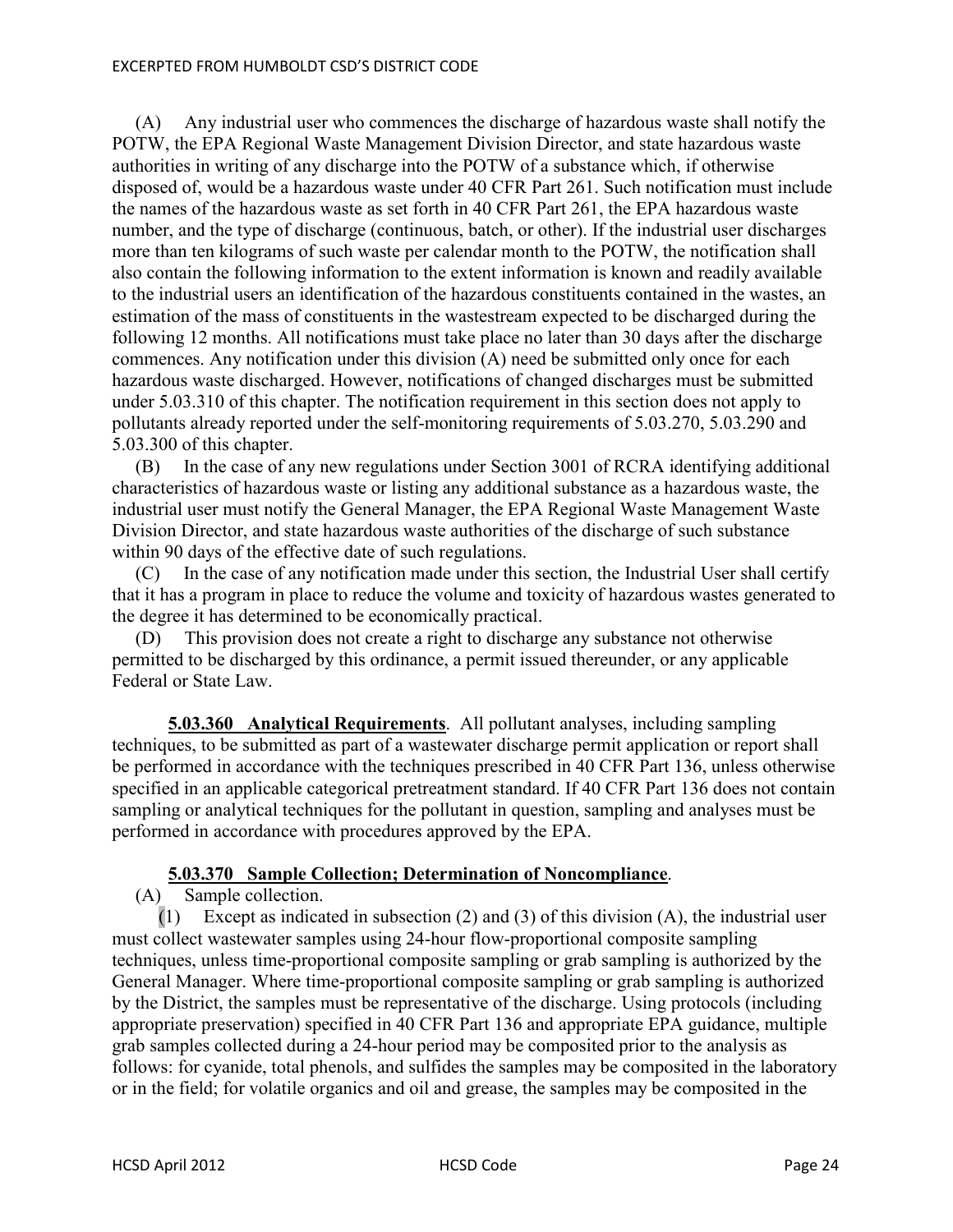laboratory. Composite samples for other parameters unaffected by the compositing procedures as documented in approved EPA methodologies may be authorized by the District, as appropriate. In addition, grab samples may be required to show compliance with Instantaneous Limits.

 (2) Samples for oil and grease, temperature, pH, cyanide, phenols, toxicity, sulfides, and volatile organic chemicals must be obtained using grab collection techniques.

 (3) For sampling required in support of baseline monitoring and 90-day compliance reports required in Section 5.03.270 and 5.03.290 of this chapter a minimum of four (4) grab samples must be used for pH, cyanide, total phenols, oil and grease, sulfide and volatile organic compounds for facilities for which historical sampling data do not exist; for facilities for which historical sampling data are available, the General Manager may authorize a lower minimum. For the reports required by Section 5.03.300 the Industrial User is required to collect the number of grab samples necessary to assess and assure compliance by with applicable Pretreatment Standards and Requirements.

 (B) Determination of noncompliance. The General Manager may use a grab samples to determine noncompliance with pretreatment standards.

## **Administration and Enforcement**

**5.03.380 Record Keeping**. Industrial users shall retain, and make available for inspection and copying, all records and information required to be retained under this chapter, including documentation associated with Best Management Practices. These records shall remain available for a period of at least three years. This period shall be automatically extended for the duration of any litigation concerning compliance with this chapter, or where the industrial user has been specifically notified of a longer retention period by the General Manager.

**5.03.390 Duties of the General Manager**. Except as otherwise provided in this chapter, the General Manager shall administer, implement and enforce the provisions of this chapter. Any powers granted to or duties imposed upon the General Manager may be delegated by the General Manager to other District personnel.

## **5.03.400 Compliance Monitoring**.

 (A) Inspection and sampling. The General Manager shall have the right to enter the facilities of any industrial user to ascertain whether the purpose of this chapter, and any permit or order issued hereunder, is being met and whether the industrial user is complying with all requirements thereof. Industrial users shall allow the General Manager or his representatives ready access to all parts of the premises for the purposes of inspection, sampling, records examination and copying, and the performance of any additional duties.

 (1) Where an industrial user has security measures in force which require proper identification and clearance before entry into its premises, the industrial user shall make necessary arrangement with its security guards so that, upon presentation of suitable identification, personnel for the District, state, and EPA shall be permitted to enter without delay, for the purposes of performing their specific responsibilities.

 (2) The District, state, and EPA shall have the right to set up on the industrial user's property, or require installation of, such devices as are necessary to conduct sampling and/or metering of the user's operations.

(3) The District may require the industrial user to install monitoring equipment as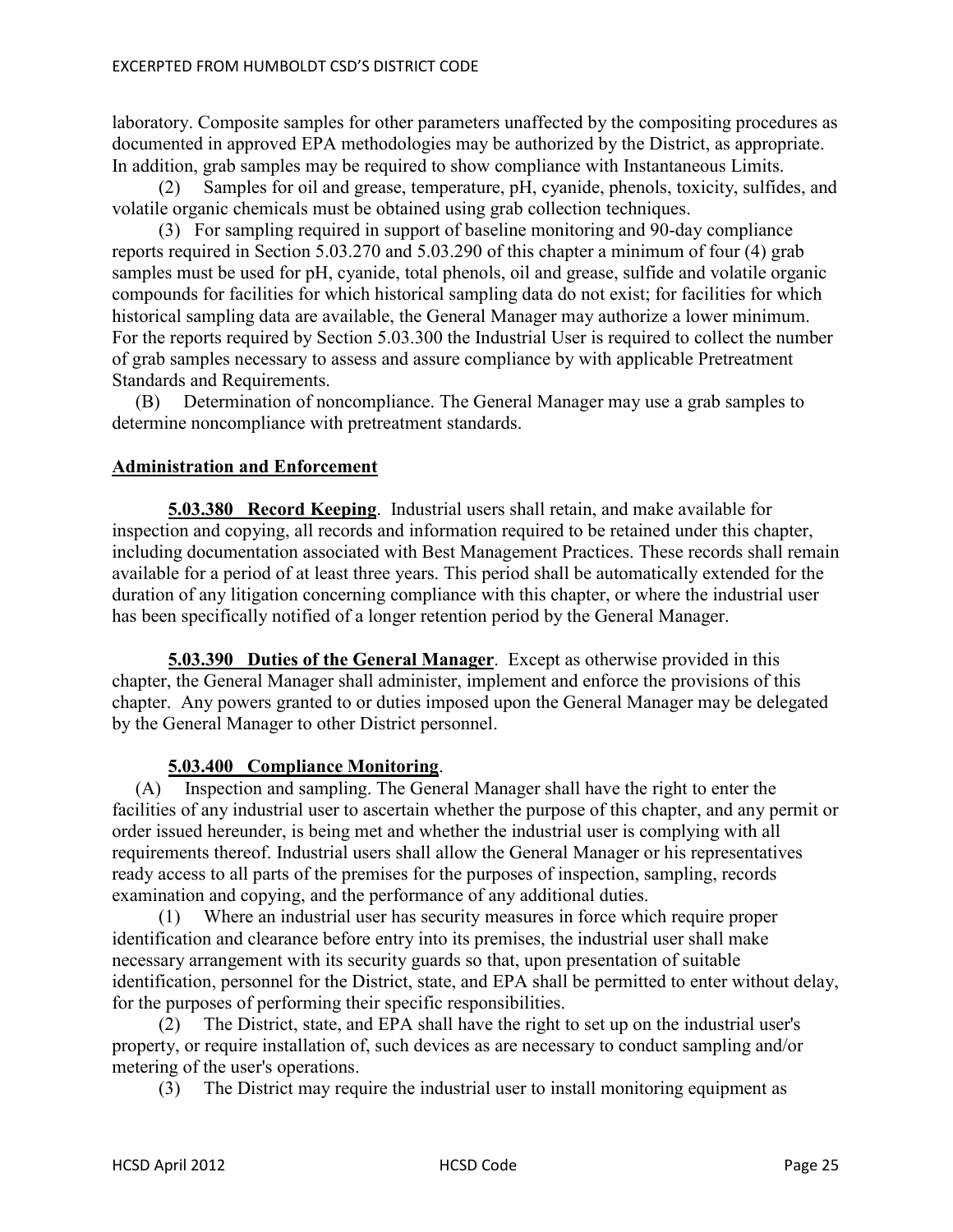necessary. The facility's sampling and monitoring equipment shall be maintained at all times in a safe and proper operating condition by the industrial user at its own expense. The monitoring equipment should normally be situated on the user's premises, but the District may, when such a location would be impractical or cause undue hardship on the user, allow the facility to be constructed in the public street or sidewalk area and located so that the facility will not be obstructed by landscaping or parked vehicles. All devices used to measure wastewater flow and quality shall be calibrated yearly to ensure their accuracy.

 (4) Any temporary or permanent obstruction to safe and easy access to the industrial facility to be inspected and/or sampled shall be promptly removed by the industrial user at the written or verbal request of the General Manager and shall not be replaced. The costs of clearing such access shall be borne by the industrial user.

 (5) Unreasonable delays in allowing District personnel access to the industrial user's premises shall be a violation of this chapter.

 (6) Whether constructed on public or private property, the sampling and monitoring facilities shall be provided in accordance with the District's requirements and all applicable local agency construction standards and specifications. Construction shall be completed within 90 days following written notification by the District, unless a time extension is otherwise granted by the District.

 (B) Search warrants. If the General Manager has been refused access to a building, structure, or property or any part thereof, and if the General Manager has demonstrated probable cause to believe that there may be a violation of this chapter or that there is a need to inspect as part of a routine inspection program of the District designed to verify compliance with this chapter or any permit or order issued hereunder, or to protect the overall public health, safety, and welfare of the community, then the District Legal Council may apply to the appropriate court for a search and/or seizure warrant describing therein the specific location subject to the warrant. The warrant shall specify what, if anything, may be searched and/or seized on the property described. In the event of an emergency affecting public health and safety, inspections shall be made without the issuance of a warrant.

**5.03.410 Publication of Industrial Users in Significant Noncompliance**. The District shall publish annually, in the largest daily newspaper published in the municipality where the POTW is located, a list of the significant industrial users and categorical industrial users which, during the previous 12 months, were in significant non-compliance with applicable pretreatment standards and requirements. The term significant non-compliance shall mean:

 (A) Chronic violations of wastewater Discharge limits, defined here as those in which 66 percent or more of all of the measurements taken for the same pollutant parameter during a 6 month period exceed (by any magnitude) a numeric Pretreatment Standard or Requirement, including instantaneous limits, as defined by 40 CFR 403.3(l);

 (B) Technical Review Criteria (TRC) violations, defined here as those in which 33 percent or more of all of the measurements taken for the same pollutant parameter during a 6-month period equal or exceed the product of the numeric Pretreatment Standard or Requirement including instantaneous limits, as defined by 40 CFR 403.3(l) multiplied by the applicable TRC (TRC=1.4 for BOD, TSS, fats, oil, and grease, and 1.2 for all other pollutants except pH);

 (C) Any other violation of a Pretreatment Standard or Requirement as defined by 40 CFR 403.3(l) (daily maximum, long-term average, instantaneous limit, or narrative Standard) that the POTW determines has caused, alone or in combination with other Discharges, Interference or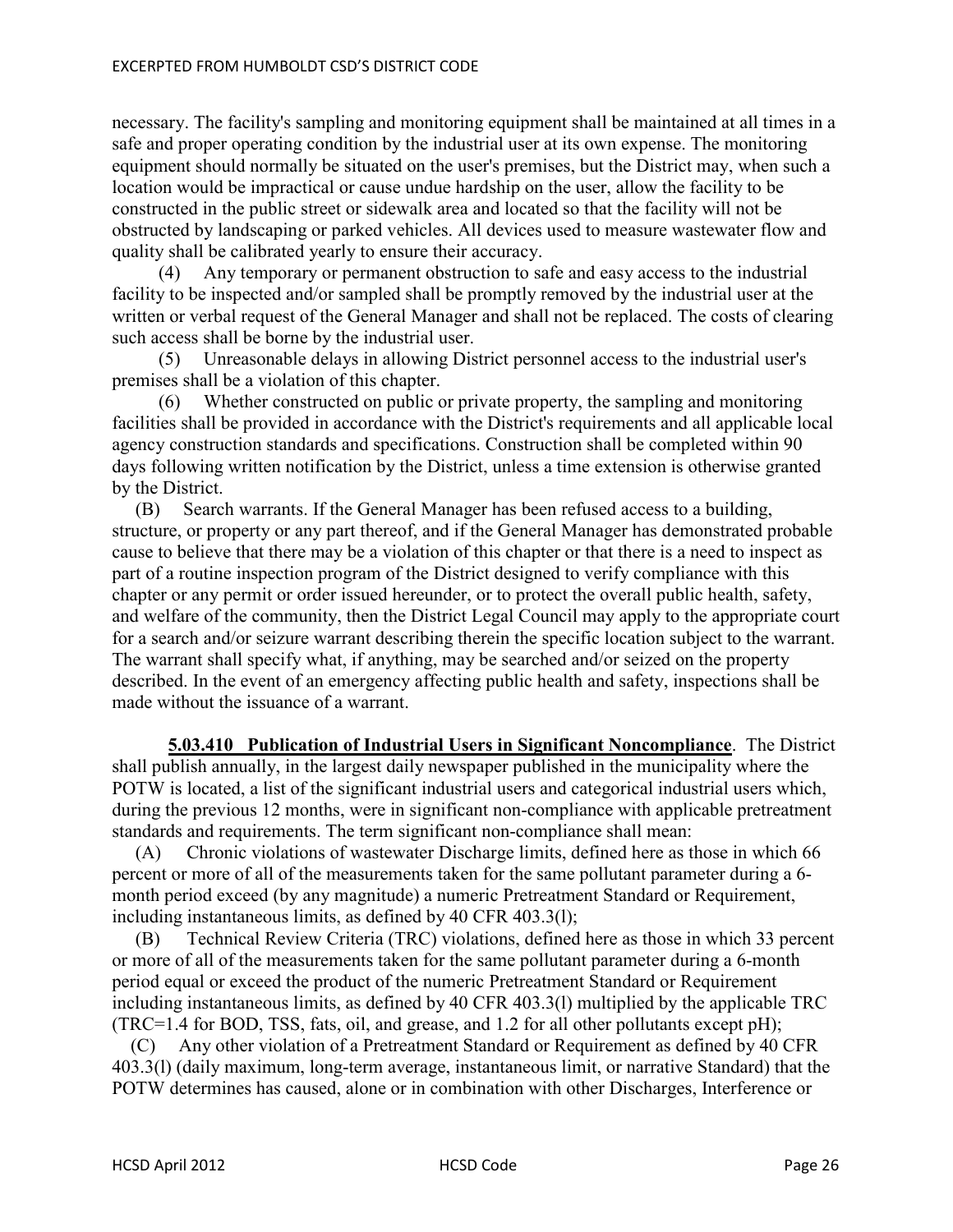Pass Through (including endangering the health of District personnel or the general public);

 (D) Any discharge of pollutants that have caused imminent endangerment to the public or to the environment or has resulted in the District's exercise of its emergency authority to halt or prevent such a discharge;

 (E) Failure to meet, within 90 days of the scheduled date, a compliance schedule milestone contained in a wastewater discharge permit or enforcement order for starting construction, completing construction, or attaining final compliance;

 (F) Failure to provide within 30 days after the due date, any required reports, including baseline monitoring reports, 90-day compliance reports, periodic self-monitoring reports, and reports on compliance with compliance schedules;

(G) Failure to accurately report noncompliance;

 (H) Any other violation which the District determines will adversely affect the operation or implementation of the local pretreatment program.

## **5.03.420 Administrative Enforcement Remedies**.

 (A) Notification of violation. Whenever the General Manager finds that any person has violated or is violating this chapter, a wastewater discharge permit or order issued hereunder, or any other pretreatment requirement, the General Manager or his agent may serve upon said person a written notice of violation. Within seven days of the receipt of this notice, an explanation of the violation and a plan for the satisfactory correction and prevention thereof, to include specific required actions, shall be submitted by the person to the General Manager. Submission of this plan in no way relieves the person of liability for any violations occurring before or after receipt of the notice of violation. Nothing in this section shall limit the authority of the District to take any action, including emergency actions or any other enforcement action, without first issuing a notice of violation.

 (B) Consent Orders. The General Manager may enter into Consent Orders, assurances of compliance, or other similar documents establishing an agreement with any Person responsible for noncompliance. Such documents shall include specific action to be taken by the Person to correct the noncompliance within a time period specified by the document. Such documents shall have the same force and effect as the administrative orders issued pursuant to Sections 5.03.420 (D) and 5.03.420 (E) of this ordinance and shall be judicially enforceable.

 (C) Show Cause Hearing. The General Manager may order a Person which has violated, or continues to violate, any provision of this ordinance, an individual wastewater discharge permit, or order issued hereunder, or any other Pretreatment Standard or Requirement, to appear before the General Manager and show cause why the proposed enforcement action should not be taken. Notice shall be served on the Person specifying the time and place for the meeting, the proposed enforcement action, the reasons for such action, and a request that the Person show cause why the proposed enforcement action should not be taken. The notice of the meeting shall be served personally or by registered or certified mail (return receipt requested) at least seven (7) days prior to the hearing. Such notice may be served on any Authorized Representative of the Person as defined in Section 5.03.020 and required by Section 5.03.190 (B). A show cause hearing shall not be a bar against, or prerequisite for, taking any other action against the Person.

 (D) Compliance Orders. When the District finds that a person has violated or continues to violate this chapter, wastewater discharge permits or order issued hereunder, or any other pretreatment standard or requirement, he may issue an order to the person responsible for the discharge directing that the person come into compliance within 30 days. If the person does not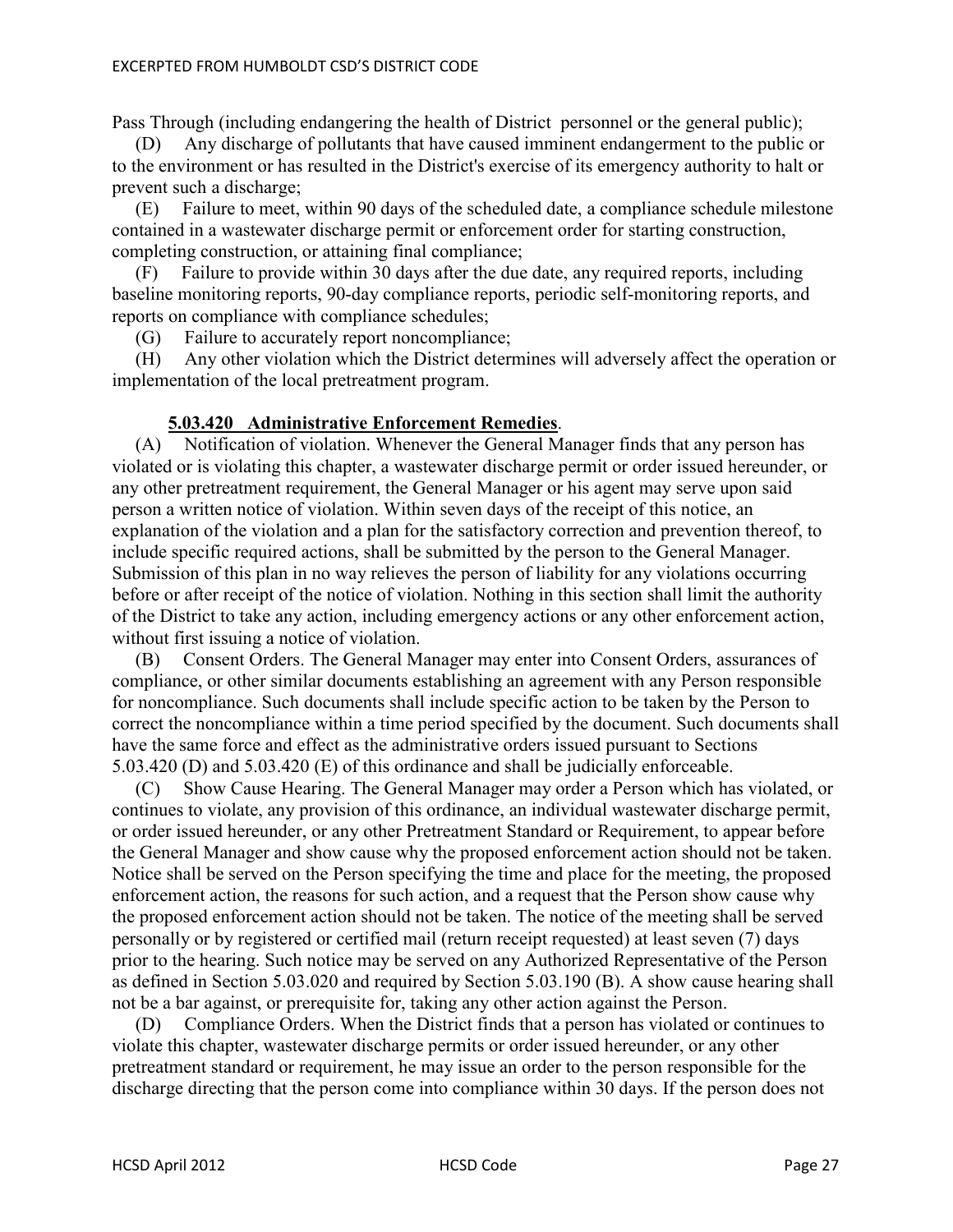come into compliance within 30 days, sewer service shall be discontinued unless adequate treatment facilities, devices, or other related appurtenances are installed and properly operated. Compliance orders may not extend the deadline for compliance established for a federal pretreatment standard or requirement, nor does a compliance order release the person of liability for any violation, including any continuing violation. Issuance of a compliance order shall not be a prerequisite to taking any other action against the person.

(E) Cease and desist orders.

 (1) When the General Manager finds that a person is violating this chapter, the person's wastewater discharge permit, any order issued hereunder, or any other pretreatment standard or requirement, or that the person's past violations are likely to recur, the General Manager may issue an order to the person directing it to cease and desist all such violations and directing the person to:

(a) Immediately comply with all requirements;

 (b) Take such appropriate remedial or preventive action as may be needed to properly address a continuing or threatened violation, including halting operations and/or terminating the discharge.

 (2) Issuance of a cease and desist order shall not be a prerequisite to taking any other action against the person.

(F) Administrative fine.

 (1) Notwithstanding any other section of this chapter, any person that is found to have violated any provision of this chapter, its wastewater discharge permit, and orders issued hereunder, or any other pretreatment standard or requirement may be fined in an amount not to exceed \$1,000. Such fines shall be assessed on a per violation, per day basis. In the case of monthly or other long-term average discharge limits, fines may be assessed for each day during the period of violation.

 (2) Assessments may be added to the person's next scheduled sewer service charge and the General Manager shall have such other collection remedies as may be available for other service charges and fees.

 (3) Unpaid charges, fines, and penalties shall, after 30 60 calendar days, be assessed an additional penalty of 10% of the unpaid balance and interest shall accrue thereafter at a rate of 0.5% per month. A lien against the individual person's property will be sought for unpaid charges, fines, and penalties.

 (4) Persons desiring to dispute such fines must file a written request for the General Manager to reconsider the fine along with full payment of the fine amount within 30 days of being notified of the fine. Where a request has merit, the General Manager shall convene a hearing on the matter within 30 days of receiving the request from the industrial person. In the event the person's appeal is successful, the payment together with any interest accruing thereto shall be returned to the industrial person. The District may add the costs of preparing administrative enforcement actions such as notices and orders to the fine.

 (5) Issuance of an administrative fine shall not be a prerequisite for taking any other action against the person.

(G) Emergency suspensions.

 (1) The General Manager may immediately suspend a person's discharge (after informal notice to the person) whenever such suspension is necessary in order to stop an actual or threatened discharge which reasonably appears to present or cause an imminent or substantial endangerment to the health or welfare of persons. The General Manager may also immediately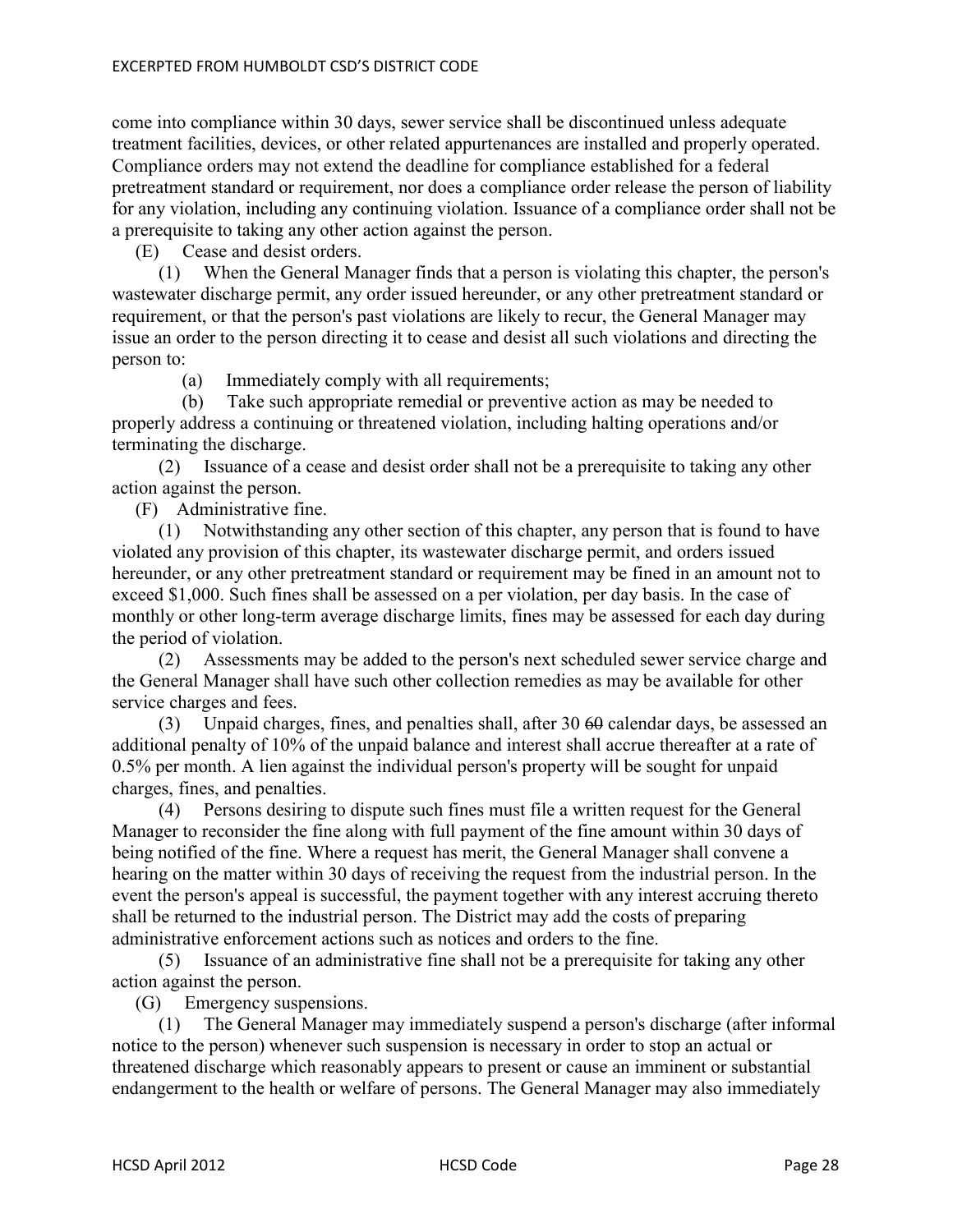suspend a person's discharge (after notice and opportunity to respond) that threatens to interfere with the operation of the POTW, or which presents or may present an endangerment to the environment.

 (a) Any person notified of a suspension of its discharge shall immediately stop or eliminate its contribution. In the event of a person's failure to immediately comply voluntarily with the suspension order, the General Manager shall take such steps as deemed necessary, including immediate severance of the sewer connection, to prevent or minimize damage to the POTW, its receiving stream, or endangerment to any individuals. The General Manager shall allow the person to recommence its discharge when the person has demonstrated to the satisfaction of the District that the period of endangerment has passed, unless the termination proceedings set forth in this chapter are initiated against the person.

 (b) A person that is responsible, in whole or in part, for any discharge presenting imminent endangerment shall submit a detailed written statement describing the causes of the harmful contribution and the measures taken to prevent any future occurrence to the General Manager, prior to the date of any show cause or termination hearing as set forth in this chapter.

 (2) Nothing in this division (E) shall be interpreted as requiring a hearing prior to any emergency suspension under this section.

(H) Termination of discharge.

 (1) In addition to those provisions in 5.03.260 of this chapter, any person that violates the following conditions of this chapter, wastewater discharge permits, or orders issued hereunder, is subject to discharge termination.

(a) Violation of wastewater discharge permit conditions;

 (b) Failure to accurately report the wastewater constituents and characteristics of its discharge;

 (c) Failure to report significant changes in operations or wastewater volume, constituents and characteristics prior to discharge;

 (d) Refusal of reasonable access to the person's premises for the purpose of inspection, monitoring, or sampling;

 (e) Violation of the pretreatment standards in 5.03.080 through 5.03.120 of this chapter.

 (2) Such person will be notified of the proposed termination of its discharge and be offered an opportunity to show cause under division (C) of this section why the proposed action should not be taken.

# **5.03.430 Judicial Enforcement Remedies**.

 (A) Injunctive relief. Whenever the person has violated a pretreatment standard or requirement or continues to violate the provisions of this chapter, wastewater discharge permits or orders issued hereunder, or any other pretreatment requirement, the District may petition the Superior Court for the issuance of a temporary or permanent injunction, as may be appropriate in restraining the continuance of such violation.

(B) Civil penalties.

 (1) Any person which has violated or continues to violate this chapter, any order, or wastewater discharge permit hereunder, or any other pretreatment standard or requirement shall be liable to the District for a maximum civil penalty of \$6,000 per violation per day. In the case of a monthly or other long-term average discharge limit, penalties shall accrue for each day during the period of the violation.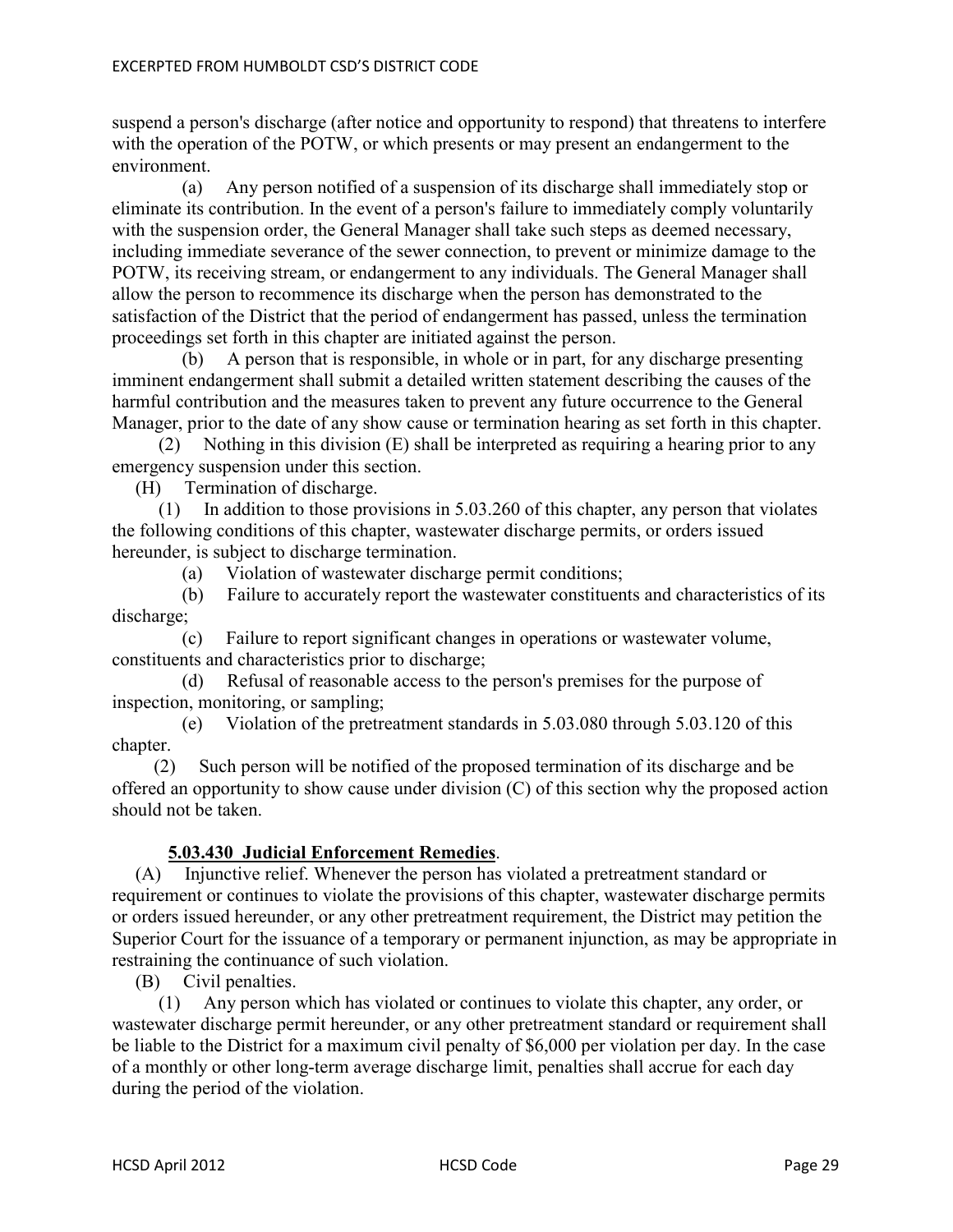#### EXCERPTED FROM HUMBOLDT CSD'S DISTRICT CODE

 (2) The District may recover reasonable attorney's fees, court costs, and other expenses associated with enforcement activities, including sampling and monitoring expenses, and the cost of any actual damages incurred by the District.

 (3) When a discharge of wastes causes an obstruction, damage, or other impairment to the POTW, the District may assess a charge against the person for the cost of the work required to clean or repair the POTW and add such charge to the person's service charge.

 (4) Filing a suit for civil penalties shall not be a prerequisite for taking any other action against a person.

# **5.03.440 Supplemental Enforcement Action**.

 (A) Water supply severance. Whenever a person has violated or continues to violate the provisions of this chapter, orders, or wastewater discharge permits issued in this chapter, water service to the person may be severed. Service will only recommence, at the person's expense, after it has satisfactorily demonstrated its ability to comply.

 (B) Public nuisances. Any violation of this chapter, wastewater discharge permits, or orders issued hereunder, is hereby declared a public nuisance and shall be corrected or abated as directed by the General Manager or his designee. Any person(s) creating a public nuisance shall be subject to the provisions of applicable state and District codes, ordinances, rules and/or regulations governing such nuisances, including recoupment by the District of any costs incurred in removing, abating or remedying said nuisance.

**5.03.450 Remedies Non-Exclusive**. The remedies provided for in this ordinance are not exclusive. The District reserves the right to take any, all or any combination of these actions against a non-compliant user. Enforcement of pretreatment violations will generally be in accordance with the District's enforcement response plan. However, the District reserves the right to take other action against any user when the circumstances warrant. Further, the District is empowered to take more than one enforcement action against any non-compliant user. These actions may be taken concurrently.

# **5.03.460 Affirmative Defenses to Discharge Violations**.

(A) Upset.

 (1) For the purposes of this section, UPSET means an exceptional incident in which there is unintentional and temporary non-compliance with categorical pretreatment standards because of factors beyond the reasonable control of the industrial user. An upset does not include non-compliance to the extent caused by operational error, improperly designed treatment facilities, inadequate treatment facilities, lack of preventive maintenance, or careless or improper operation.

 (2) An upset shall constitute an affirmative defense to an action brought for noncompliance with categorical pretreatment standards if the requirements of subsection (3) of this division (A) are met.

 (3) An industrial user who wishes to establish the affirmative defense of upset shall demonstrate, through properly signed, contemporaneous operating logs, or other relevant evidence that:

(a) An upset occurred and the industrial user can identify the cause(s) of the upset;

 (b) The facility was at the time being operated in a prudent and workmanlike manner and in compliance with applicable operation and maintenance procedures;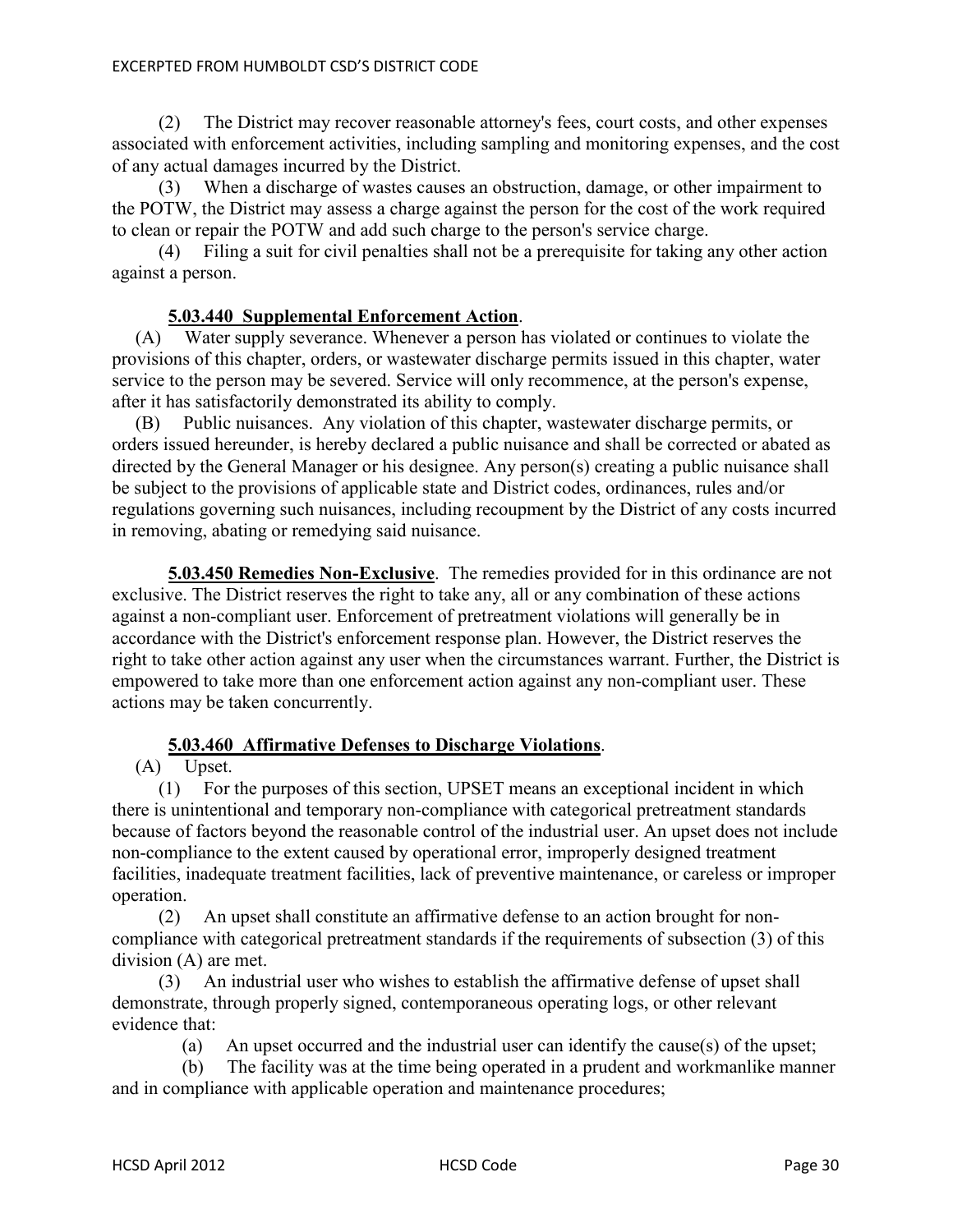(c) The industrial user has submitted the following information to the General Manager within 24 hours of becoming aware of the upset (if this information is provided orally, a written submission must be provided within five days):

(i) A description of the indirect discharge and cause of noncompliance.

(ii) The period of noncompliance, including exact dates and times or, if not corrected, the anticipated time the noncompliance is expected to continue.

(iii) Steps being taken and/or planned to reduce, eliminate, and prevent recurrence of the noncompliance.

 (4) In any enforcement proceeding, the industrial user seeking to establish the occurrence of an upset shall have the burden of proof.

 (5) Industrial users will have the opportunity for a judicial determination on any claim of upset only in an enforcement action brought for noncompliance with categorical pretreatment standards.

 (6) The industrial user shall control production or all discharges to the extent necessary to maintain compliance with categorical pretreatment standards upon reduction, loss, or failure of its treatment facility until the facility is restored or an alternative method of treatment is provided. This requirement applies in the situation where, among other things, the primary source of power of the treatment facility is reduced, lost, or fails.

## (B) Bypass.

(1) For the purposes of this section,

 (a) BYPASS shall mean the intentional diversion of wastestreams from any portion of an industrial user's treatment facility.

 (b) SEVERE PROPERTY DAMAGE shall mean substantial physical damage to property, damage to the treatment facilities which causes them to become inoperable, or substantial and permanent loss of natural resources which can reasonably be expected to occur in the absence of a bypass. Severe property damage does not mean economic loss caused by delays in production.

 (2) An industrial user may allow any bypass to occur which does not cause pretreatment standards or requirements to be violated, but only if it also is for essential maintenance to assure efficient operation. These bypasses are not subject to the provision of subsections (3) and (4) of this division (B).

(3) Bypass notification

 (a) If an industrial user knows in advance of the need for a bypass, it shall submit prior notice to the General Manager, at least ten days before the date of the bypass if possible.

 (b) An industrial user shall submit oral notice of an unanticipated bypass that exceeds applicable pretreatment standards to the General Manager within 24 hours from the time it becomes aware of the bypass. A written submission shall also be provided within five days of the time the industrial user becomes aware of the bypass. The written submission shall contain a description of the bypass and its cause; the duration of the bypass, including exact dates and times, and, if the bypass has not been corrected, the anticipated time it is expected to continue; and steps taken or planned to reduce, eliminate, and prevent recurrence of the bypass. The General Manager may waive the written report on a case-by-case basis if the oral report has been received within 24 hours.

(4) Bypass

 (a) Bypass is prohibited, and the POTW may take enforcement action against an industrial user for a bypass, unless: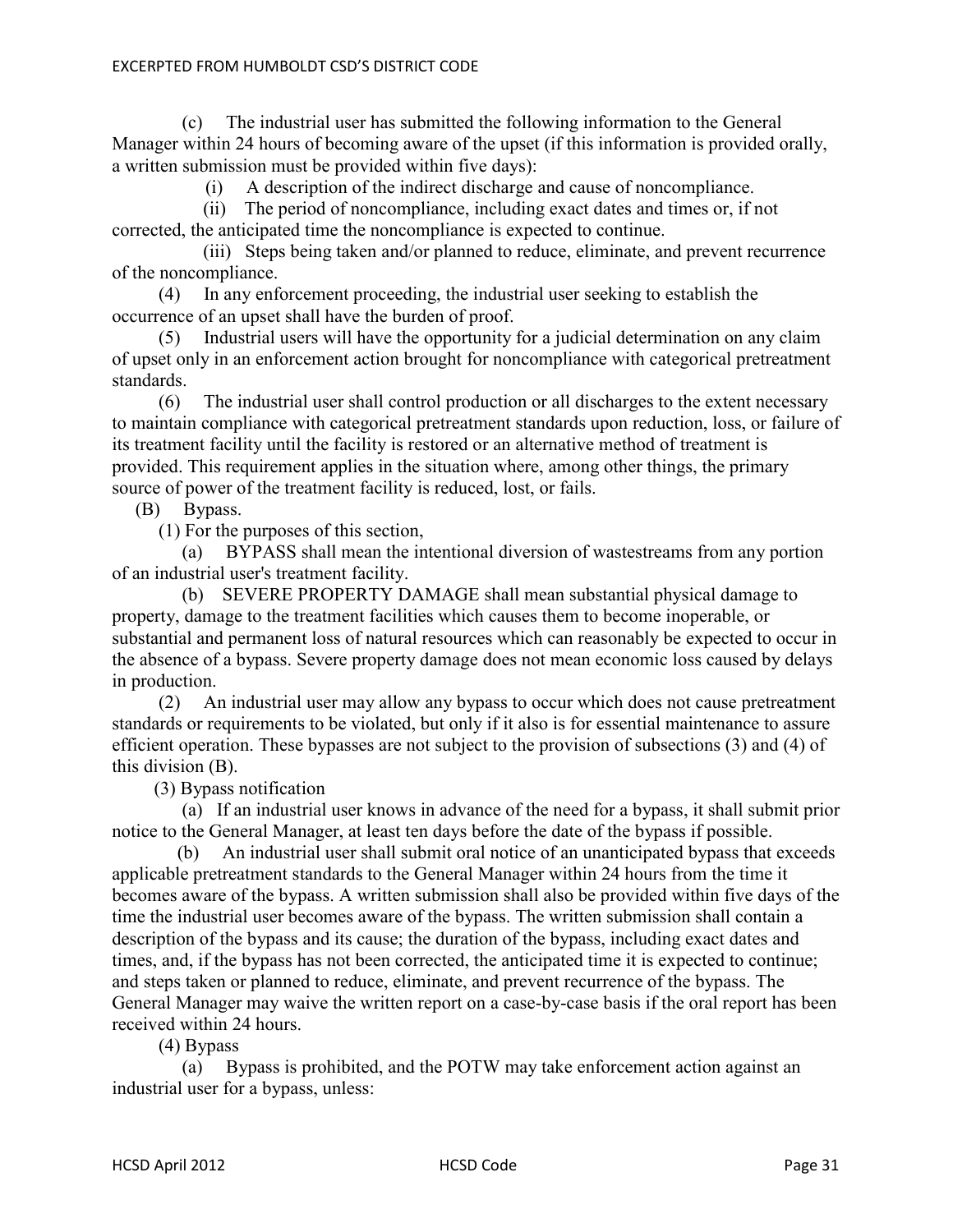(i). Bypass was unavoidable to prevent loss of life, personal injury, or severe property damage;

 (ii). There were no feasible alternatives to the bypass, such as the use of auxiliary treatment facilities, retention of untreated wastes, or maintenance during normal periods of equipment downtime. This condition is not satisfied if adequate back-up equipment should have been installed in the exercise of reasonable engineering judgment to prevent a bypass which occurred during normal periods of equipment downtime or preventive maintenance; and,

 (iii). The industrial user submitted notices as required under subsection (3) of this section.

 (b) The General Manager may approve an anticipated bypass, after considering its adverse effects, if the General Manager determines that it will meet the three conditions listed in subsection  $(4)(a)$  of division  $(B)$ .

# **5.03.999 Criminal Prosecution**.

 (A) Any person that willfully or negligently violates any provision of this chapter, any orders, or wastewater discharge permits issued hereunder, or any other pretreatment requirement shall, upon conviction, be guilty of a misdemeanor, punishable by a fine of not more than \$500 per violation per day or imprisonment for not more than one year or both.

 (B) Any person that willfully or negligently introduces any substance into the POTW which causes personal injury or property damage shall, upon conviction, be guilty of a misdemeanor and be subject to a penalty of at least \$500 per violation per day or imprisonment for not more than one year. This penalty shall be in addition to any other cause of action for personal injury or property damage available under state law.

 (C) Any person that knowingly makes any false statements, representations, or certifications in any application, record, report, plan or other documentation filed, or required to be maintained, pursuant to this chapter, wastewater discharge permit or order, or who falsifies, tampers with, or knowingly renders inaccurate any monitoring device or method required under this chapter shall, upon conviction, be punished by a fine of not more than \$500 per violation per day or imprisonment for not more than one year or both.

 (D) In the event of a second conviction, a person shall be punished by a fine of not more than \$2,000 per violation per day or imprisonment for not more than two years or both.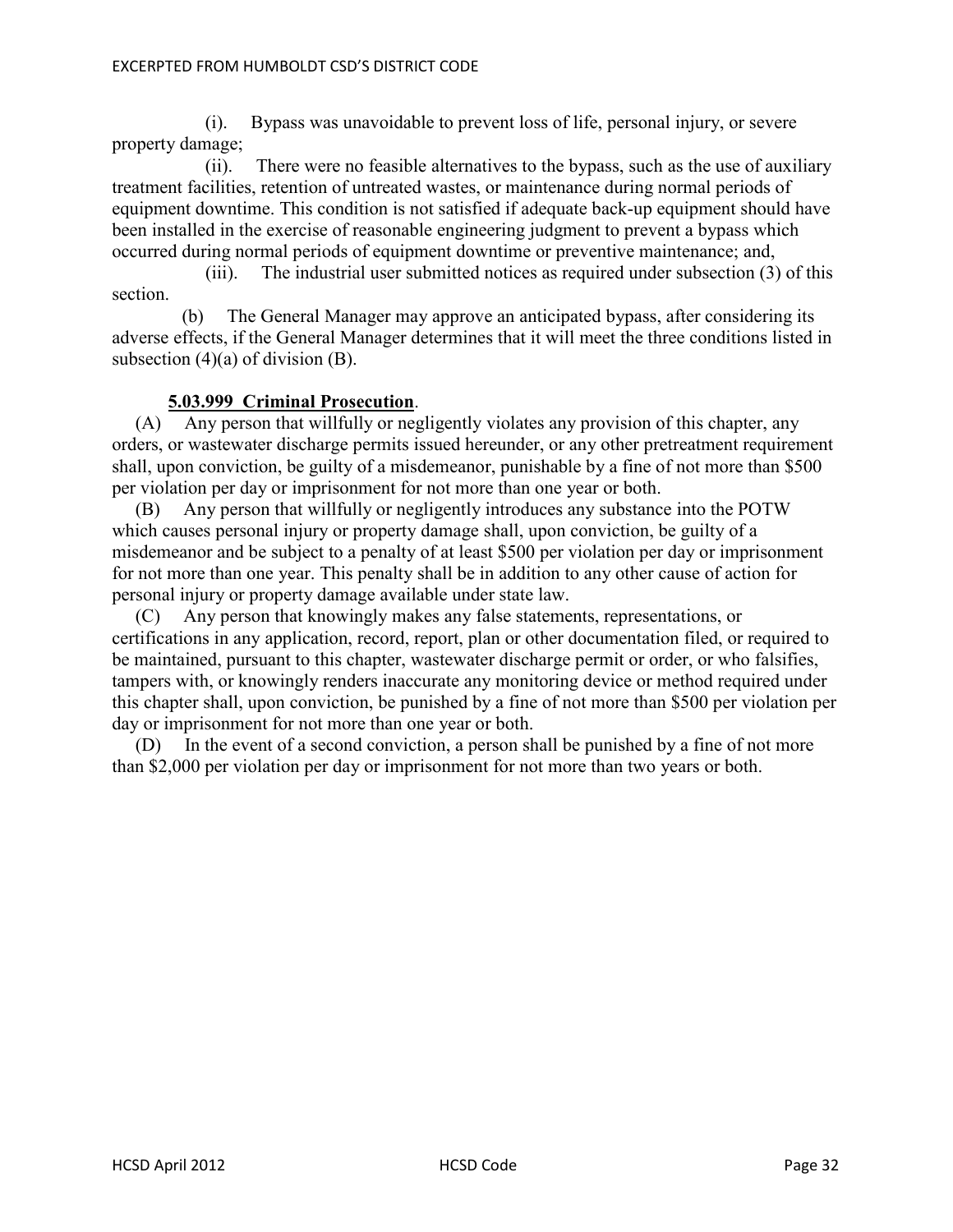# **Chapter 5.04 Lateral Sewers and Connection**

#### **Sections:**

| 5.04.010 | Permit Required                         |
|----------|-----------------------------------------|
| 5.04.020 | Design and Construction Requirements    |
| 5.04.030 | <b>Separate Sewers</b>                  |
| 5.04.040 | Old Building Sewers                     |
| 5.04.050 | Cleanouts                               |
| 5.04.060 | Sewer Too Low                           |
| 5.04.070 | Connection to Public Sewer              |
| 5.04.080 | Maintenance of Building Sewer           |
| 5.04.090 | Testing                                 |
| 5.04.100 | Individual Lift Pumps                   |
| 5.04.110 | Duplex Lift Pump Station                |
| 5.04.120 | Minimum Size Allowed for Lateral Sewers |

**5.04.010 Permit Required**. In accordance with Chapter 5 of this ordinance, no person shall construct a lateral sewer or make a connection with any public sewer without first obtaining a written permit from the District and paying all fees and connection charges as required therein. (Ord. 81-4, §501, 1981).

**5.04.020 Design and Construction Requirements**. Design and construction of lateral sewers shall be in accordance with the requirements of the District and in accordance with standard District specifications. (Ord. 81-4, §502, 1981).

**5. 04.030 Separate Sewers**. No two adjacent buildings fronting on the same street shall be permitted to join in the use of the same lateral sewer. Every building or industrial facility must be separately connected with a public sewer if such public sewer exists in the street upon which the property abuts or in an easement which will serve said property. However, two or more buildings located on property belonging to the same owner may be served with the same lateral sewer provided the property cannot be subdivided into smaller legal-sized lots. (Ord. 81-4, §503, 1981).

**5.04.040 Old Building Sewers**. Old lateral sewers may be used in connection with new buildings only when they are found, upon examination and test by the District Inspector, to meet all requirements of the District. (Ord. 81-4, §504, 1981).

**5.04.050 Cleanouts**. Cleanouts in lateral sewers shall be provided in accordance with the rules, regulations and ordinance of the District. All cleanouts shall be maintained watertight. (Ord. 81-4, §505, 1981).

**5.04.060 Sewer Too Low**. In all buildings hereafter constructed in which any building sewer is too low to permit gravity flow to the public sewer, sanitary sewage carried by such building sewer shall be lifted by artificial means, approved by the Manager, and discharged to the public sewer at the expense of the Owner. (Ord. 81-4, §506, 1981).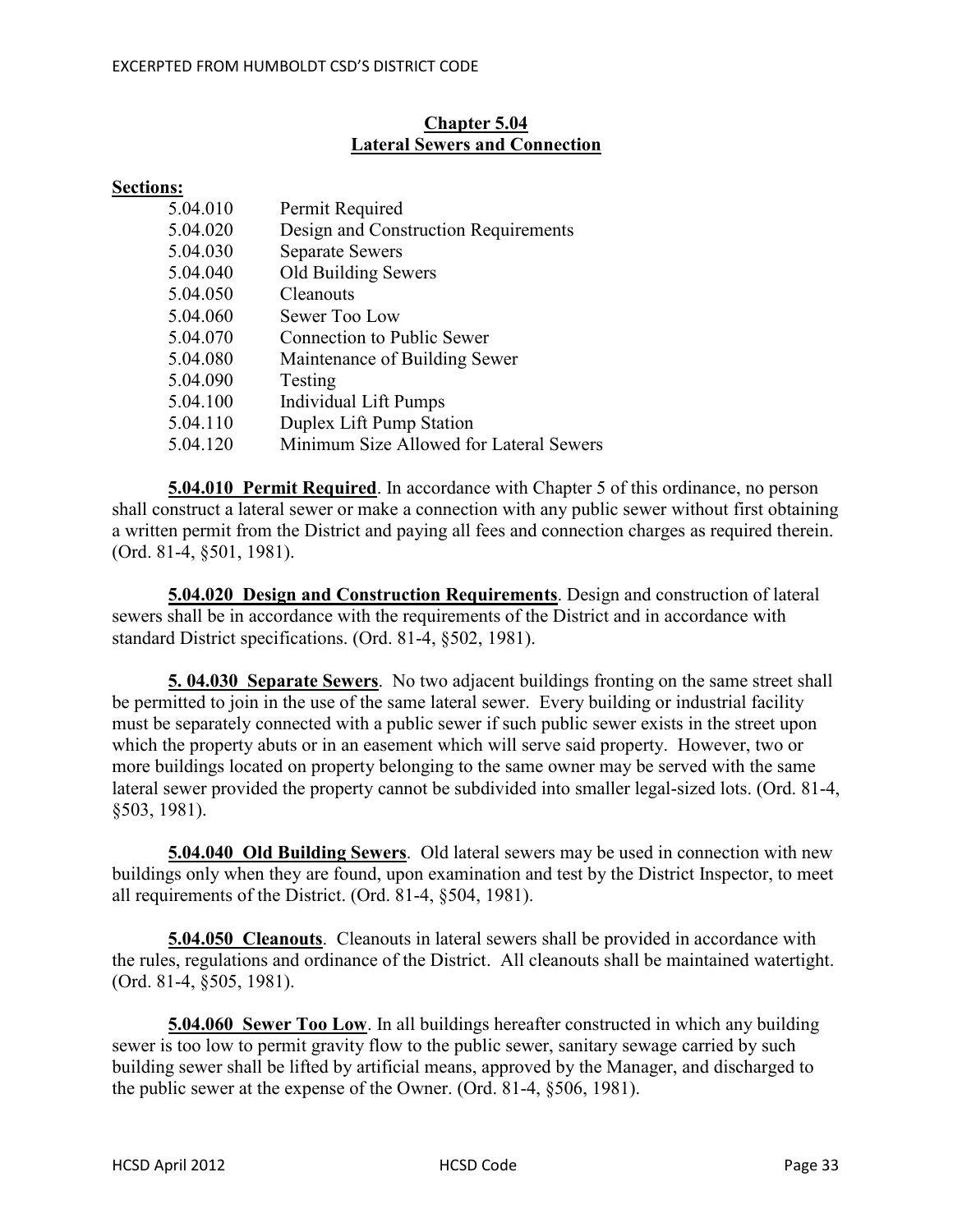**5.04.070 Connection to Public Sewer**. The connection of the lateral sewer shall be made in strict accordance with standard District specifications and at the applicant's expense. The connection to the lateral sewer provided by the District shall be made in the presence of the District Inspector and under his supervision and direction. Any damage to the lateral sewer shall be repaired at the cost of the applicant to the satisfaction of the District Inspector. (Ord. 81-4, §507, 1981).

# **5.04.080 Maintenance of Building Sewers**.

 All users shall keep, operate, and maintain their building sewer connections, including that portion thereof within a public right-of-way, in good order and condition and free of roots, grease, sand, and other nonstructural related obstructions and shall be liable for damages which may result from their failure to do so. Upon the final acceptance by the District of the work of the installation of that portion of the building sewer within the public right-of-way, the District shall assume the responsibility for the repair or replacement of said portion of the building sewer which is necessitated or caused by any subsequent structural failure, except to the extent that the failure is the result of latent defects or misrepresented work or conditions upon acceptance. The District shall have the sole authority to determine whether an obstruction in a building sewer is the result of structural or nonstructural cause. The District shall be admitted at all reasonable hours to all parts of any premises connected with the sewerage system for the purpose of checking the fixtures and the establishment of service charges as provided in this chapter.

**5.04.090 Testing**. All building sewers and lateral sewers shall be tested in strict accordance with standard District specifications. (Ord. 81-4, §509, 1981).

**5.04.100 Individual Lift Pumps**. Individual lift pumps that serve a private residence shall be designed for pumping domestic sewage and shall be capable of passing a minimum of 1 1/2 inch solids. The pump shall be installed in a watertight basin or container that is designed to hold no more than 12 hours average domestic wastewater flow. Installation in a septic tank is not allowed. It shall have automatic controls that will energize the pump at a preset water level and de-energize the pump when container is emptied. The pump shall be located outside the building footing for ease of maintenance. The pressure sewer line that the pump connects to shall be equal to or larger in size than the pump discharge. A ball valve and check valve designed for sewage applications shall be installed on the pump discharge. (Ord. 81-4, §510, 1981).

**5.04.110 Duplex Lift Pump Station**. A duplex lift pump station shall be installed for all multiple living unit buildings, trailer courts, and commercial or industrial installations. Both pumps shall be installed in a common basin or container and shall be connected so that the standby unit will automatically take over in the event of failure of the lead pump. An audio and/or visual alarm shall be incorporated into the pump controls that will signal when either unit has failed and/or an abnormally high water level in the basin or container has occurred. The property owner or responsible party designated by him will give the pump station immediate attention when an alarm occurs to prevent the overflow of untreated sewage which constitutes a public nuisance and health hazard. In addition to the above, all other criteria of Sec. 5.04.100 applicable to individual lift pumps shall also apply to duplex lift pump stations. (Ord. 81-4, §511, 1981).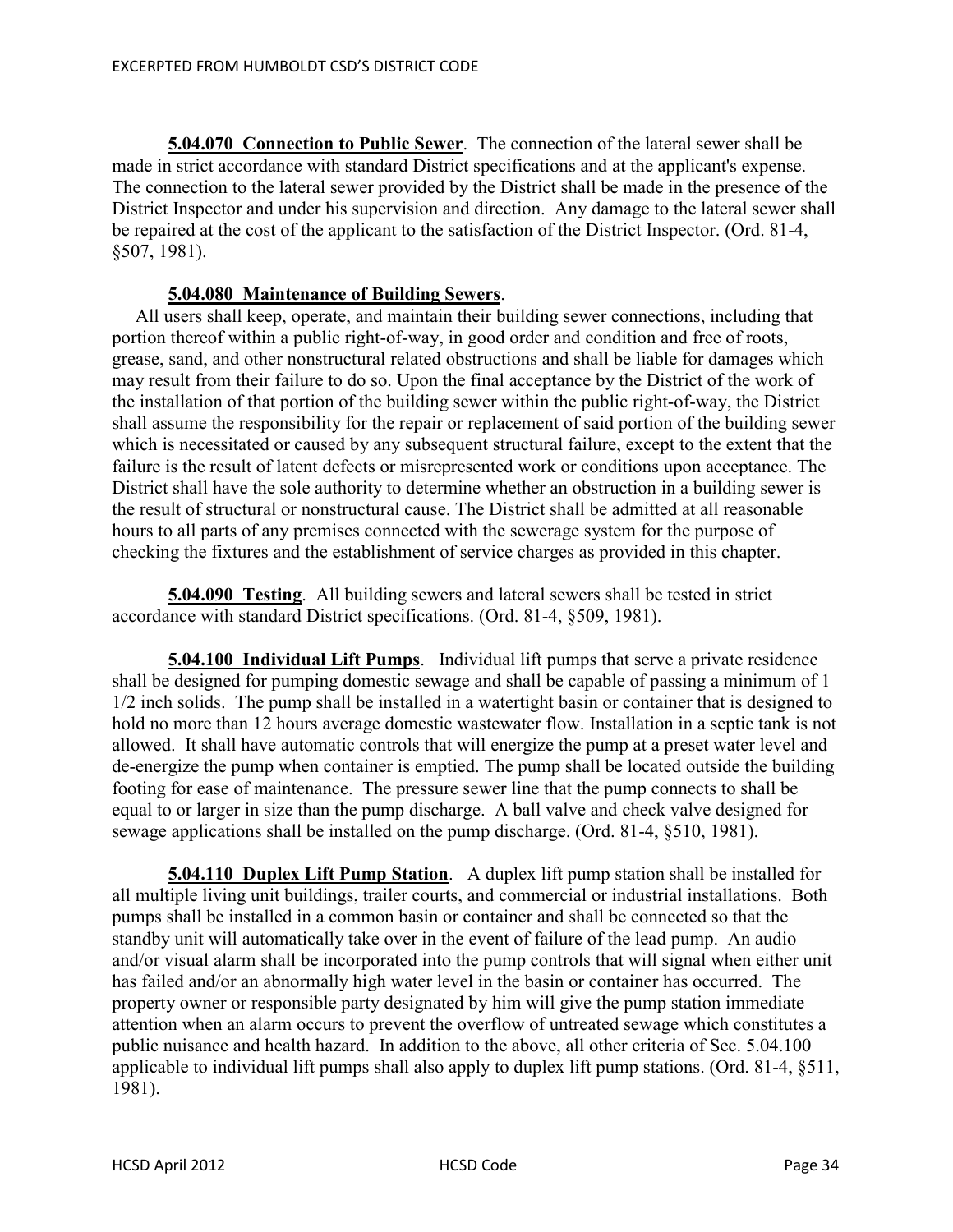**5.04.120 Minimum Size Allowed for Lateral Sewers**. A gravity lateral sewer serving a single family residence may be three (3) inch inside diameter provided, however, that a minimum continuous slope of 2% fall (1/4 inch/foot) can be maintained from the building sewer to the point of connection to the District sewer connection provided. Any gravity lateral sewer that may have any portion of the lateral with less than 2% slope shall install a four (4) inch inside diameter pipe from the building to the District sewer connection provided. All gravity sewer laterals serving multiple living units, commercial, or industrial users must install a minimum four (4) inch lateral or larger if required by General Manager. A pressure sewer lateral that conveys wastewater from an individual lift pump shall have a pipe diameter equal to or larger than the size of the pump discharge connection, but not less than one and one-half inch (1-1/2") inside diameter. (Ord. 81-4, §512, 1981).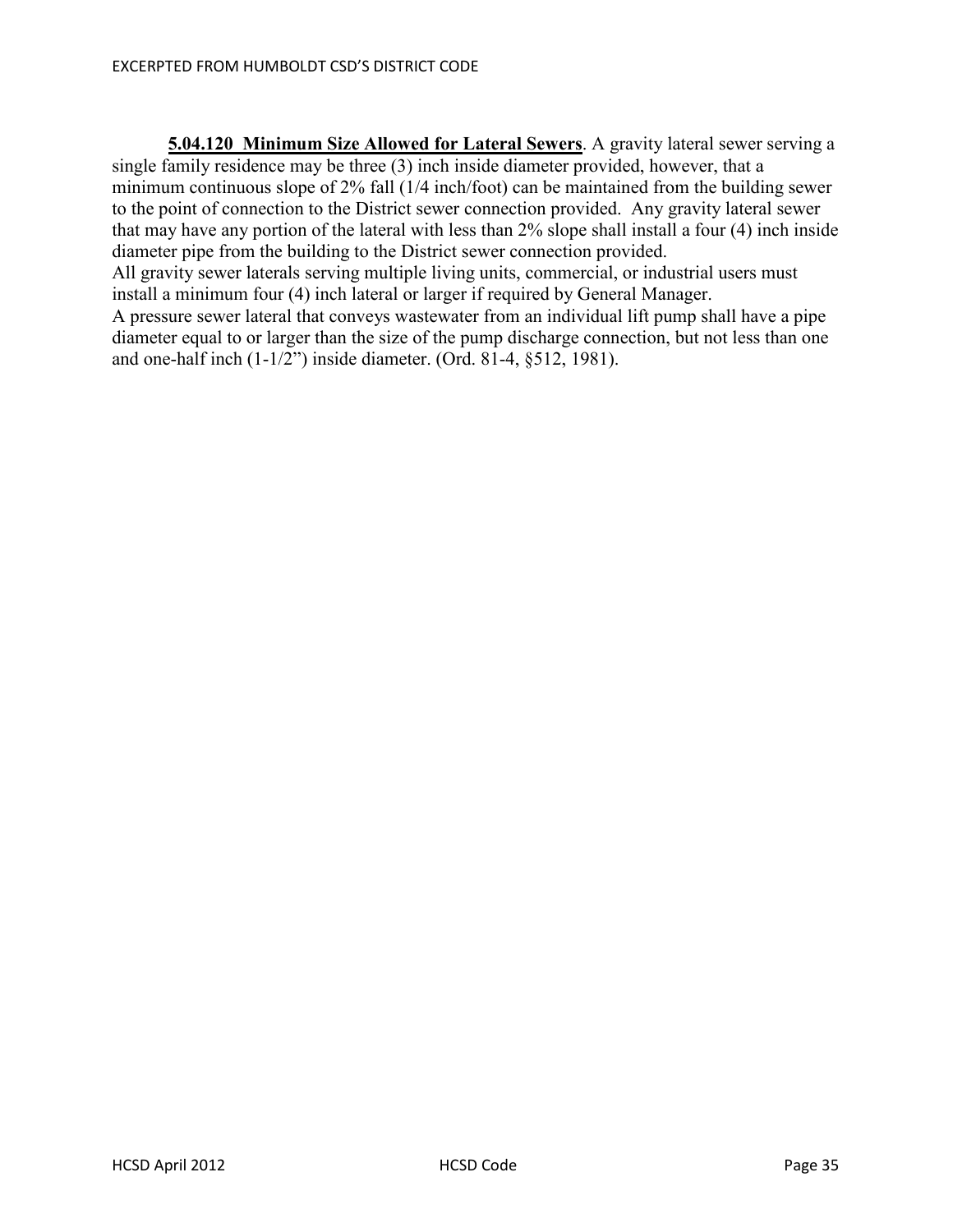# **Chapter 5.05 Public Sewer Construction**

# **Sections:**

| 5.05.010 | Permit Required                             |
|----------|---------------------------------------------|
| 5.05.020 | Plans, Profiles and Specifications Required |
| 5.05.030 | Subdivisions                                |
| 5.05.040 | Easements or Rights of Way                  |
| 5.05.050 | Persons Authorized to Perform Work          |
| 5.05.060 | Compliance with Local Regulations           |
| 5.05.070 | Design and Construction Standards           |
| 5.05.080 | Completion of Sewer Required                |
| 5.05.090 | <b>Community Pump Station</b>               |
| 5.05.100 | Main Extensions                             |
| 5.05.110 | Manifold or Pressure Sewer System           |

**5.05.010 Permit Required**. No person shall construct, extend or connect to any public sewer without first obtaining a written permit from the District and paying all fees and connection charges and furnishing bonds as required therein. The provision of this Section requiring permits shall not be construed to apply to contractors constructing sewers and appurtenances under contracts awarded and entered into by the District. (Ord. 81-4, §601, 1981).

**5.05.020 Plans, Profiles and Specifications Required**. The application for a permit for public sewer construction shall be accompanied by three (3) complete sets of plans, profiles and specifications, complying with all applicable ordinances, rules and regulations of District, prepared by a Registered Civil Engineer showing all details of the proposed work based on an accurate survey of the ground. The application, together with the plans, profiles and specifications shall be examined by the District or District Engineer who shall within twenty (20) days approve them as filed or require them to be modified as he deems necessary for proper installation. After examination by the District or District Engineer, the application, plans, profiles and specifications shall be submitted to the Board at its next regular meeting for its consideration. When the Board is satisfied that the proposed work is proper and the plans, profiles and specifications are sufficient and correct, it shall order the issuance of a permit predicated upon the payment of all connection charges, fees and furnishing bonds as required by the District. The permit shall describe such terms and conditions as the Board finds necessary in the public interest. (Ord. 81-4, §602, 1981).

**5.05.030 Subdivisions**. The provisions Sections 5.05.010 and 5.05.020 of this ordinance shall be fully complied with before any final subdivision map shall be approved by the Board. The final subdivision map shall provide for the dedication for public use of streets, easements or rights of way in which public sewer lines are to be constructed. If a final subdivision map of a tract is recorded and the work of constructing sewers to serve the tract is not completed within the time limit allowed in the permit, the Board of Directors may extend the time limit or may complete the work and take appropriate steps to enforce the provisions of the bond furnished by the subdivider. (Ord. 81-4, §603, 1981).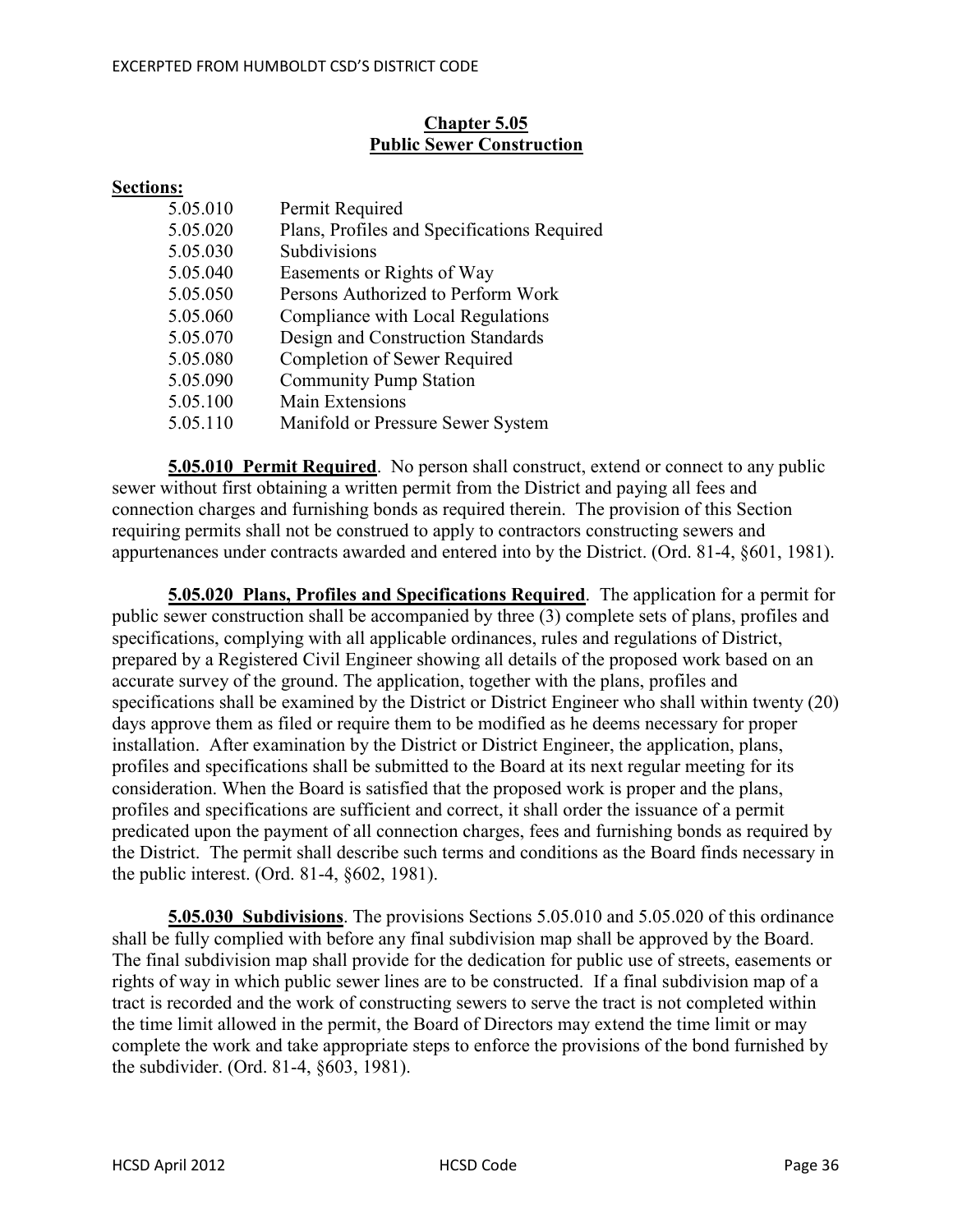**5.05.040 Easements or Rights of Way**. In the event that an easement is required for the extension of the public sewer or the making of connections, the applicant shall, at his expense, procure and have accepted by the Board a proper easement or grant of right of way having a minimum width of twenty (20) feet sufficient in law to allow the laying and maintenance of such extension or connection. (Ord. 81-4, §604, 1981).

**5.05.050 Persons Authorized to Perform Work**. Only properly licensed contractors and District Forces shall be authorized to perform the work of public sewer construction within the District. All terms and conditions of the permit issued by the District to the applicant shall be binding on the Contractor. (Ord. 81-4, §605, 1981).

**5.05.060 Compliance with Local Regulations**. Any person constructing a sewer within a street shall comply with all state, county, city and HCSD laws, ordinances, rules and regulations pertaining to the cutting of pavement opening, barricading, lighting and protecting of trenches, backfilling and repaving thereof and shall obtain all permits and pay all fees required by the department having jurisdiction prior to the issuance of a permit by the District. (Ord. 81-4, §606, 1981).

**5.05.070 Design and Construction Standards**. Minimum standards for the design and construction of sewers within the District shall be in accordance with the STANDARD DISTRICT SPECIFICATIONS heretofore or hereafter adopted by District, copies of which are on file in the District office. The District Manager, with the consent of the Board of Directors, may permit modifications or may require higher standards where unusual conditions are encountered.

 One (1) complete set of "as-built" drawings showing the actual location of all mains, structures, wyes and laterals shall be filed with the District before final acceptance of the work. (Ord. 81-4, §607, 1981).

**5.05.080 Completion of Sewer Required**. Before any acceptance of any sewer line by the District and prior to the admission of any sewage into the system, the sewerline shall be tested and shall be complete in full compliance with all requirements of the District Engineer. (Ord. 81-4, §608, 1981).

**5.05.090 Community Pump Station**. Developer may be required to construct a community pump station in accordance with Sec 5.04.110 and dedicate said facilities to the District in lieu of individual lift pumps, where the Manager determines it is in the best interest of the District. (Ord. 81-4, §609, 1981).

# **5.05.100 Main Extensions**

(A) Extensions Required.

 (1) A person applying for a permit to connect a premises to the POTW where the property upon which such premises is situated does not abut the POTW, shall deposit with the District the following sums: in the case of all applications for a new sewer main extension, a sum shall be advanced to the District based upon an estimate by the General Manager of the total costs of all labor, materials, equipment, and other costs incidental to the main extension, plus 20% for general overhead, but excluding the cost of over-sizing sewer mains for the general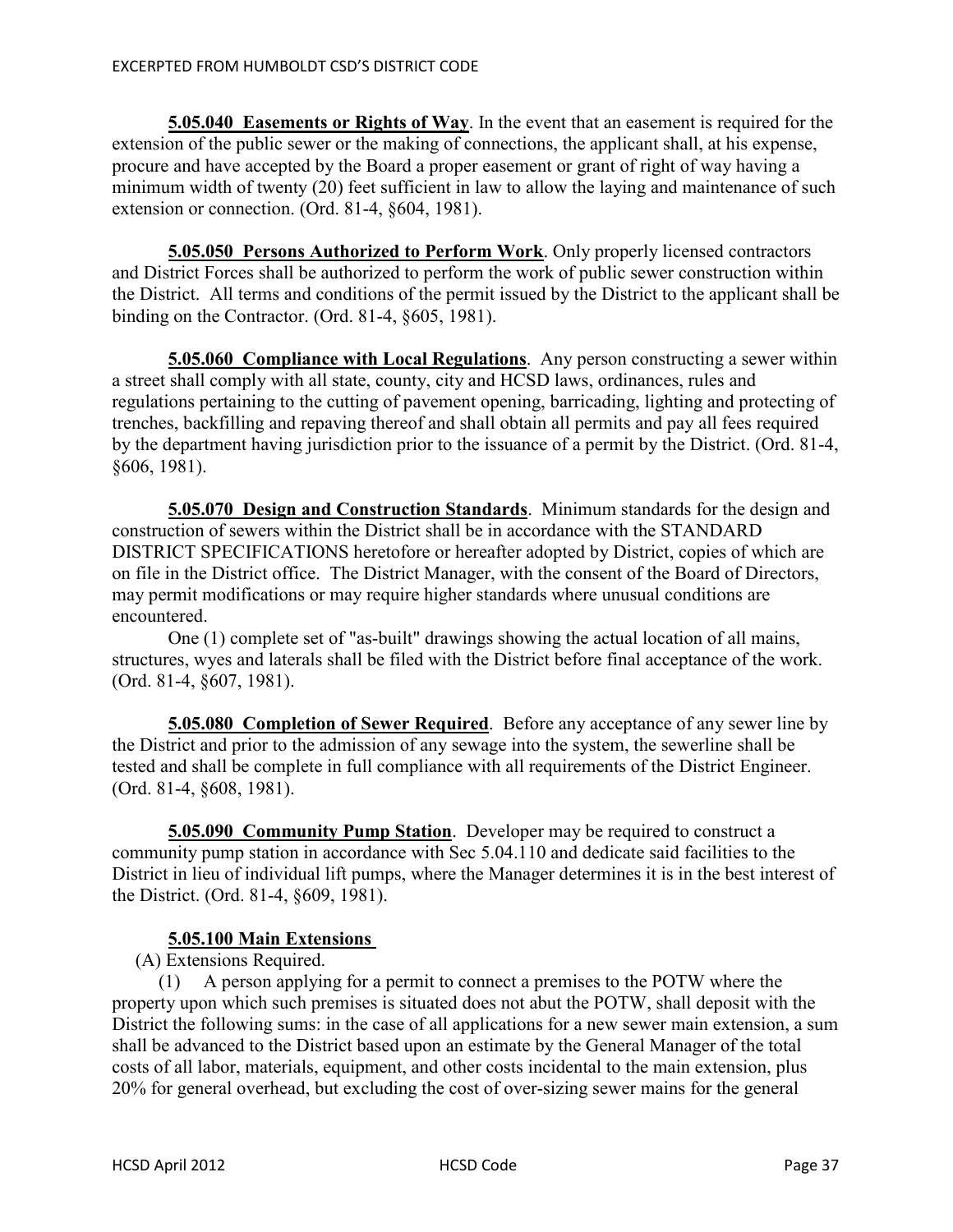#### EXCERPTED FROM HUMBOLDT CSD'S DISTRICT CODE

benefit of the sewer collection system, but in no event shall the charge be less than \$500.

 (2) In lieu of the advance required by the provisions of this division (A), the General Manager may require applicants for new sewer connections to make such sewer connections at their own expense in accordance with such standards as have been or may be adopted by resolution of the District Board of Directors. In such instances, all labor, materials, equipment, and other items necessary for such connections shall be furnished by the applicants.

 (3) In cases where a property is connected to the POTW indirectly via connection to another property's lateral ("cross-connected sewer lateral"), the General Manager may order the owner of the property to go through the process set out in part one above and complete the installation of a separate connection. This process shall be required when, in the professional opinion of the General Manager and his public works professionals, a modern direct connection is necessary to prevent backups, overflows, update decayed or vulnerable lateral lines, or presents any other threat to the health and safety of the immediately adjacent properties, neighborhood, or POTW.

(B) Extensions by the applicant.

 In lieu of the advances required by the provisions of division (A) of this section, the General Manager may require applicants for new sewer connections to make such sewer main extensions at their own expense in accordance with such standards as have been or may be adopted by resolution of the Council. In such instances, all labor, materials, equipment, and other items necessary for the extension shall be furnished by the applicant. Any extra costs incurred by the applicant in any over-sizing of sewer mains required by the General Manager for the general benefit of the sewer collection system may be reimbursed by the District in accordance with a written agreement with the applicant entered into prior to the construction of such main extension.

**5.05.110 Manifold or Pressure Sewer System**. A manifold or pressure sewer system may be allowed in lieu of a community pump station in specific cases. The District's criteria for evaluating this type of system will be based upon the following: Elevation differential of potential building sites or homes to be served, number of potential buildings the system would ultimately serve and cost comparison of construction and energy requirements of this type of system versus a community pump station. Developer proposing such a system will be required to submit detailed design drawings prepared by a registered engineer of a plan of the complete system designed to serve all properties designated by the District Manager within the proposed system's area. (Ord. 81-4, §610, 1981).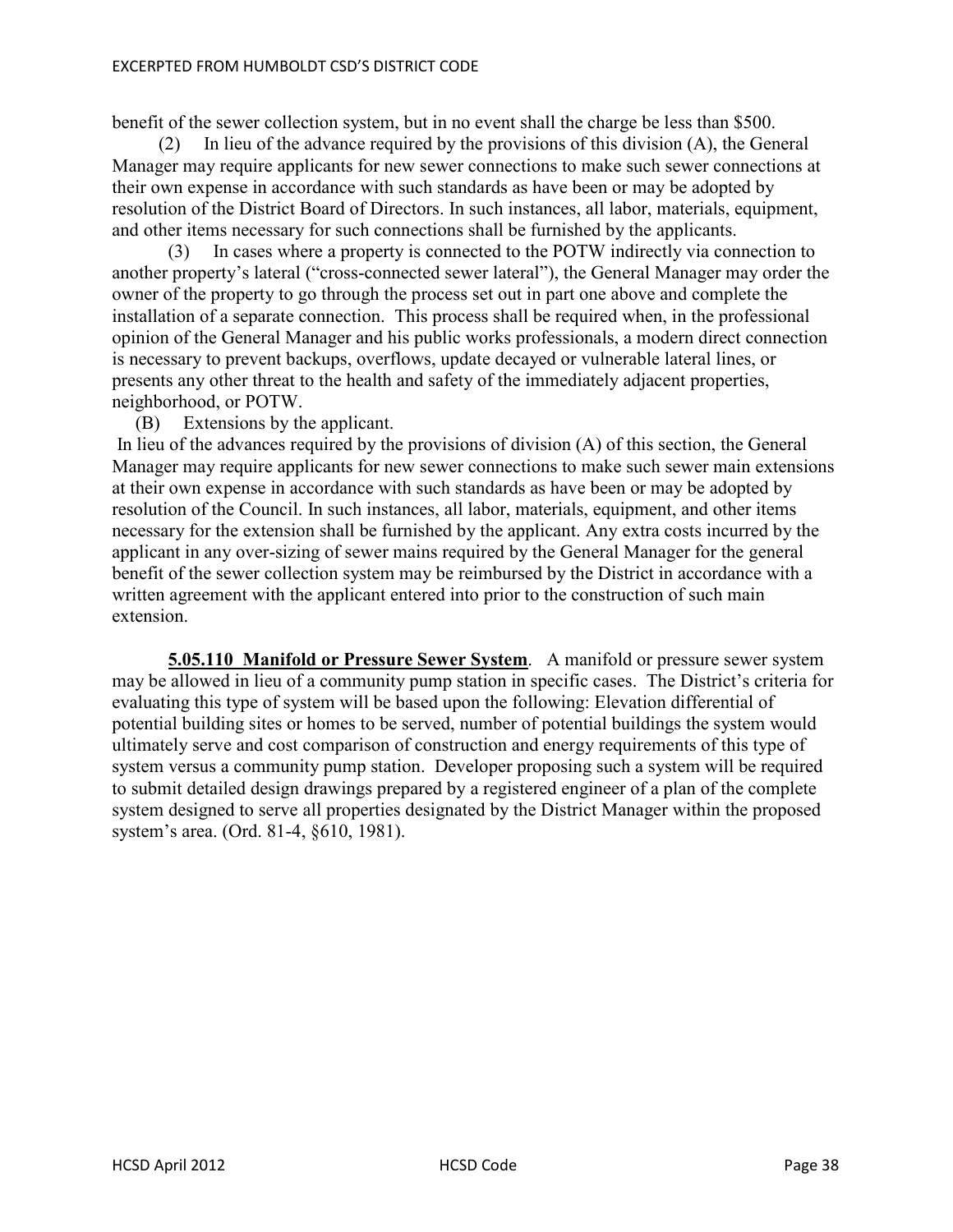# **Rates and Charges Chapter 5.06**

#### **Sections:**

| 5.06.010 | Industrial User Wastewater Volume Determination |
|----------|-------------------------------------------------|
| 5.06.020 | Pretreatment Charges and Fees                   |
| 5.06.030 | Wastewater User Charges                         |
| 5.06.040 | Billing; persons responsible for payment        |
| 5.06.050 | Penalty for Nonpayment                          |
| 5.06.060 | Property Liens for Delinquencies                |

# **5.06.010 Industrial User Wastewater Volume Determination**.

 (A) Metered water supply. Industrial User (IU) charges which are based on wastewater volumes shall be applied against the total amount of water used from all sources unless, in the opinion of the District, significant portions of water received are not discharged to the POTW. The total amount of water used from public and private sources shall be determined by means of public meters or private meters installed and maintained at the expense of the user and approved by the District.

 (B) Metered wastewater volume and metered diversions. For an IU where, in the opinion of the District, a significant portion of the water received from any metered source does not discharge to the POTW because of the principal activity of the user or removal by other means, the user charges and fees may be applied against the volume of water discharged from such premises into the POTW. Written notification and proof of the diversion of water shall be provided by the user if the user is to avoid the application of the user charges and fees against the total amount of water used from all sources. The IU may install a meter of a type and at a location approved by the District and at the IU's expense. Such meters may measure either the amount of sewage discharged or the amount of water diverted. Such meters shall be tested for accuracy at the expense of the user when deemed necessary by the General Manager and reported to the District.

(C) Estimated wastewater volume.

 (1) For IUs where, in the opinion of the District, it is unnecessary or impractical to install meters, the user charges and fees may be based upon a volume estimate prepared by the IU and approved by the District. Such estimate shall be based upon a rational determination of the wastewater discharged and may consider such factors as the number of fixtures, seating capacity, population equivalent, annual production of goods and services, or such other determinants of water use necessary to estimate the wastewater volume discharged.

 (2) For IUs who, in the opinion of the District, divert a significant portion of their flow from the POTW, the user charges and fees may be based upon a volume estimate prepared by the IU and approved by the District. The estimate shall include the method and calculations used to determine the wastewater volume and may consider such factors as the number of fixtures, seating capacity, population equivalent, annual production of goods and services, or such other determinations of water use necessary to estimate the wastewater volume discharged.

**5.06.020 Pretreatment Charges and fees**. The Board may adopt reasonable charges and fees for reimbursement of costs of setting up and operating the District's pretreatment program which may include:

(A) Fees for wastewater discharge permit applications including the cost of processing such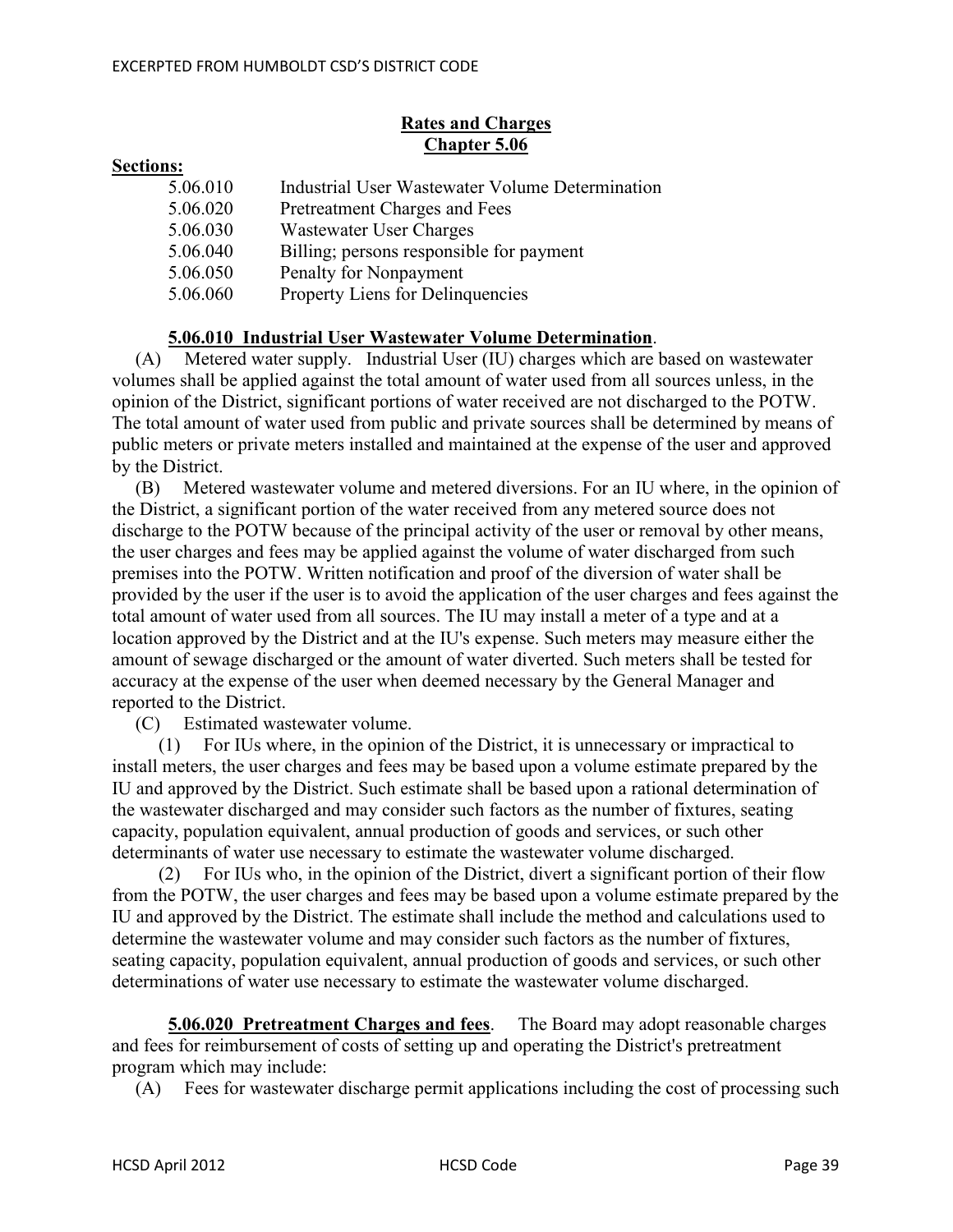applications.

 (B) Fees for monitoring, inspection, and surveillance procedures including the cost of collection and analyzing an industrial user's discharge, and reviewing monitoring reports submitted by the users.

(C) Fees for reviewing and responding to accidental discharge procedures and construction.

(D) Fees for filing appeals.

 (E) Other fees as the District may deem necessary to carry out the requirements contained in this section. These fees relate solely to the matters covered by this chapter and are separate from all other fees, fines, and penalties chargeable by the District

## **5.06.030 Wastewater User Charges.**

(A) Classification of users. All users shall be classified by assigning each one to a "user classification" category according to the principal activity conducted on the user's premises and based on the typical wastewater constituents and characteristics for that type of user as determined by the District. The purpose of such classification is to facilitate the distribution of equitable charges to establish recovery of the District costs.

(B) User charges. A schedule of wastewater charges and fees shall be adopted from time to time by ordinance of the District.

(C) Compliance with state regulations. The charges and fees shall be established at a level which will enable the District to comply with any revenue requirements of the State Clean Water Grant Program, and the charges and fees shall be determined in a manner consistent with regulations of the grant program.

(D) Special situations. Notwithstanding any other provision of this chapter, the District Board of Directors shall have the power to establish by ordinance, or by agreement with the user, the service connection charge and the monthly sewer service charges applicable to any public corporation, political subdivision, Municipality, County, District, the State, the United States, or any department or agency thereof, or to any user outside the District limits at rates different from those set forth in this chapter.

# **5.06.040 Billing; Persons Responsible for Payment**.

(A) Billing.

 (1) All sewer service charges shall become due and payable to the District as of the date of billing. All bills delinquent 30 days or more shall be subject to a penalty of 10% of the unpaid balance and interest shall accrue thereafter at a rate of 0.5% per month shall be charged until the charges and penalties are paid in full.

 (2) All bills for such charges shall be issued by the District. They shall be combined with bills or statements for water services where the premises in question are connected to the system. The bills shall state their purpose (water, sewer services, or other services) and shall list separately the charge for water each service and the charge for sewer service and the total charge for all services. Neither charge may be paid separately from the other. If the real property with sewer service is not connected to the water system, a separate bill shall be rendered for sewer service only. All bills shall be prepared on a monthly basis.

 (B) Persons responsible for payment. All sewer service charges shall be billed to the following persons:

(1) In the case of any person whose premises are connected with the water system, to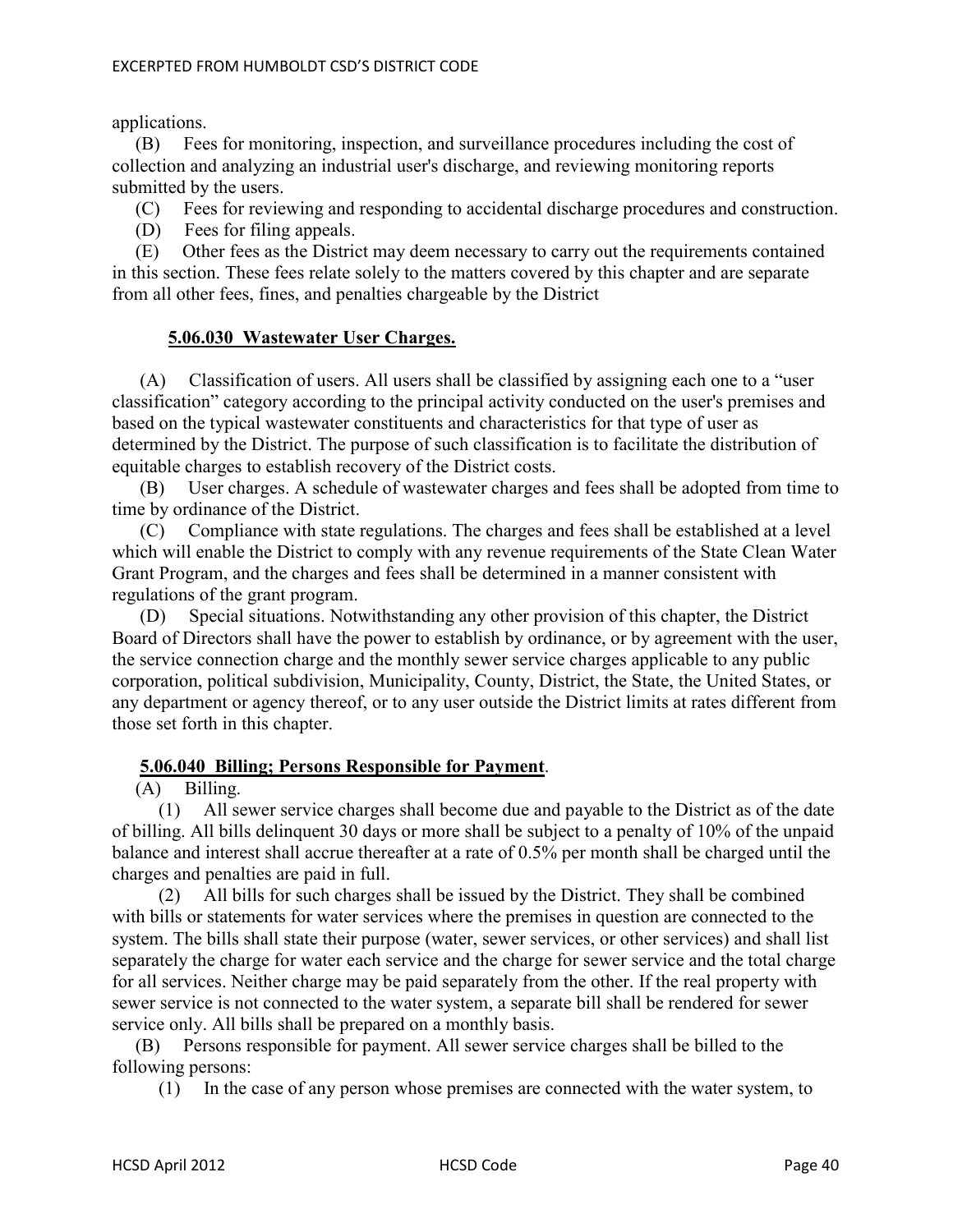the person who requested such connection to the water system, or his successor in interest, or to any person requesting that such bill be charged to him.

 (2) In the case of any person whose premises are not connected to the water system, then to the person who requested such connection to the sewage works, or his successor in interest, or, if no such request was made, then to the owner of such premises on the date on which such premises are required by the provisions of this chapter to connect to the sewage works, or to the successor in interest to such person, or to any person requesting that such bill be charged to him.

**5.06.050 Penalty for Nonpayment.** If an invoice for the sewer use charge established by this chapter is unpaid 30 days after mailing, a penalty of 10% of the unpaid balance and interest shall accrue thereafter at a rate of 0.5% per month shall be charged until the charges and penalties are paid in full.

**5.06.060 Properly Liens for Delinquencies.** At least every six months, the District shall record with the county a list of all delinquent charges and the penalties thereon and shall include in each such list the amount of each charge and the penalty thereon, a description of the real property upon which the same is a lien, and the name of the District. Such list when so recorded shall have the force, effect, and priority of a judgment lien and continue for three years after the time of recording unless sooner released or otherwise discharged.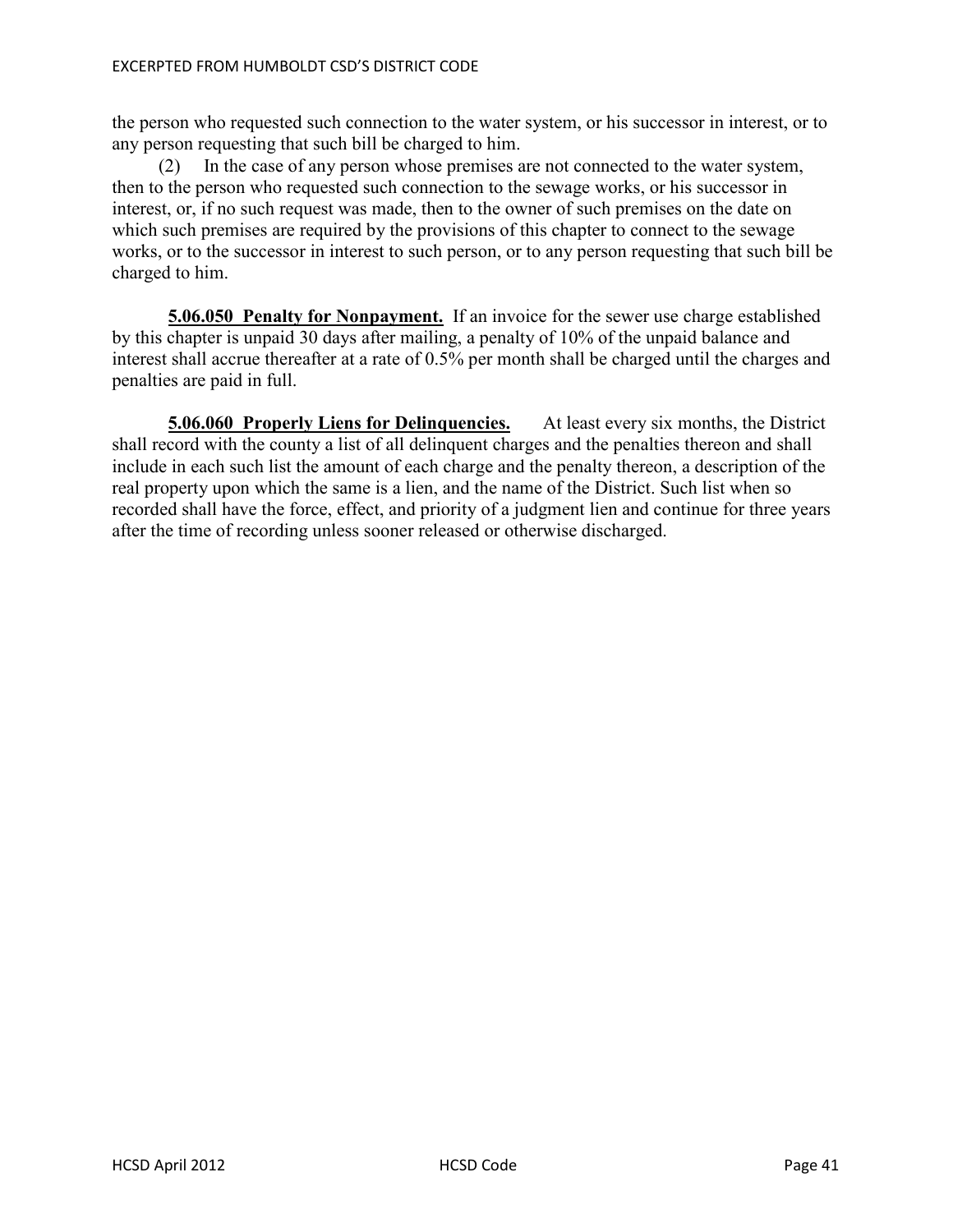#### EXCERPTED FROM HUMBOLDT CSD'S DISTRICT CODE

#### **Chapter 5.07 Sewer Connection Permits and Fees**

#### **Sections:**

| <b>Application for Permit</b><br>Compliance with Permit |
|---------------------------------------------------------|
|                                                         |
|                                                         |
| Agreement                                               |
| <b>Classes of Permits</b>                               |
| Fees - Annexation Charges                               |
| All Work to be Inspected                                |
| Notification                                            |
| Condemned Work                                          |
| All Costs Paid by Owner                                 |
| <b>Outside Sewers</b>                                   |
| Permit Optional                                         |
| <b>Special Outside Agreements</b>                       |
| <b>Street Excavation Permit</b>                         |
| Liability                                               |
| <b>Sewer Connection Fees</b>                            |
|                                                         |

**5.07.010 Permit Required**. No person shall uncover, make any connections with or opening into, use, alter, or disturb any portion of the POTW or appurtenance thereof without first obtaining a permit from the HCSD.

**5.07.020 Application for Permit**. Any person legally entitled to apply for and receive a permit shall make such application on forms provided by the District for that purpose. He shall give a description of the character of the work proposed to be done and the location, ownership, occupancy and use of the premises in connection therewith. The Manager may require plans, specifications or drawings and such other information as he may deem necessary.

 If the Manager determines that the plans, specifications, drawings, descriptions or information furnished by the applicant is in compliance with the ordinances, rules and regulations of the District, he shall issue the permit applied for upon payment of the required fees. (Ord. 81-4, §802, 1981).

**5.07.030 Compliance with Permit**. After approval of the application, evidenced by the issuance of a permit, no change shall be made in the location of the sewer, the grade, materials, or other details from those described in the permit or as shown on the plans and specifications for which the permit was issued except with written permission from the District, the Manager or other authorized representatives. (Ord. 81-4, §803, 1981).

**5.07.040 Agreement**. The applicant's signature on an application for any permit shall constitute an agreement to comply with all of the provisions, terms and requirements of this and other ordinances, rules and regulations of the District, and with the plans and specifications he has filed with his application, if any, together with such corrections or modifications as may be made or permitted by the District, if any. Such agreement shall be binding upon the applicant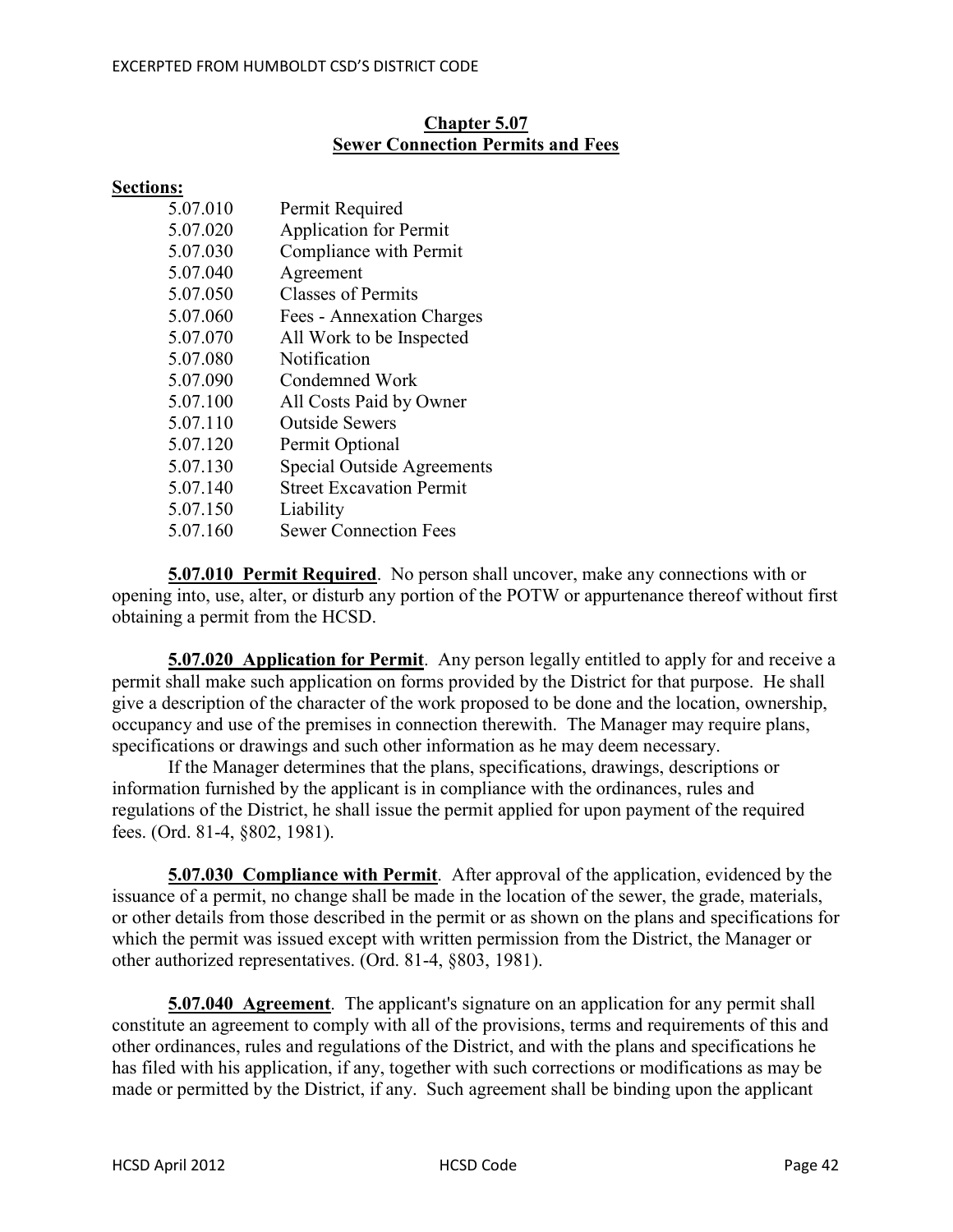and may be altered only by the District upon the written notice required for the alteration from the applicant. (Ord. 81-4, §804, 1981).

**5.07.050 Classes of Permits**. There shall be six (6) classes of permits, as follows:

- (A) Single family residential sewer permit;
- (B) Trailer court and multiple dwelling sewer permit;
- (C) Commercial, industrial, and other user sewer permit;
- (D) Church, school, Non-Profit day camp;
- (E) Public sewer construction permit;
- (F) Alteration of existing sewer permit. (Ord. 81-4, §805, 1981).

**5.07.060 Fees - Annexation Charges**. The owner or owners of lands within areas proposed to be annexed to the District or proposed to be connected to the sewage works shall deposit with the Manager of the District a sum to be fixed by the Manager, prior to commencement of proceedings by the Board of Directors on the proposed annexation. The amount to be fixed by the Manager shall be in a sum estimated to equal the engineering, legal and publication costs and all other charges which may be incurred by the District in preparing the examining maps, legal descriptions, and other documents in relation thereto, and other expenses regularly incurred in connection therewith. (Ord. 81-4, §806, 1981).

**5.07.070 All Work to be Inspected**. All sewer construction work shall be inspected by an Inspector acting for the District to insure compliance with all requirements of the District. No sewer shall be covered at any point until it has been inspected and passed for acceptance. No sewer shall be connected to the District's public sewer until the work covered by the permit has been completed, inspected and approved by the District Inspector. If the test proves satisfactory and the sewer has been cleaned of all debris accumulated from construction operations the Inspector shall issue a certificate of satisfactory completion. (Ord. 81-4, §807, 1981).

**5.07.080 Notification**. It shall be the duty of the person doing the work authorized by permit to notify the office of the District in writing that said work is ready for inspection. Such notification shall be given not less than twenty-four (24) hours, Saturdays, Sundays and Holidays excluded, before the work is to be inspected. It shall be the duty of the person doing the work to make sure that the work will stand the tests required by the District before giving the above notification. (Ord. 81-4, §808, 1981).

**5.07.090 Condemned Work**. When any work has been inspected and the work condemned and no certification of satisfactory completion given, a written notice to that effect shall be given instructing the owner of the premises, or the agent of such owner, to repair the sewer or other work authorized by the permit in accordance with the ordinances, rules and regulations of the District. (Ord. 81-4, §809, 1981).

**5.07.100 All Costs Paid by Owner**. All costs and expenses incident to the installation and connection of any sewer or other work for which a permit has been issued shall be borne by the owner. The owner shall indemnify the District from any loss or damage that may directly or indirectly be occasioned by the work. (Ord. 81-4, §810, 1981).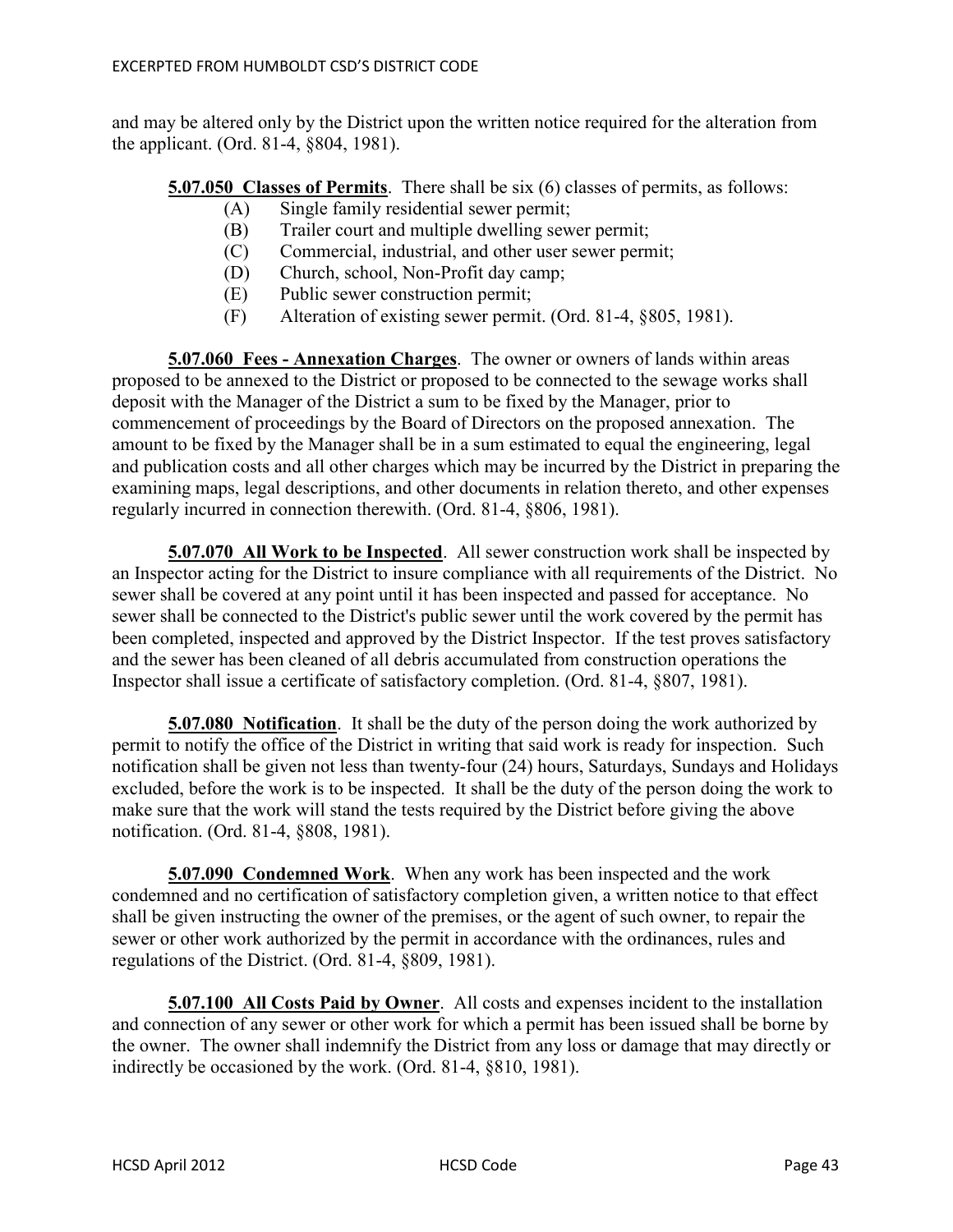**5.07.110 Outside Sewers**. Permission shall not be granted to connect any lot or parcel of land outside the District to any public sewer in or under the jurisdiction of the District unless a permit therefore is obtained. The applicant shall first enter into a contract in writing whereby he shall bind himself, his heirs, successors and assigns to abide by all ordinances, rules and regulations in regard to the manner in which such sewer shall be used and the manner of connecting therewith, and also shall agree to pay all fees required for securing the permit and a monthly fee in the amount set by the District for the privilege of using such sewer. (Ord. 81-4, §811, 1981).

**5.07.120 Permit Optional**. The granting of such permission for an outside sewer in any event shall be optional with the Board. (Ord. 81-4, §812, 1981).

**5.07.130 Special Outside Agreements**. Where special conditions exist relating to an outside sewer, they shall be the subject of a special contract between the applicant and the District. (Ord. 81-4, §813, 1981).

**5.07.140 Street Excavation Permit**. A separate permit must be secured from the County, City of Eureka, HCSD or any other agency having jurisdiction, by owners or contractors intending to excavate in a public street for the purpose of installing sewers or making sewer connections. (Ord. 81-4, §814, 1981).

**5.07.150 Liability**. The District and its officers, agents and employees shall not be answerable for any liability or injury or death to any person or damage to any property arising during or growing out of the performance of any work by any such applicant. The applicant shall be answerable for, and shall save the District and its officers, agents and employees harmless from, any liability imposed by law upon the District or its officers, agents, or employees, including all costs, expenses, fees and interest incurred in defending same or in seeking to enforce this provision. Applicant shall be solely liable for any defects in the performance of his work or any failure which may develop therein. (Ord. 81-4, §815, 1981).

**5.07.160 Sewer Connection Fees**. If the sewer service requested is not installed and connected to a building structure within two (2) years of the date that sewer connection fees were paid, the sewer service connection permit shall expire and the sewer connection fees refunded to the current property owner. If the applicant has a current active Humboldt County Building Permit for the subject parcel at the time of sewer connection fee payment, then the applicant must install and connect to a building structure within five (5) years of the date the sewer connection fees were paid, or the sewer connection permit shall expire and the connection fees refunded to the current property owner. Any subsequent application for service shall require the payment of the current sewer connection fees in effect.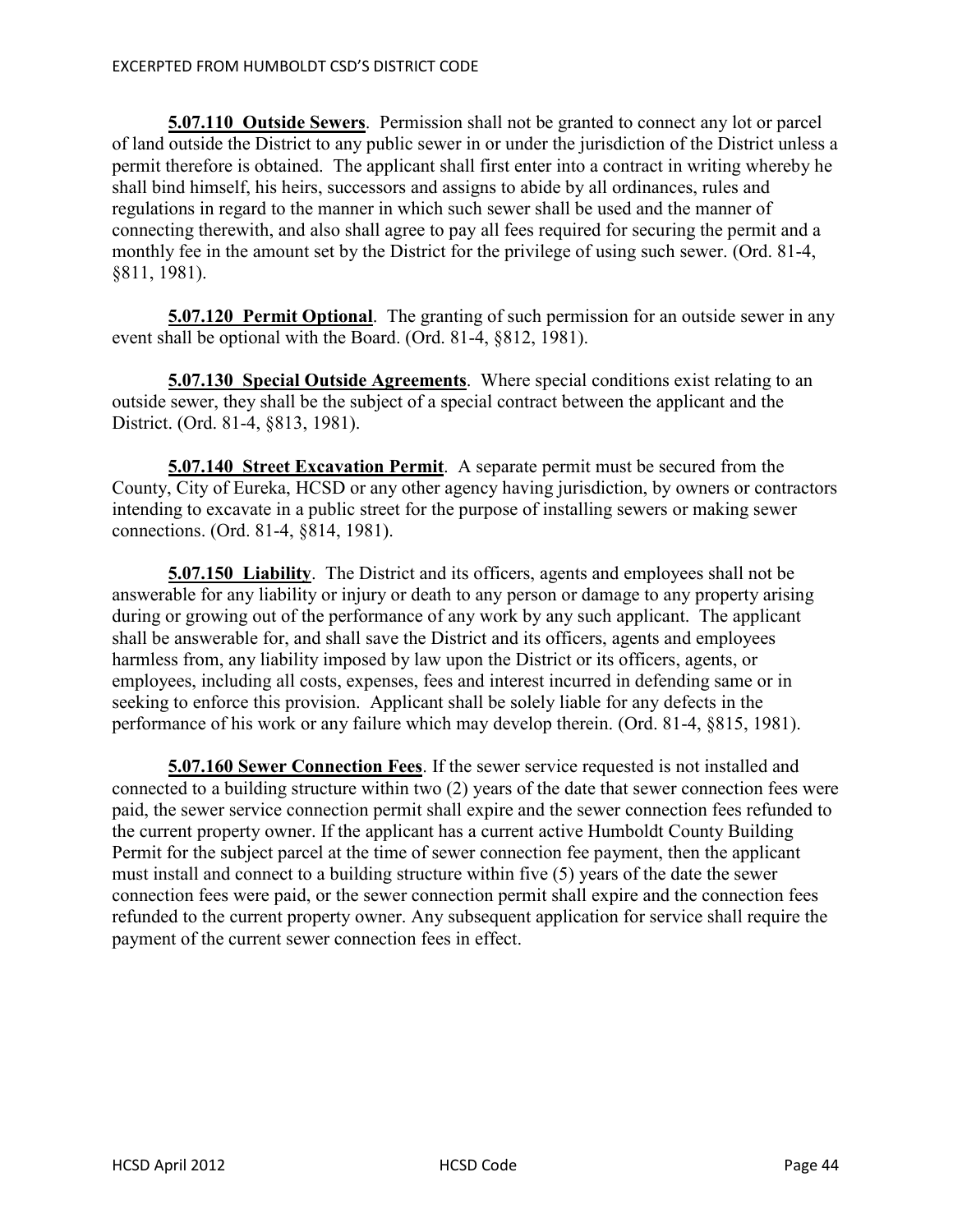# **Chapter 5.08 Enforcement**

# **Sections:**

| Purpose                             |
|-------------------------------------|
| Violation                           |
| <b>Public Nuisance</b>              |
| Disconnection                       |
| Public Nuisance, Abatement          |
| Means of Enforcement Only           |
| Liability for Violation             |
| Notification of Violation           |
| Finality of Manager's Determination |
| Form of Notice of Appeal            |
| <b>Scheduling Appeal Hearings</b>   |
| Hearing on Appeal                   |
| Damages Recoverable                 |
| Persons Responsible                 |
| Tenants                             |
| Land Owner                          |
| Enforcement                         |
| Remedies                            |
|                                     |

**5.08.010 Purpose**. The purpose of this ordinance is to specify procedures and define damages recoverable from persons who obtain water or sewer service from the Humboldt Community Services District without prior authorization or without payment of applicable connection and/or permit fees and charges. Existing ordinances of the Humboldt Community Services District provide that any person violating any of the Provisions of the ordinances, rules, or regulations of the District shall become liable to the District for any expense, loss, or damage occasioned by the District by reason of such violation (Section 906 of Ordinance 81-4). This ordinance shall not be construed as repealing such existing provisions of other ordinances previously adopted by the Humboldt Community Services District. This Ordinance merely defines the procedure by which the District shall recover for such expenses, loss, or damage. (Ord. 83-2, §101, 1982).

**5.08.020 Violation**. Any person found to be violating any provision of this or any other ordinance, rule or regulation of the District, except Chapter 5.03 hereof, is subject to the conditions of this Chapter, and shall be served by the Manager or other authorized person with written notice stating the nature of the violation and providing a reasonable time limit of the satisfactory correction thereof. Said time limit shall be not less than two nor more than seven working days. The offender shall, within the period of time stated in such notice, permanently cease all violations. All persons shall be held strictly responsible for any and all acts of agents or employees done under the provisions of this or any other ordinance, rule or regulation of the District. Upon being notified by the Manager of any defect arising in any sewer or of any violation or this ordinance, the person or persons having charge of said work shall immediately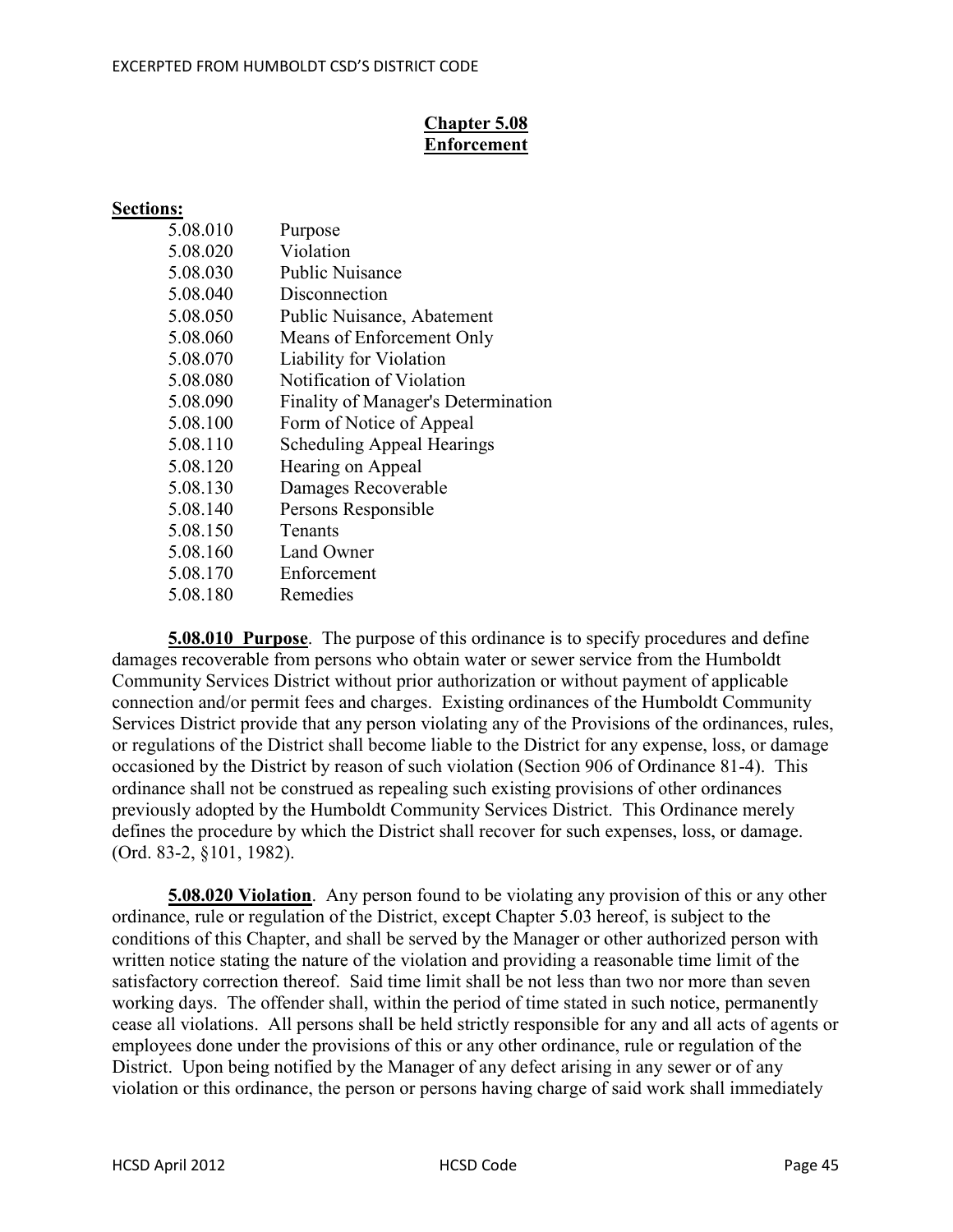correct the same. (Ord. 81-4, §901, 1981).

**5.08.030 Public Nuisance**. It is hereby declared that whenever any community in the District is provided with a sewerage system the further maintenance or use of cesspools or other local means of sewage disposal is a public nuisance. (Ord. 81-4, §902, 1981).

**5.08.040 Disconnection**. As an alternative method of enforcing the provisions of this or any other ordinance, rule or regulation of the District, the Manager shall have the power to disconnect the user or subdivision sewer system from the sewer mains of the District. Upon disconnection the Manager shall estimate the cost of disconnection from and reconnection to the system and such user shall deposit the cost, as estimated, of disconnection and reconnection before such user is reconnected to the system. The Manager shall refund any part of the deposit remaining after payment of all costs of disconnection and reconnection. (Ord. 81-4, §903, 1981).

**5.08.050 Public Nuisance, Abatement**. During the period of such disconnection, habitation of such premises by human beings shall constitute a public nuisance, whereupon the District shall cause proceedings to be brought for the abatement for the occupancy of said premises by human beings during the period of such disconnection. In such event, and as a condition of re-connection, there is to be paid to the District a reasonable attorney's fee and cost of suit arising in said action. (Ord. 81-4, §904, 1981).

**5.08.060 Means of Enforcement Only**. The District hereby declares that the foregoing procedures are established as a means of enforcement of the terms and conditions of its ordinances, rules and regulations, and not as a penalty. (Ord. 81-4, §905, 1981).

**5.08.070 Liability for Violation**. Any person violating any of the provisions of the ordinances, rules or regulations of the District shall become liable to the District for any expense, loss or damage occasioned by the District by reason of such violation. (Ord. 81-4, §906, 1981).

**5.08.080 Notification of Violation** . Upon discovery of any violations of District ordinances with respect to water service and/or sewer service the Manager shall give a written notice to the following persons in the following manner:

 (A) If the Manager determines that a violation has occurred with respect to water and/or sewer service, he shall promptly serve a written notice of his findings in that regard to the landowner and to the tenant of the subject premises;

(B) Said notice shall state the following:

(1) The facts on which the Manager relied to determine that there was a violation;

 (2) The amount of monetary damages which the Manager has determined is recoverable for said violation;

 (3) The person responsible for said violation or person benefited by services received, as determined by the Manager; and

 (4) That the person found responsible for, or person benefited by services received, may appeal the manager's determination to the Board of Directors of the District by delivering a written notice to the District offices no later than the tenth day after mailing of the notice by the Manager.

(C) The notice to be mailed to the landowner shall be mailed to the address shown for the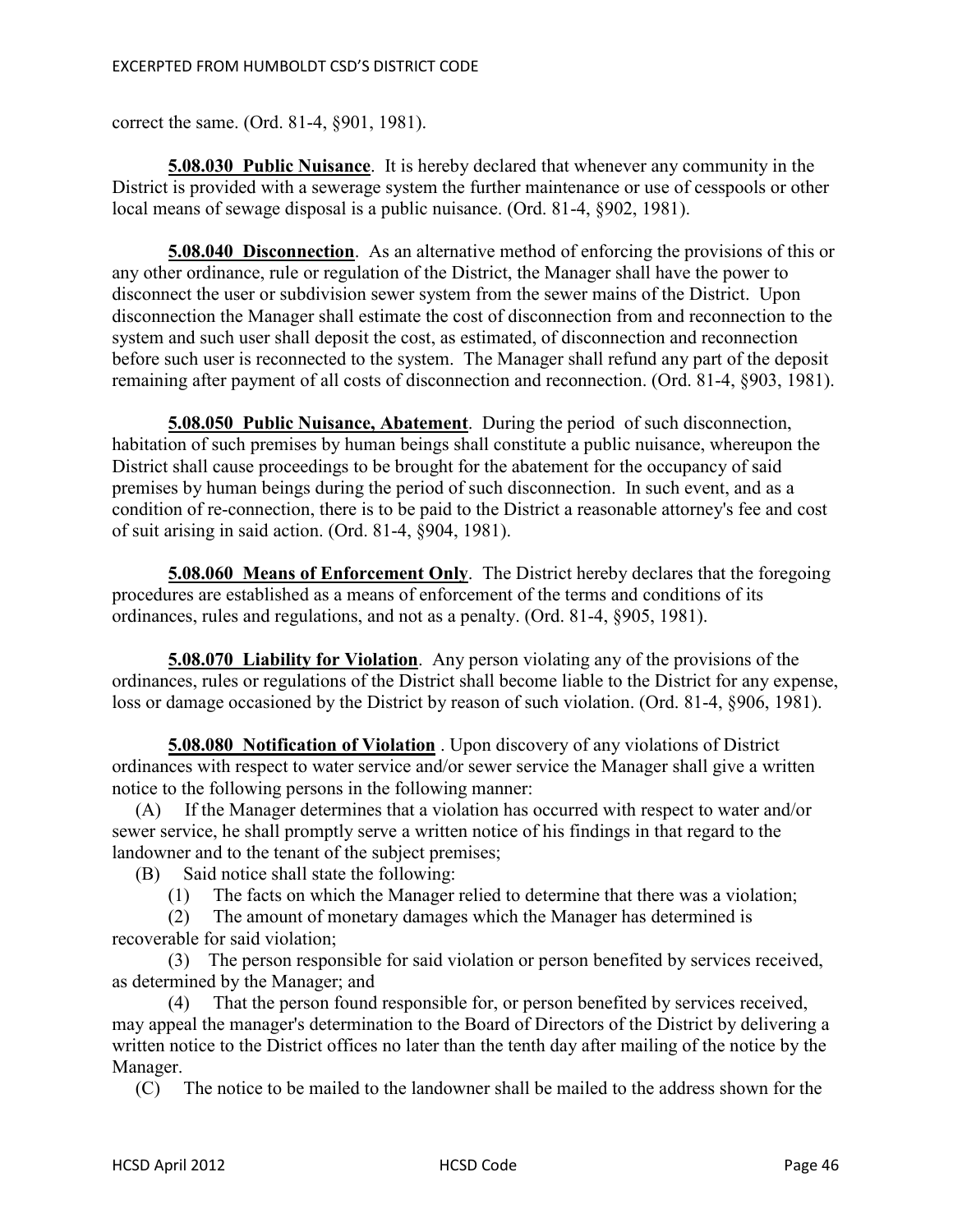landowner in the records of the Humboldt County Assessor's office and to the landowner's last known address if known to be different from that shown in the records of the Humboldt County Assessor's Office;

 (D) The notice to the tenant shall be mailed to the address of the subject premises and to the last known address of the tenant if known to be different from the address of the subject premises;

 (E) In addition to mailing said notices as specified above, the Manager shall cause a copy of said notice to be posted in a conspicuous place on the subject premises no later than the date the notices are mailed to the landowner and tenant. (Ord. 83-2, §201, 1982).

**5.08.090 Finality of Manager's Determination**. The Manager's determinations with respect to the existence of violations and the expenses, losses, or damages recover-able by District as a result of said violations shall be final unless a person determined to be responsible for the violation, or a person determined to be benefited by services received, files a written notice of appeal with the District within ten (10) days of mailing of the notice of violation by the Manager. (Ord. 83-2, §202, 1982).

**5.08.100 Form of Notice of Appeal**. The written notice of appeal referred to in Sections 5.08.080 and 5.08.090 above need not be in any particular form. It shall be sufficient if it is signed by the person appealing and there is sufficient information on the notice to permit the Manager to identify the decision appealed from. (Ord. 83-2, §203, 1982).

**5.08.110 Scheduling Appeal Hearings**. Promptly after receipt of a timely notice of appeal the Manager shall place the appeal on the agenda of the regular meeting of the Board of Directors of the District. The Manager shall give the person appealing ten (10) days written notice of the date and time set for the hearing, which shall be scheduled for a regular meeting of the Board of Directors on a date no earlier than ten (10) days after receipt of the notice of appeal and no later than thirty (30) days after receipt of the notice of appeal. (Ord. 83-2, §204, 1982).

**5.08.120 Hearing on Appeal**. At the hearing of any appeal taken in accordance with the provisions of this Ordinance the Board of Directors shall receive a report from the Manager concerning the Manager's findings with respect to the alleged violation. The person taking the appeal may then present whatever evidence he or she may have to show that there was not a violation or that the amount of expense, loss, or damage recoverable by the District is less than the amount determined by the Manager. The party appealing may also request that special arrangements be made for payment of any amount determined to be owed by him or her to the District. At the conclusion of the hearing the Board shall determine and announce whether there was a violation and if so, the amount recoverable from any person responsible for the violation, and any persons benefited by services received. The Board may, but is not required to, allow the persons found liable to pay the amounts determined recoverable by District in monthly installments on a schedule established by the Board. The determination of the board shall be final. (Ord. 83-2, §205, 1982).

**5.08.130 Damages Recoverable**. Any person violating any of the provisions of the ordinances, rules, or regulations of the District shall become liable to the District for any expense, loss, or damage occasioned by the District by reason of such violations. Such expense,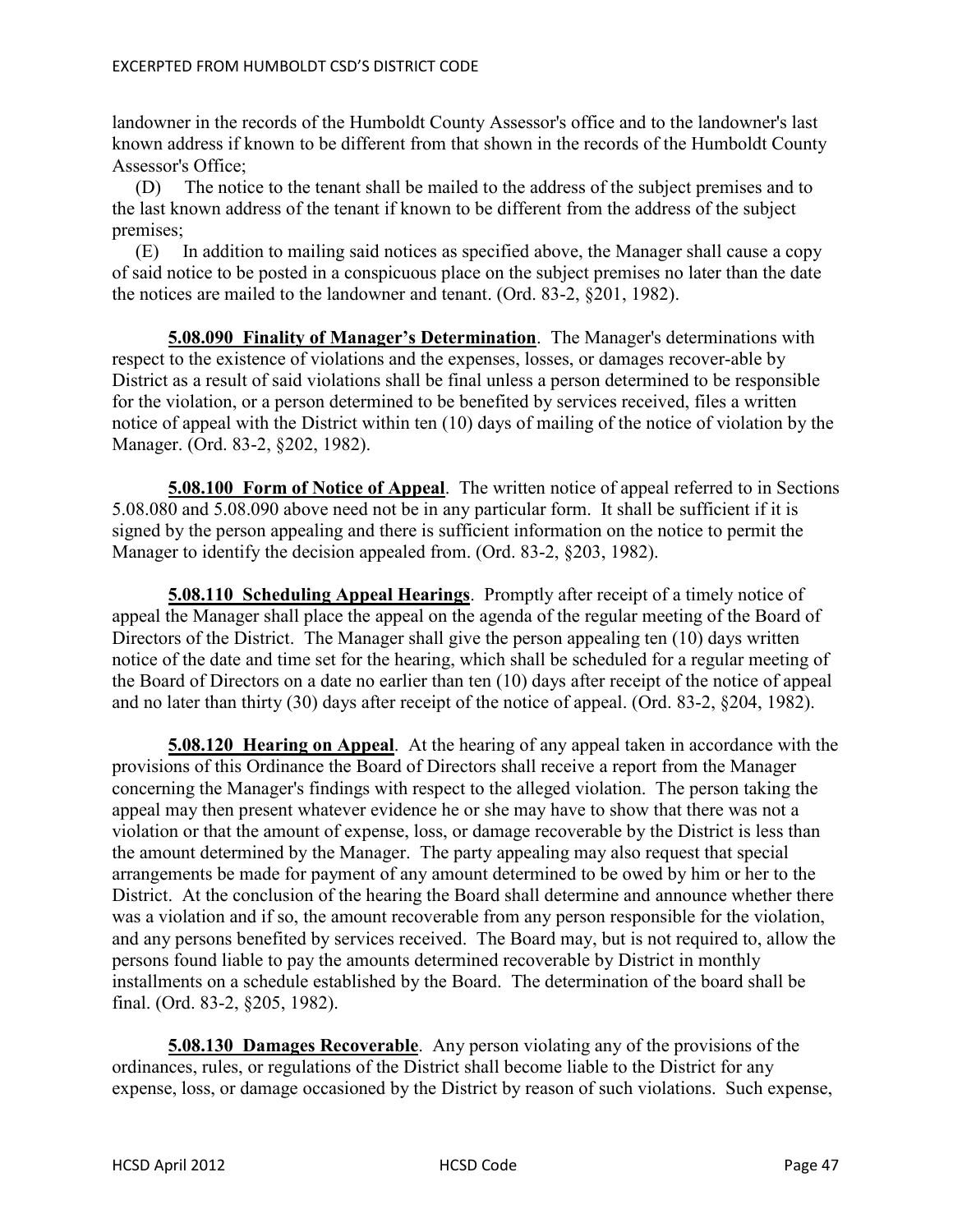loss, or damage shall he recoverable pursuant to the procedures specified in this Ordinance. The damages recoverable by District pursuant to this Ordinance shall include but not necessarily be limited to the following:

 (A) Permit fees. Where the violation includes a failure to pay a permit fee required by applicable provisions of District ordinances, rules, or regulations, District shall be entitled to recover the greater of either the permit fee in effect when the District had reason to know of the violation or the amount of the permit fee at the time of the violation together with a 10 percent penalty and interest shall accrue thereafter at a rate of 0.5% per month from the time of the violation.

 (B) Connection fees. Where the violation is a failure to pay a connection fee required by applicable rules, regulations, or ordinances of District, District shall be entitled to recover the greater of either the connection fee in effect when the District had reason to know of the violation, or the amount of the connection fee at the time of the violation together with a 10 percent penalty and interest shall accrue thereafter at a rate of 0.5% per month from the time of the violation.

 (C) Unpaid service charges. Where the violation includes receipt of services from the District for which service charges would ordinarily be assessed under applicable rules, regulations, or ordinances of the District, the District may recover such unpaid service charges together with a 10 percent penalty and interest shall accrue thereafter at a rate of 0.5% per month. (Ord. 83-2, §301, 1982).

**5.08.140 Persons Responsible**. The person or persons responsible for violation shall be individually and severally liable for all expense, loss, damage, or penalty provided for in this ordinance. (Ord. 83-2, §401, 1982).

**5.08.150 Tenants**. The tenant or other person who receives the benefit of District services because of a violation shall be jointly and severally liable with the person responsible for the violation for unpaid service charges. Provided, however, that such person is not liable for any penalties unless that person knew, or should have known, of the violation. (Ord. 83-2, §402, 1982).

**5.08.160 Land Owner**. The land owner shall be jointly and severally liable with the person responsible for violation for unpaid connection fees and permit fees occasioned by the violation. (Ord. 83-2, §403, 1982).

**5.08.170 Enforcement**. In the event of nonpayment by any person of a liability created under this ordinance, the District may:

 (A) Bring a civil action for recovery of any unpaid charges or amounts of damage established pursuant to this Ordinance.

 (B) Secure the amount of the unpaid charges by filing for record in the office of the county recorder of any county, a certificate specifying the amount of any such charges and the name and address of the person liable therefore. From the time of recordation of the certificate, the amount require to be paid together with interest and penalty constitutes a lien upon all real property in the county owned by the person or afterwards, and before the lien expires, acquired by him, as provided for in §61621 of the California Government Code. The lien may, within ten years from filing of the certificate or within ten years from the date of the last extension of the lien, be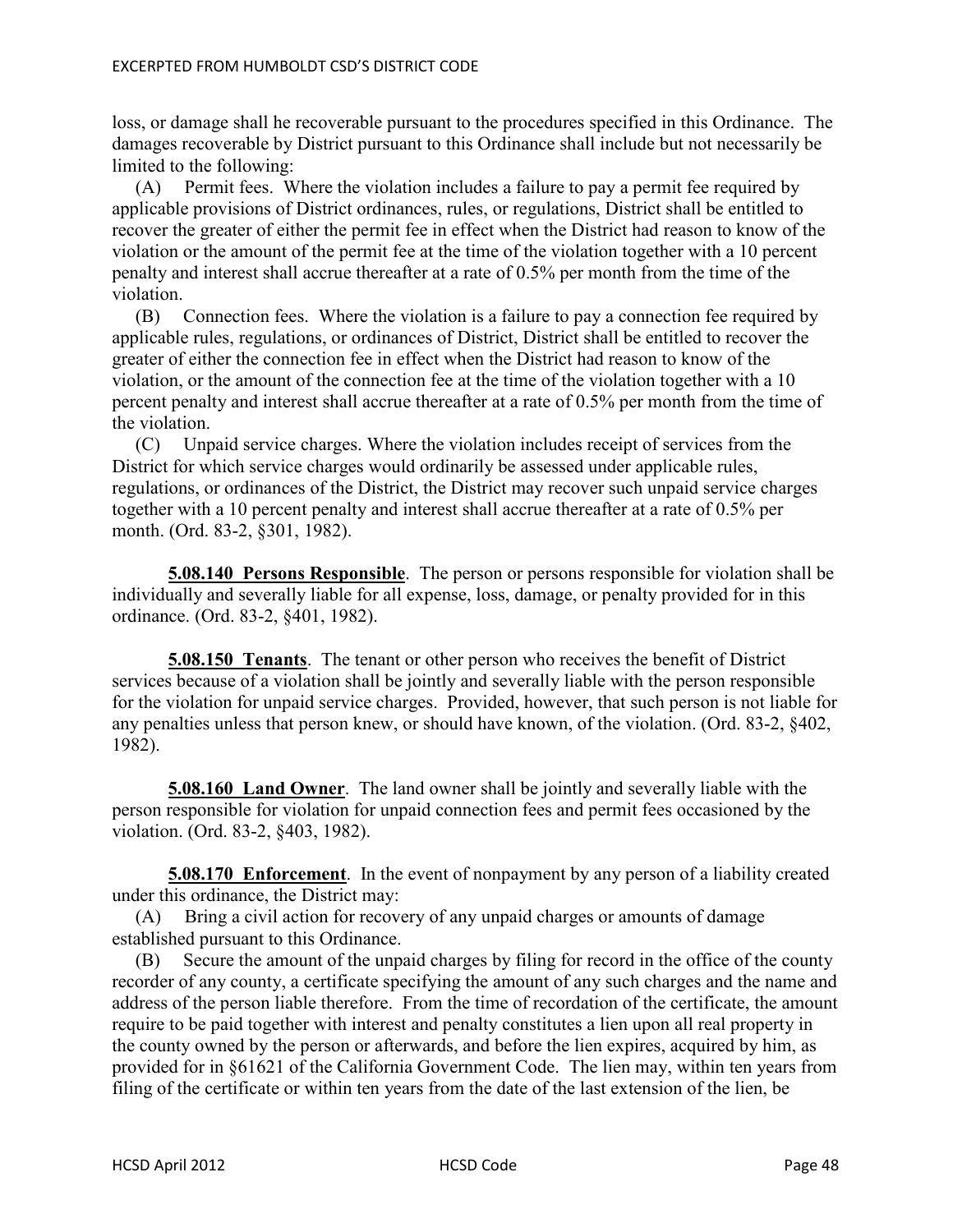#### EXCERPTED FROM HUMBOLDT CSD'S DISTRICT CODE

extended by filing for record a new certificate in the office of the county recorder of any county.

 (C) Discontinue all District services or facilities; provided, that such discontinuance shall be pursuant to a final determination as provided for in this ordinance and only after service of written notice of the intent to discontinue services or facilities, mailed and posted at least two business days prior to the discontinuance of the services or facilities. Such notice shall be served by the same method as a notification of violation as provided for in 5.08.080 (C)-(E) of this Ordinance.

 (D) Disconnect unauthorized connections to any District lines or property if such connections are determined. To impose a risk of damage to District property or employees or to persons or property of those using District services, subject only to provision of such notice as is determined to be practical under the circumstances. (Ord. 83-2, §501, 1982).

**5.08.180 Remedies**. Remedies for recovery by the District for expenses, loss, or damage are cumulative and may be pursued alternately and consecutively as the District determines. The provisions of this ordinance shall not be interpreted to limit any other remedies civil or criminal which are otherwise available. (Ord. 83-2, §502 & §503, 1982).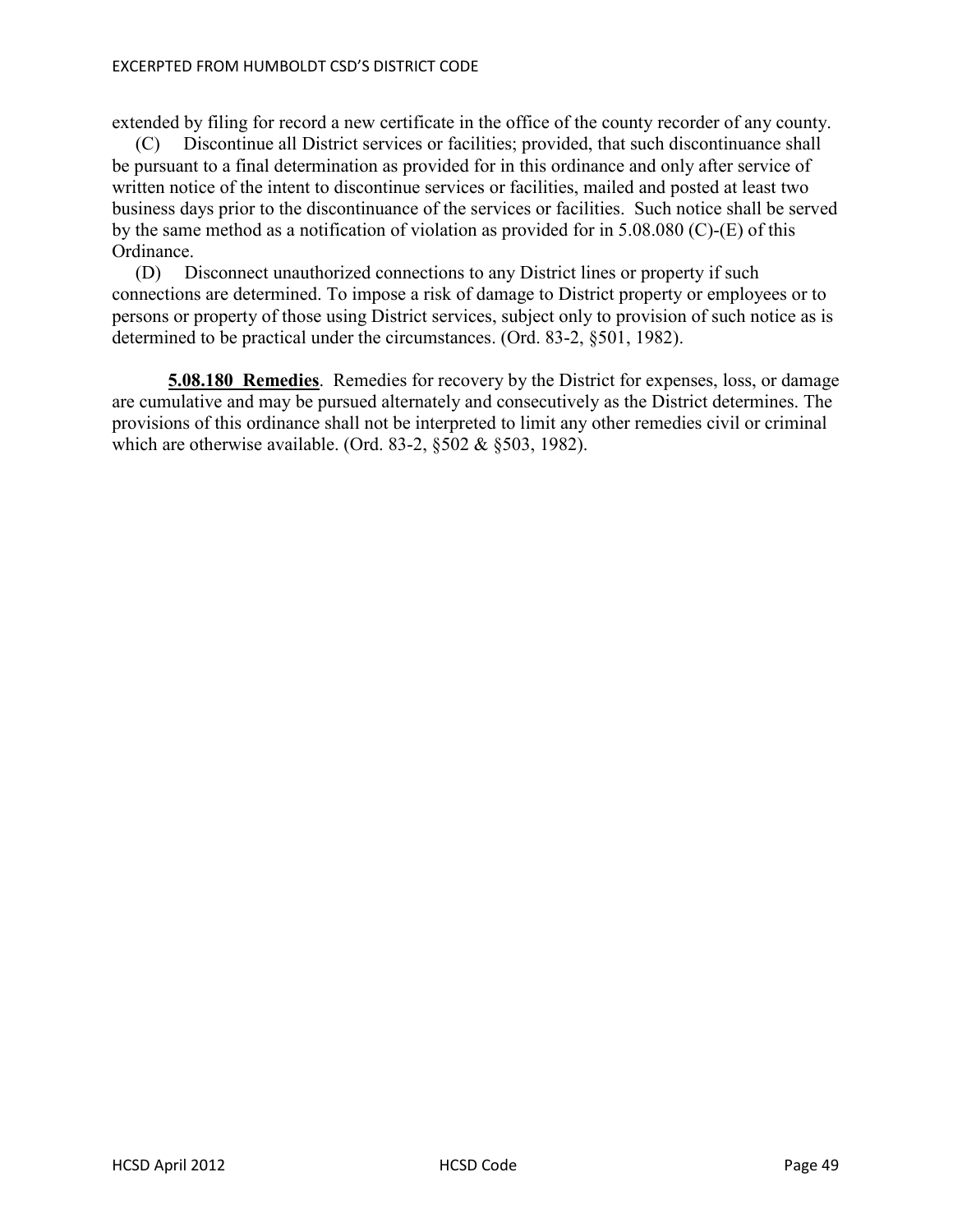# **Chapter 5.09 Abatement**

#### **Sections:**

| <b>Public Nuisance</b><br>5.09.010                                    |  |
|-----------------------------------------------------------------------|--|
| Injunction<br>5.09.020                                                |  |
| 5.09.030<br>Damage to Facilities                                      |  |
| 5.09.040<br>Correction of Violations; Collection of Costs; Injunction |  |
| 5.09.050<br>Falsifying of Information                                 |  |
| <b>Termination of Service</b><br>5.09.060                             |  |

**5.09.010 Public Nuisance**. With the exception of the provisions of Chapter 5.03 of this ordinance, discharges of wastewater in any manner in violation of this ordinance or of any order issued by the Manager as authorized by this ordinance is hereby declared a public nuisance and shall be corrected or abated as directed by the Manager. Any person creating a public nuisance shall be subject to provision of District codes or ordinances, rules and/or regulations governing such nuisance. (Ord. 81-4, §1001, 1981).

**5.09.020 Injunction**. Whenever a discharge of wastewater is in violation of the provisions of this ordinance or otherwise causes or threatens to cause a condition of contamination, pollution or nuisance, the District may petition the Superior Court for the issuance of a temporary, preliminary or permanent injunction, as may be appropriate in restraining the continuance of such discharge. . (Ord. 81-4, §1002, 1981).

**5.09.030 Damage to Facilities**. When a discharge of wastes causes an obstruction, damage, or any other impairment to the District facilities, the District may assess a charge against the user for the cost of the work required to clean or repair the facility and add such charge to the user's service charge. . (Ord. 81-4, §1003, 1981).

**5.09.040 Correction of Violations; Collection of Costs; Injunction**. In order to enforce the provisions of this ordinance the District may correct any violation hereof. The cost of such correction may be added to any sewer service charge payable by the person violating the ordinance or the owner or tenant of the property upon which the violation occurred, and the District shall have such remedies for the collection of such costs as it has for the collection of sewer service charges. The District may also petition the Superior Court for the issuance of a preliminary or permanent injunction, or both, as may be appropriate, restraining any person from the continued violation of this ordinance. (Ord. 81-4, §1004, 1981).

**5.09.050 Falsifying of Information**. It shall be unlawful for any person to knowingly make any false statement, representation, record, report, plan or other document filed with the District or who falsifies, tampers with, or knowingly renders inaccurate any monitoring device or method required under this ordinance. (Ord. 81-4, §1005, 1981).

**5.09.060 Termination of Service**. In order to affect its powers, the District may enter upon private property for the purpose of inspection and maintenance of sanitary and waste disposal facilities and may terminate service to property in which a violation of any rule, regulation, or this ordinance is found to exist. In addition, the District may terminate service to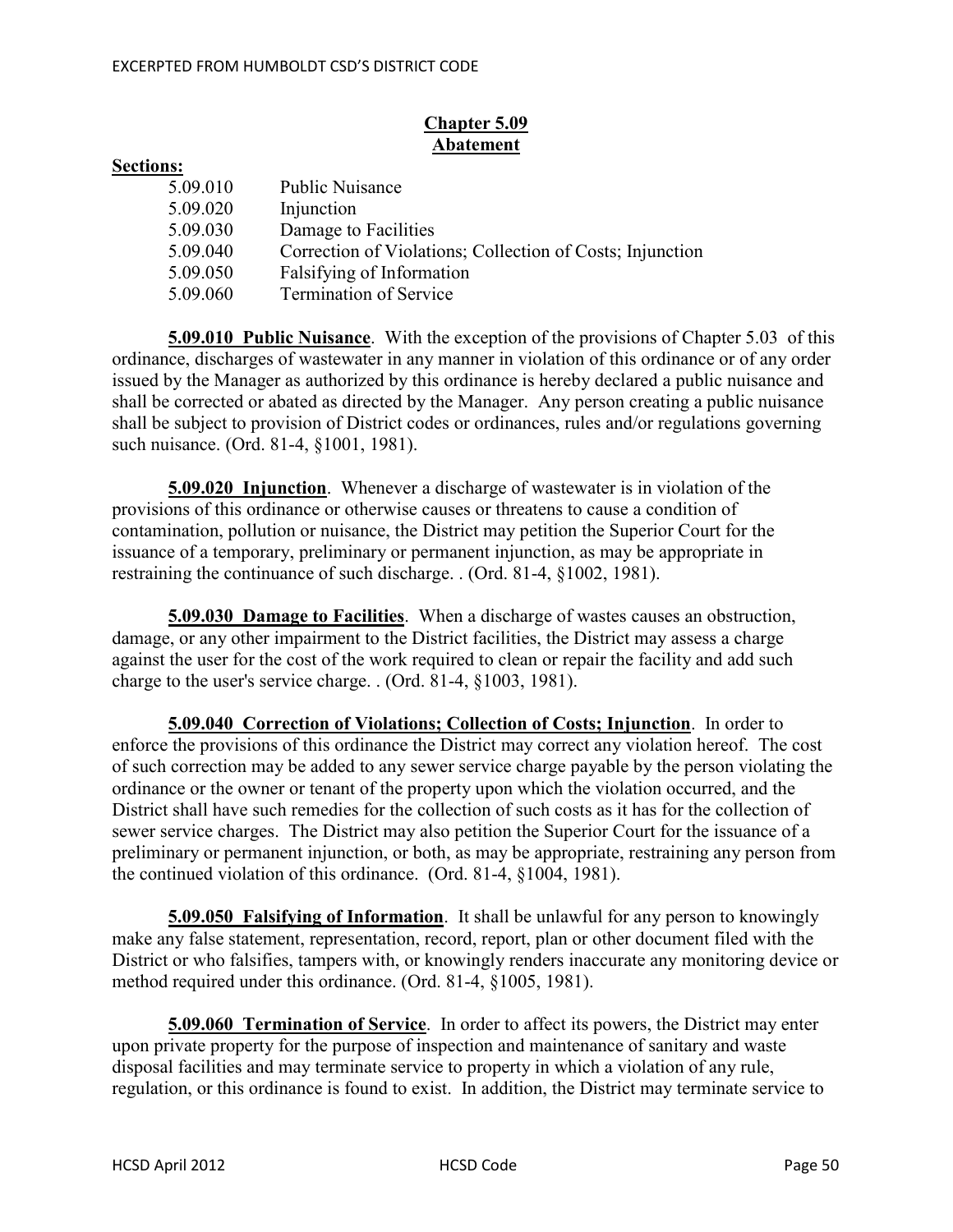any person who intentionally or negligently violates any provision of this ordinance, requirements, or conditions set forth in permits duly issued, or who discharges wastewater which causes pollution, or violates any cease and desist order, prohibition, effluent limitation, national standard of performance, pretreatment or toxicity standard.

 Prior to termination of service, however, the District shall notify, in writing, the owner and tenant, if any, of such property that service is intended to be so terminated and conduct a hearing thereon as herein provided. Such notice shall be mailed to the owner at the address shown on the records of the Assessor of the County, or as known to the Clerk, and a copy shall be delivered to the tenant or posted conspicuously on the property. The notice shall state the date of proposed termination of service and the reasons therefore and the date the District shall hold a hearing upon such intended termination. Such hearing shall not be held less than ten days subsequent to the giving of notice as herein required. (Ord. 81-4, §1006, 1981).